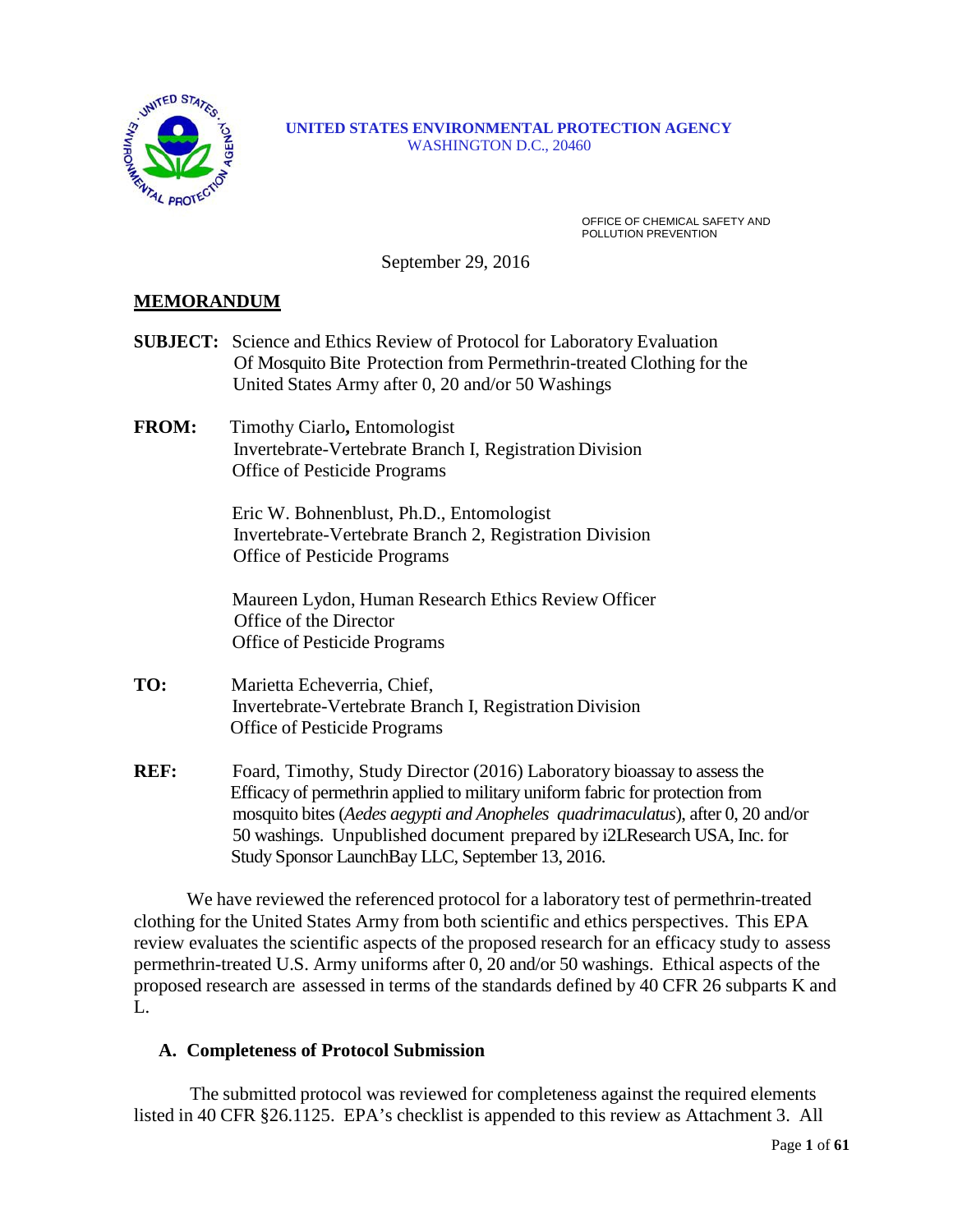elements of required documentation are addressed in the submitted protocol package and supplementary documentation to be provided by Schulman Institutional Review Board (IRB).

As part of the completeness review, EPA noted that the study sponsor has changed from Triton Systems, Inc. to LaunchBay LLC. LaunchBay acquired from Triton the Invexus technology and all products and intelligence related to this insecticide treatment. For that reason, EPA's review references the current study sponsor, LaunchBay.

# **B. Summary Assessment of Ethical Aspects of the Proposed Research**

Here is a summary of our observations about the ethical aspects of the proposed protocol. Attachment 1 provides supporting details and a point-by-point evaluation of this protocol.

- **1. Societal Value of Proposed Research:** This study is designed to determine the bite protection level of up to two permethrin-treated military uniforms, specifically U.S. Army Combat Uniforms (ACU) and U.S. Army Flame Resistant Army Combat Uniforms (FRACUs). The permethrin-treated materials will be tested unwashed, 20 times washed, and 50 times washed, for protection against bites by mosquitoes. The fabric is treated with permethrin via the Invexus<sup>TM</sup> process. The data collected in the study will be used to support product registration. Invexus™ Insecticide Treatment is a process by which the fabrics are treated with permethrin in a continuous, roll to roll treatment process in factory. The permethrin formulation is applied and adhered to fabric via a proprietary process that minimizes energy usage and process waste. The target levels of mean bite protection are  $\geq 90\%$  for the unwashed, 20 times washed, and 50 times washed permethrin-treated fabrics. The research has societal value because U.S. military personnel serving domestically and abroad are at risk of contracting mosquito-borne diseases, but the data supporting currently registered military uniforms impregnated with permethrin do not show ≥90% efficacy through 50 washes in human studies. The rationale for this testing is to collect data to show that military uniforms impregnated with permethrin through the Invexus<sup>TM</sup> process will provide ≥90% mean bite protection against mosquitoes for up to 50 washings. As intended, the data resulting from this proposed study will be used to support registration of either or both of LaunchBay's Invexus™ treated ACU and FRACU.
- **2. Subject Selection:** With regard to the number of subjects who will participate in the testing of the permethrin-treated fabric, as further explained in EPA's comments, in order to generate statistically-sound data, the preferred sample size is 15 test subjects for testing the Army Combat Uniforms (ACU) fabric. The preferred sample size is 10 test subjects for testing the Flame Resistant Army Combat Uniform (FRACU) fabric.

To determine the bite protection against each mosquito species individually, and limit the discomfort associated with mosquito bites, one mosquito species will be tested at a time, on different test days, against all permethrin-treated and untreated uniform fabrics; the only exception is identified in revised protocol section 5.4.5. As a result, up to 5 test days with 5 test subjects on each day will be required to conduct the study. Although the study will be conducted over 5 separate days, this will not increase the length of the testing time for each subject participating in the study.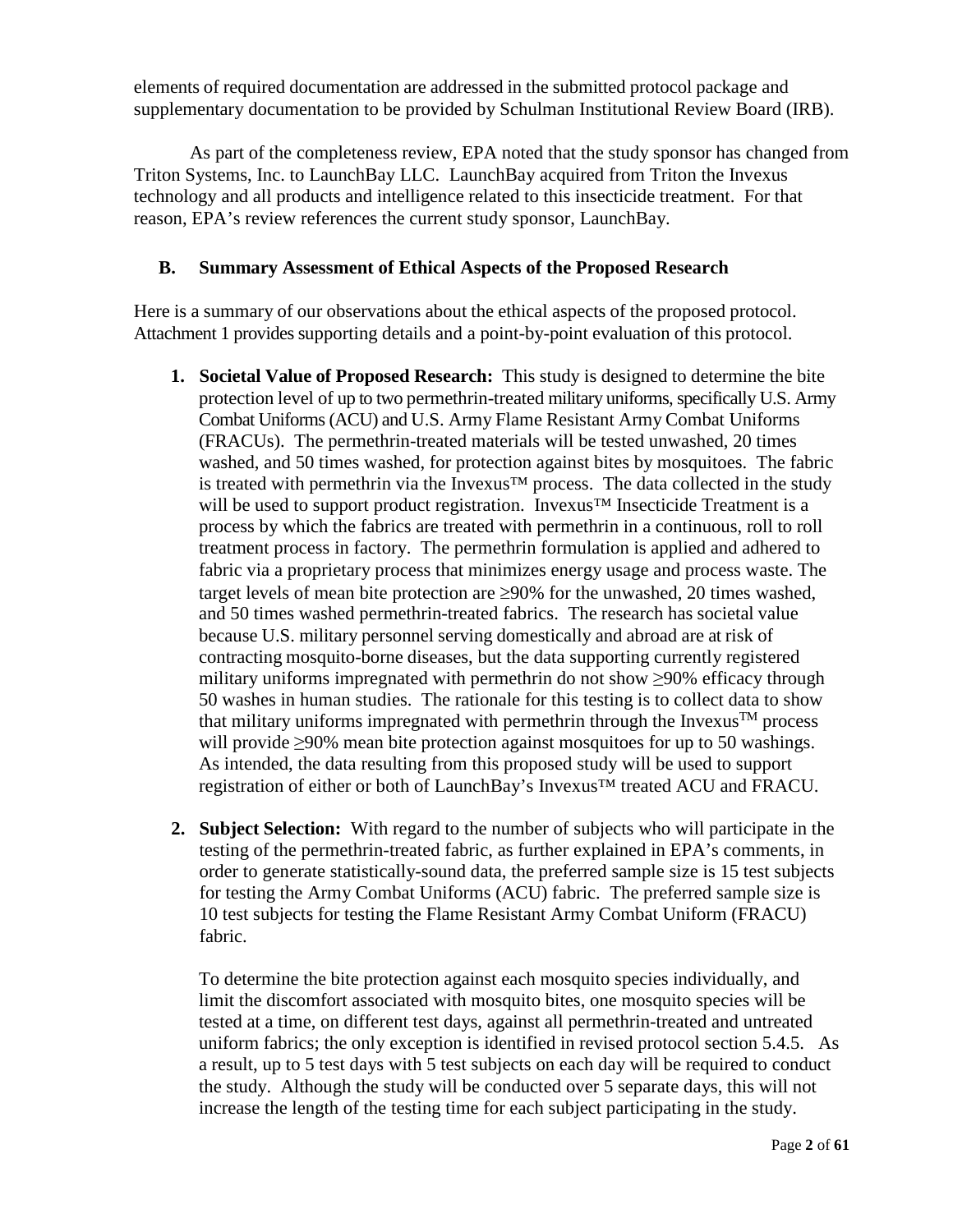(Conducting the study over 5 days is due in part to the number of *Anopheles* mosquitoes that would be required for testing on any one of the test days.) Subjects may choose to participate in up to 2 test days, if they desire and are eligible. When one or more test subjects participate in more than one test day, their two test days will be spaced apart a minimum of 72 hours in order to minimize any possible discomfort or complications such as an allergic response. Testing for control attractiveness will be conducted on each test day. Four additional subjects (2 males and 2 females) will serve as alternates for each test day, and will be available to replace any individuals who choose to withdraw before or at the start of a test day. Alternates will be randomly selected. Therefore a total of nine subjects (five subjects and four alternates) will be selected for each test day, with up to forty-five subjects (with approximately half of each gender) participating over five test days. The decision as to whether an alternate is needed will occur within the first 2 hours of the test, during the preparation time and control exposure, but before all the treatment exposures. An alternate who is not needed to replace a test subject will be able to leave. (i2LResearch provided a chart depicting how the testing could occur over 5 test days; this is provided in Attachment 4 to this memorandum.)

Subjects will be recruited from the Baltimore, Maryland area, via advertising through digital and social media. Advertisements will be posted in digital and social media mediums, such as Facebook, Yahoo/Bing, Google and Craigslist. A Spanish language advertisement will also be posted online using the same media, plus an online Spanish language newspaper that advertises within the recruitment area. The advertisement will contain a link to a study-specific secure website where interested respondents can learn more about the study as well as complete a pre-screening qualification form. The forms that are filled out on the website will be automatically uploaded into a secure and encrypted portal, to which i2L employees will have access. The results of testing the permethrin-treated fabric should be as generalizable as possible to the target population of treated-fabric users. Researchers will try to ensure that the ethnic groups represented in the demographics of the members of the military who are the intended users of the treated clothing, have the opportunity to volunteer for the study. Every effort will be made to achieve the appropriate demographic composition, via a stratified random sample of the pool of recruited subjects. The final study will specify the demographics of subjects who participated in the study, based on gender, age, and ethnic background, due to availability of test subjects on each test day.

**3. Risks to Subjects:** The protocol discusses five potential hazards associated with these tests including adverse reaction to the test substances, exposure to mosquitoes and disease vectors, physical discomfort of enduring multiple mosquito bites, unanticipated loss of confidential information, and psychological risks related to pregnancy testing. Risks are minimized in the protocol by excluding candidates known to be hypersensitive to or phobic of mosquito bites; using disease-free colonyraised mosquitoes; excluding candidates known to be sensitive to insect repellents or insecticide-treated fabrics and subjects with open cuts, scrapes, skin disease and skin problems; spacing test days at least 72 hours apart when the same subject is participating in up to two test days; including medical monitoring procedures; incorporating procedures to keep the subjects' identities and results of pregnancy testing private, and to permit discrete withdrawal. Practical steps to minimize subject risks have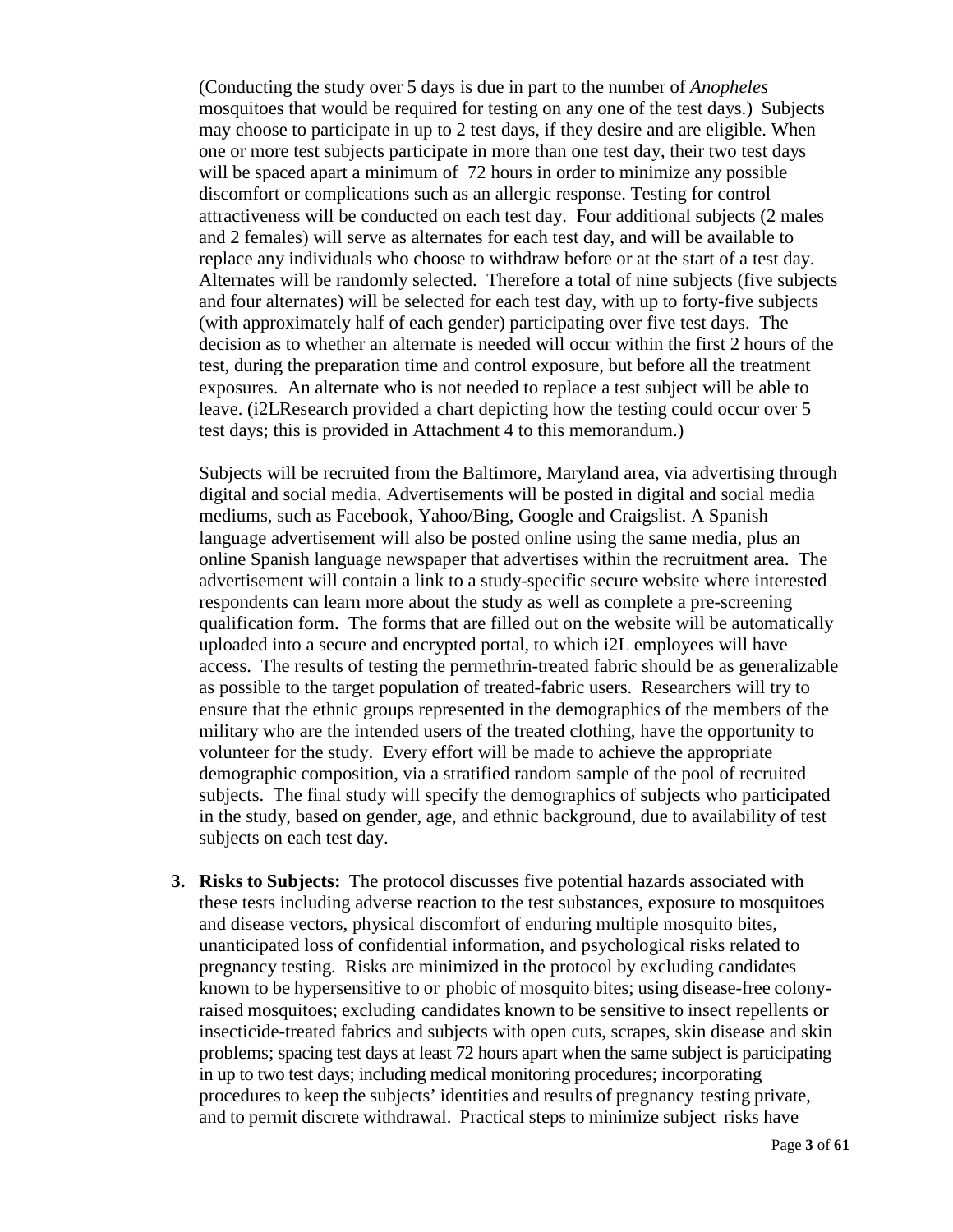been described in the protocol, and the remaining risks have a low probability of occurrence.

To eliminate the risk of contracting any mosquito-borne diseases, the study will be conducted only with laboratory-reared mosquitoes, which are not known to harbor any pathogens. In order to ensure the mosquitoes used in the study are not carrying any diseases, a subset of the colony will be screened for pathogens. *Ae aegypti* will be screened for all four serotypes of dengue. *An. quadrimaculatus* will be screened for malaria pathogens. These screens will be conducted using VecTOR test kits available from www.vectortest.com. Each test will consist of a pooled set of 10 mosquitoes removed from stock cages. Tests will be replicated two additional times (in triplicate) to verify that the colony mosquitoes are free of all four serotypes of dengue (*Aedes aegypti*) and malaria pathogens (*An. quadrimaculatus*). In addition, the supplier will document that these laboratory-reared mosquitoes are disease free, and that they have never received a blood meal.

- **4. Benefits:** This research offers no benefits to subjects. The target levels of mean bite protection are ≥90% for the unwashed, 20 times washed, and 50 times washed permethrin-treated fabrics. Depending on the results of the research, it may provide indirect benefits to subjects and society by potentially leading to data that could be used by EPA to register permethrin-treated military clothing that provides mosquito bite protection equal to or greater than the target levels of mean bite protection; this would facilitate protection of U.S. Army forces from nuisance bites and bites that lead to mosquito-borne diseases.
- **5. Risk/Benefit Balance:** The protocol describes measuresto further reduce risk to subjects while maintaining the robustness of the scientific design. Due to the risk mitigation measures put in place, the residual risk to subjects is low and reasonable in light of the potential benefits of the data to society, including U.S. Army soldiers who will wear the permethrin-treated uniforms.
- **6. Independent Ethics Review:** The Schulman Institutional Review Board (IRB) has reviewed and approved the protocol, informed consent form, and recruitment materials. Schulman IRB is independent of the investigators and sponsors. Satisfactory documentation of the IRB procedures and membership is on file with the Agency. Documentation regarding IRB approval of the protocol has been provided to the HSRB members with the background materials for this protocol.
- **7. Informed Consent:** The protocol contains a complete and satisfactory description of the process by which potential subjects will be recruited, informed and trained in preparation for the test day, and the process for seeking subjects' consent to participate. A copy of the IRB-approved consent document meeting requirements of 40 CFR §§26.1116 and 26.1117 is included in the background materials.
- **8. Respect for Subjects**: The subjects' identities will be protected as follows: each subject will be assigned a code number, and only subjects' code numbers will appear on data sheets. The subjects' names will not appear anywhere on the data sheet, or in the reports. The study records will be maintained at the testing facility in locked cabinets and electronic files kept on a password-protected computer server.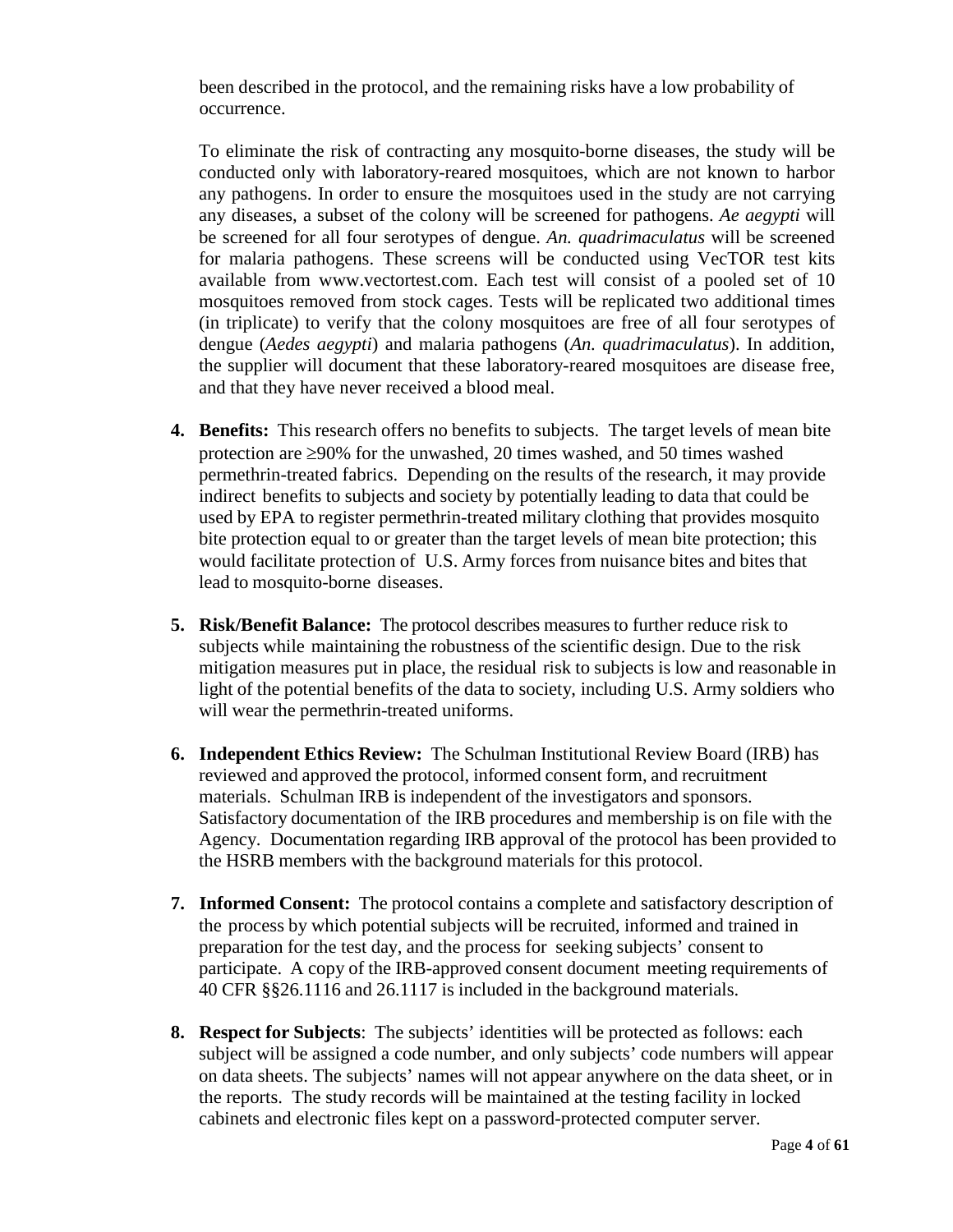Provision is made for discrete handling of the pregnancy testing that is required of female subjects on the day of testing. Candidates and subjects will be informed that they are free to decline to participate or to withdraw at any time for any reason. Subjects will be compensated as described in the protocol. Breaks for subjects between exposures and provision of snacks and drinks for interested subjects have been incorporated into the study design.

## **C. Compliance with Applicable Ethical Standards**

This is a protocol for third-party research involving intentional exposure of human subjects to a pesticide, with the intention of submitting the resulting data to EPA under the pesticide laws. Thus the primary ethical standards applicable to this proposal are 40 CFR 26, Subparts K and L. In addition, the requirements of FIFRA  $\S 12(a)(2)(P)$  for fully informed, fully voluntary consent of subjects apply. A point-by-point evaluation of how this protocol addresses the requirements of 40 CFR 26 Subparts K and L and the criteria recommended by the HSRB is appended as Attachment 1.

# **EPA's Ethics Comments**

i2LResearch USA, Inc. and the study sponsor were notified that, before the research is conducted, the protocol and supporting documents should be revised to address EPA's comments and recommendations resulting from the review by the Human Studies Review Board (HSRB). i2LResearch and the study sponsor have already agreed to address EPA's comments. To facilitate the HSRB's review of the latest protocol, which incorporates the EPA's comments, the EPA is providing a separate file for the HSRB entitled "Revised Protocol with EPA Comments Incorporated." After the HSRB completes its review of the protocol and relays its recommendations to the EPA, the EPA and i2LResearch should reach agreement on implementation of the HSRB's recommendations; the revised protocol and supporting documents should be resubmitted for review and approval to the overseeing IRB prior to initiating the research. It should also be noted that i2LResearch simplified the title of the revised protocol to read, "Laboratory evaluation of mosquito bite protection from permethrin-treated clothing for the U.S. Army after 0, 20 and/or 50 washings."

The EPA's ethics comments are provided below and organized by section headings used in the protocol.

## **Objective – Section 1.1**

- 1. Does the "Invexus process" involve factory treatment of fabrics, as opposed to "selftreatment" meaning individuals treating the fabric? If so, in the first section, when this process is first referenced, please state that this. Please provide other brief information which can be provided to describe the Invexus process without providing confidential information.
- 2. Use the proper abbreviation for Flame Resistant Army Combat Uniforms.
- 3. For purposes of accuracy, please change all references to "HSRB-approved" to "HSRBreviewed" consistent with the language used in EPA's federal rule for protecting human subjects.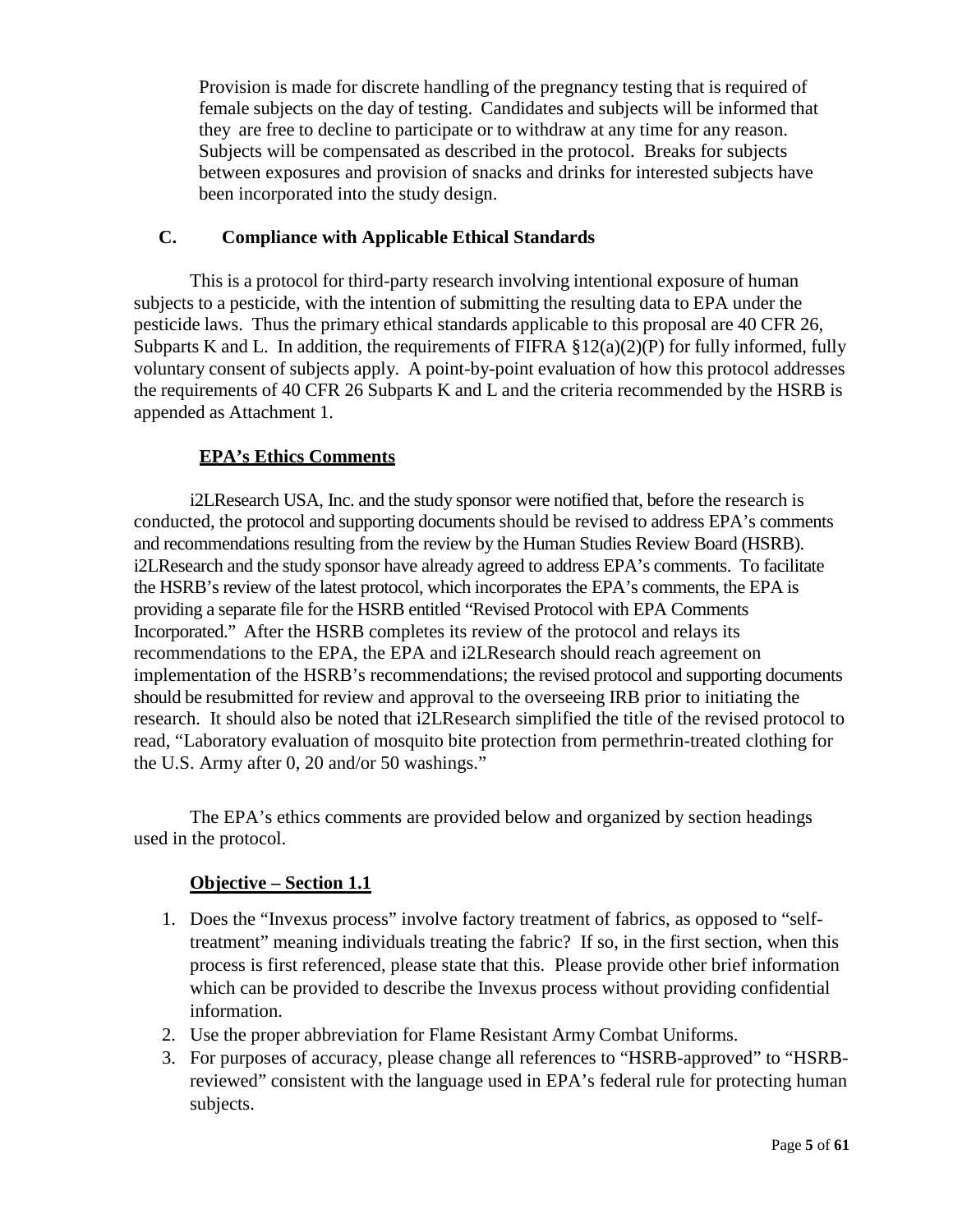# **IRB review and ethical study conduct – Section 1.3**

- 4. For purposes of accuracy, please rewrite the section on "IRB and ethical study conduct," to clarify that the IRB has reviewed and approved the protocol. For clarity, in section 1.3.3, please state that "the following IRB is overseeing the research" instead of "the following IRB will be used."
- 5. In the IRB review section, in section 1.3.2, you state, "the final report was reviewed by the HSRB during the October 2015 meeting." Please change "report" to "study" in this phrase so there's no confusion as to the document to which you're referring.

# **Rationale for use of human test subjects – Section 2.1**

6. Section 2.1.3 - In order for EPA to rely on a study from an ethics standpoint, in addition to ensuring that the study is ethically conducted, it must also have scientific integrity, which includes statistically-sound data. The EPA's Office of Pesticide Programs (OPP) does not believe that two extra subjects are sufficient as alternates. What if some subjects do not appear on the test day or choose to withdraw which is their right to do so? OPP is concerned about the proposed number of subjects and number of alternates and has addressed this topic in revised section 2.2.5. Please revise section 2.1.3 as follows:

"In order to generate statistically-sound data, human test subjects will be required to assess each fabric and treatment condition, against each mosquito species. There will be alternates, extra subjects, of each gender, who will be ready to replace any other subjects who choose to withdraw before or at the start of a test day. The number of subjects and alternates is discussed in the next section."

7. Section 2.1.4 currently reads, "In the unlikely event that a subject withdraws after testing has started, that study will continue with the remaining subjects." Again, to ensure the scientific and ethical integrity of the study, please revise section 2.1.4 to read as follows: "Should a subject withdraw from the study, their data will not be used in the study. An alternate will be selected to replace the withdrawn subject. This process will continue until the required number of subjects have completed the study."

# **Number of Subjects and Duration of Participation – Section 2.2**

- 8. Section 2.2.1 In the first sentence, for purposes of clarity, please replace "test substances/wash cycles" with the word "fabrics."
- 9. Section 2.2.2 To further minimize any discomfort of subjects participating in up to two test days, please space apart the two test days a minimum of 72 hours instead of 48 hours if a subject is participating in more than one test day. Please reflect this change in all areas of the protocol where this timeframe is mentioned. Please expand section 2.2.2 to clearly state the following given that this is the intent: "Subjects may choose to participate in up to two test days, if they desire and are eligible." Also, in discussions with EPA, i2LResearch agreed to revisions to the number of subjects who will complete testing. Section 2.2.2 should be revised to reflect the results of that discussion as follows:

"To determine the bite protection against each species individually, and limit the discomfort associated with mosquito bite, one mosquito species will be tested at a time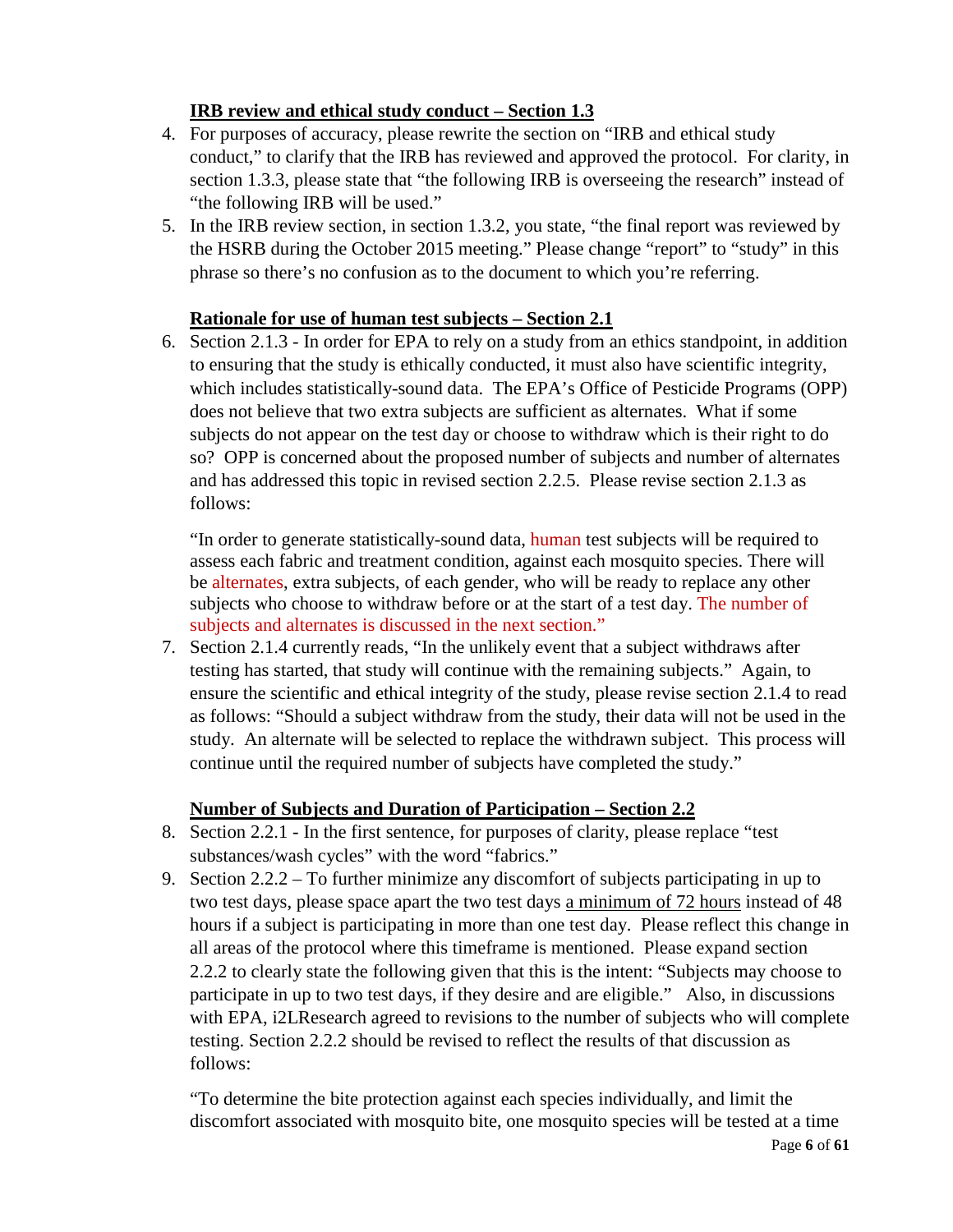against all permethrin-treated and untreated uniform fabrics (with one exception identified in section 5.4.5). Therefore, up to 5 test days with 5 test subjects on each day will be required to conduct the study. Although the study will be conducted over 5 separate days, this will not increase the length of the testing time for each subject participating in the study. (Conducting the study over 5 days is due in part to the number of *Anopheles* mosquitoes that would be required for testing on any one of the test days.) Subjects may choose to participate in up to 2 test days, if they desire and are eligible. When one or more test subjects participate in more than one test day, their two test days will be spaced apart a minimum of 72 hours in order to minimize any possible discomfort or complications such as an allergic response. Testing for control attractiveness will be conducted on each test day."

10. Section 2.2.3 – Please revise and expand this section to reflect a break of up to 10 minutes for subjects between each exposure and a 30 minute lunch break. Suggested language is included in red below:

"Each test day will potentially last up to 8 hours. This includes up to one hour of preparation time prior to testing, and time in between testing of each test substance for subjects to remove the previous test fabric, wash their forearms, take a break of up to 10 minutes between exposures, and put the subsequent test fabric on. During the break between exposures, subjects can relax, get a drink, or use restroom facilities. One of the 10 minute breaks will overlap with a 30 minute lunch period. If a subject needs to take a longer break, that will be allowed. The length of the test day also includes time for technicians to remove all mosquitoes from the test cages, place the mosquitoes in the freezer for counts, and place a new batch of mosquitoes into test cages prior to the next 15-minute exposure interval."

11. Section 2.2.4 – Section 2.2.4 should be revised to reflect the increase in the proposed number of test subjects:

"Five test subjects (two subjects of each gender, plus a fifth subject) will be required for each of 5 test days. Given a true bite-through rate in the control of 10% - 20% for the **ACU** and a true percent bite protection of 80%, the study requires a sample size of 15 subjects to test ACU fabric in order to obtain 80% power to determine that the half width of the 95% confidence interval (CI) of an estimated percent bite protection is less than 6%. Given a true bite-through rate in the control of 75% for the **FRACU** and a true percent bite protection of 80%, the study requires a sample size of 10 subjects to test FRACU fabric in order to obtain 80% power to determine that the half width of the 95% CI of an estimated percent bite protection is less than 3%. This is explained further in the sample size section, section 7."

12. Section 2.2.5 – Section 2.2.5 should be revised as follows to reflect the increase in the proposed number of alternates to 4 subjects (2 males and 2 females) per test day: "Four additional subjects (2 males and 2 females) will serve as 'alternates' for each test day, and will be available to replace any individuals who choose to withdraw before or at the start of a test day. Alternates will be randomly selected. Therefore a total of nine subjects (five subjects and four alternates) will be selected for each test day, with up to forty-five subjects (with approximately half of each gender) participating over five test days. The decision as to whether an alternate is needed will occur within the first 2 hours of the test, during the preparation time and control exposure, but before all the treatment exposures. An alternate who is not needed to replace a test subject will be able to leave."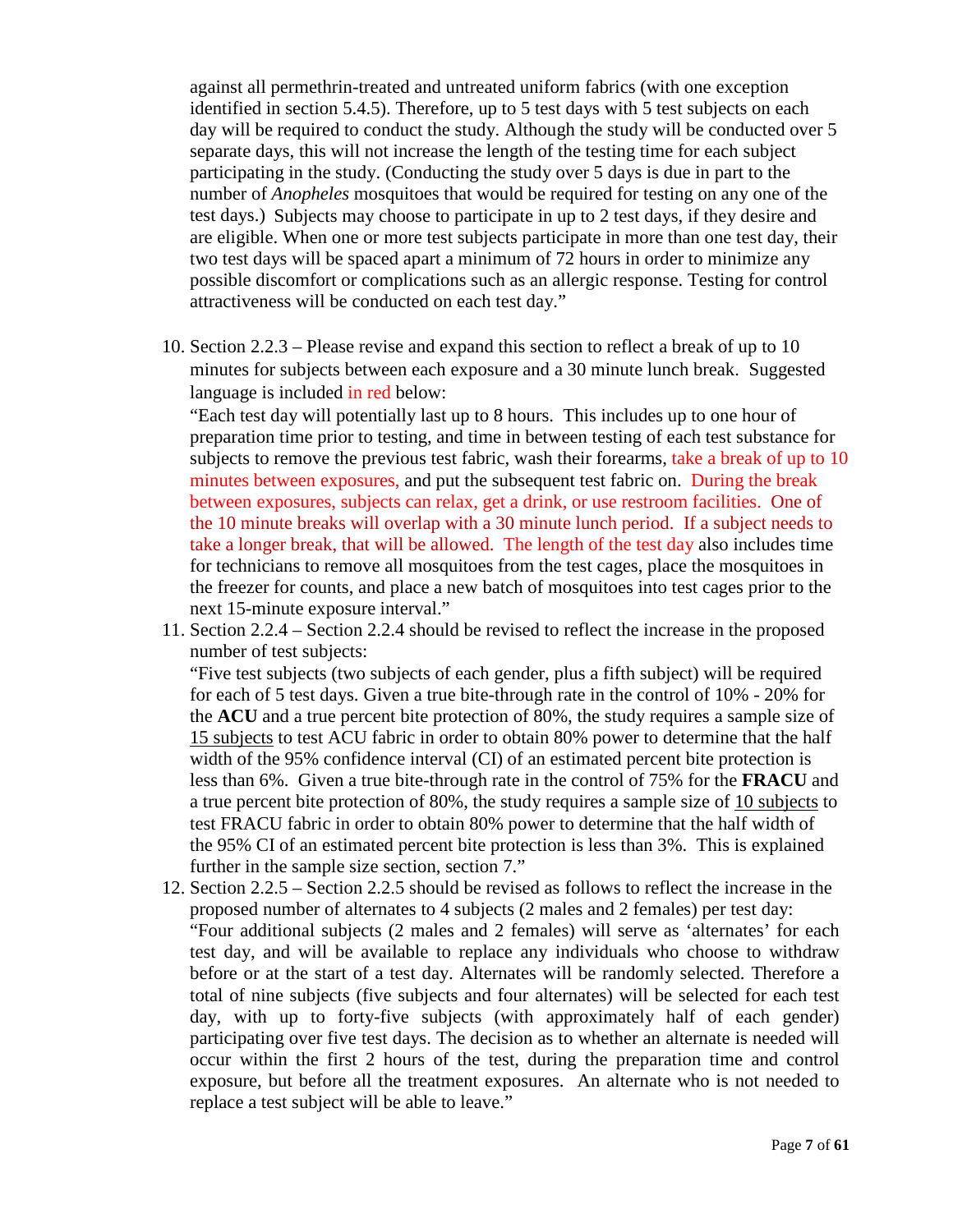13. Section 2.2.6 – During the training session, it's important that subjects clearly understand up-front what they will need to do during the study. It's important for i2LResearch to demonstrate for the subjects during the training session each individual step involved in the study as part of the process for fully informed consent. i2LResearch already references this, in part, on page 9, **step # 9** which is positive. However, OPP has some comments on this section. We recommend that current step # 9 in the IRB-approved protocol be moved up to become part of step #2 given that they address the same topic. After steps # 2 and 9 are combined, OPP recommends the reordering of some sentences and the following language changes in red to help ensure that every step is demonstrated to potential subjects. In cases where EPA recommends re-ordering of sentences, we have highlighted those sentences in red as well to draw attention to the suggested new order:

Revised Step # 2 from section 2.2.6 with step # 9 incorporated

"Subjects will be given the Informed Consent Document (ICD), time to read the ICD, and the opportunity to ask questions about it. The trainer will provide a brief outline of the study including its purpose, discuss the subjects' potential role in the study, the potential length of the study on any given test day, the identity and function of the pesticide to which they will be exposed, the potential hazards associated with the study and steps being taken to mitigate each hazard as addressed in the protocol, and the inclusion/exclusion criteria. The procedures of a 15-minute exposure interval will be explained and demonstrated step-by-step to all subjects who participate in the training. The subjects will be shown how the fabric will be applied to their arm for the future testing as per section 6.1 - 6.3 of the protocol, will be informed that they will wear gloves to protect their hands, and will be shown how to position their arm for testing inside the test cage per section 7.4.2 of the protocol. i2LResearch will also explain that the subjects will wash and dry their forearms after each exposure and take up to a 10 minute break between each exposure. If a subject needs to take a longer break, that will be allowed. One 10 minute break will overlap with a 30 minute lunch break."

Also, per i2LResearch's suggestion, if a subject chooses to participate in up to two test days, the subject will be required to attend a training session prior to their participation in the subsequent test day only if their last training occurred more than four weeks prior to the second test day. This is acceptable to EPA and can be reflected in all applicable sections of the revised protocol.

- 14. Section 2.2.6 step # 5 Regarding the comprehension questions, please replace question b ("What type of product will be applied to your [sic] during each exposure period of the study?") with the following new question: "What will you be wearing on your arm during the exposure period?"
- 15. Section 2.2.6 step  $# 7$  Please add the following sentences at the end of step  $# 7$ : "The researcher will have drinks (i.e. bottled water, soft drinks, etc.) and snacks available for subjects during the study day. Researchers will ask subjects if they have any food allergies and make snacks available taking into account the responses.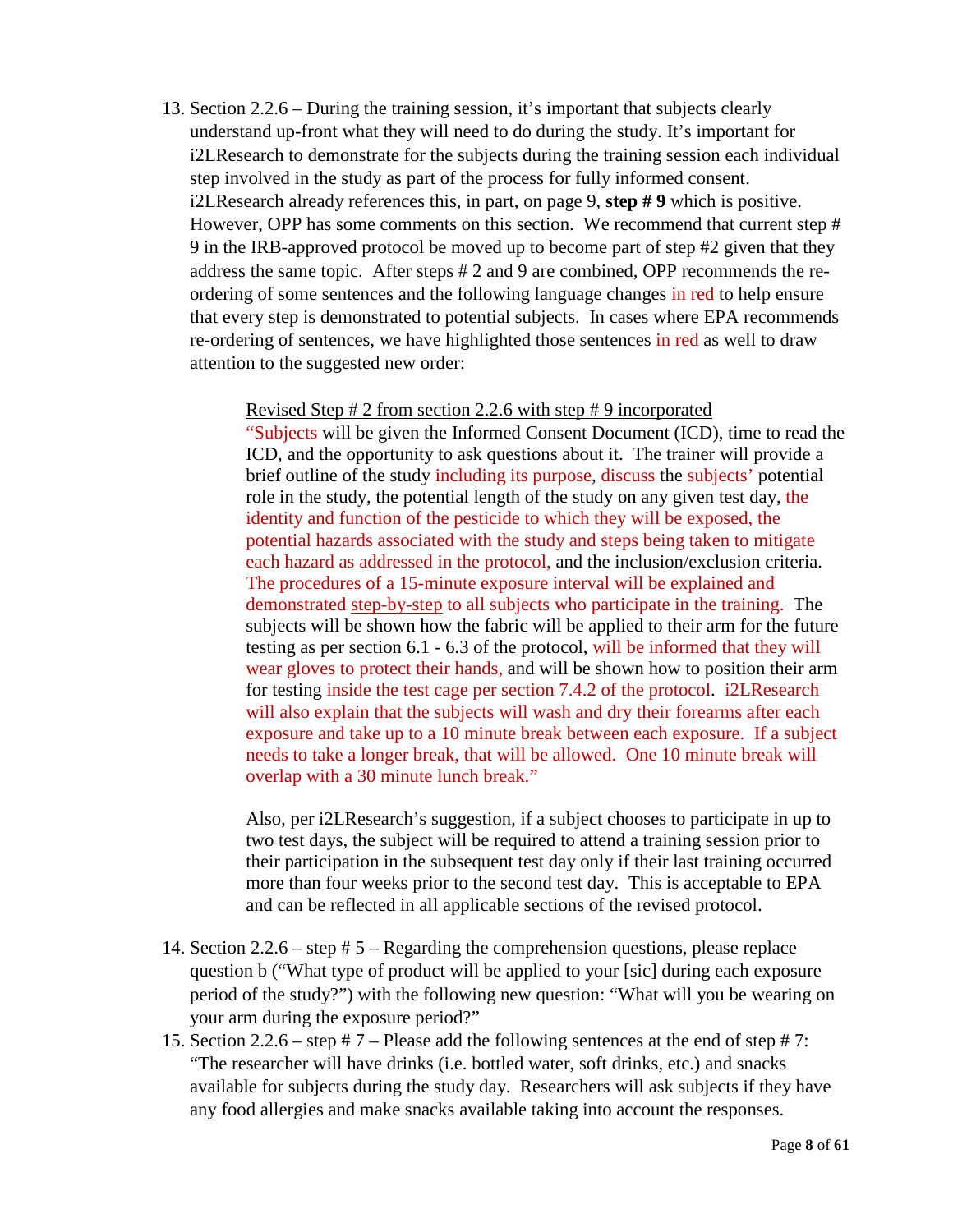Subjects will be told that they can bring their own lunch to consume during a 30 minute lunch break which will overlap with one of the 10 minute breaks between exposures, assuming a subject wishes to each lunch."

- 16. Section 2.2.7 Please update the number of subjects per test day and alternates referenced in this section so it read as follows: "Five test days will be required for the study. Each test day will include five subjects (plus four alternates)."
- 17. In section 2.2.8, please reflect that subjects may choose to participate in up to two test days, if they desire, are eligible and selected.
- 18. Section 2.2.10 and 2.2.11 In section 2.2.10, please reflect that up to 5 test days will be involved. In section 2.2.11, please reflect the revised total number of test subjects and the increased number of alternates. The updated sentence would read, "Depending on the number of days of each test subject's participation, the total number of subjects who will participate will include 15 to 25 being scheduled as test participants and 12 to 16 serving as alternates."

# **Subject Recruitment and selection - Section 2.3**

19. For purposes of accuracy, please update section 2.3.1 to read as follows with suggested changes highlighted in red:

"Recruitment will not begin until the IRB has approved and the EPA and HSRB have reviewed the protocol and the associated ICD, comments have been incorporated as appropriate, and i2L has received an official letter that approves the protocol and an IRB stamped approved copy of the ICD. The IRB will approve any revisions to the protocol in response to EPA and HSRB comments prior to implementation."

- 20. Please update section 2.3.2 to reflect the updated number of test subjects and alternates as follows: "Five test subjects (two subjects of each gender, plus a fifth subject) will be selected for each of 5 test days. Four additional subjects (2 males and 2 females) will be selected as 'alternates' for each test day, and will be available to replace any individuals who choose to withdraw before or at the start of a test day. All subjects will be 18 to 55 years of age."
- 21. Please update section 2.3.3 as discussed in this section. Although ethnicity and native language do not affect subjects' attractiveness to mosquitoes, the study sponsor must still take actions to help ensure that the recruitment pool and selected subjects represent the demographics of members of the military who are the intended users of the treated clothing and, secondly, that <u>from an ethics standpoint</u>, the study sponsor is providing fair and equitable access. EPA cannot support a protocol that does not provide fair and equitable access. With that as the background, EPA requests the following changes to this section of the protocol:

"The ethnicity and the native language of any given test subject does not affect its attractiveness to mosquitoes; rather, Each individual's physical (such as heat and moisture levels) and chemical composition (i.e. body odor and associated skin bacteria) determines varying levels of attractiveness for mosquitoes (Citation: Verhulst NO, Qiu YT, Beijleveld H, Maliepaard C, Knights D, Schulz S, et al. (2011) Composition of Human Skin Microbiota Affects Attractiveness to Malaria Mosquitoes. PLoS ONE  $6(12)$ : e28991. doi:10.1371/journal.pone.0028991). Therefore, targeting specific ethnicdemographics for this study is not necessary. Potential subjects will be recruited from a pool of individuals who will have expressed interest in testing with i2L. This pool will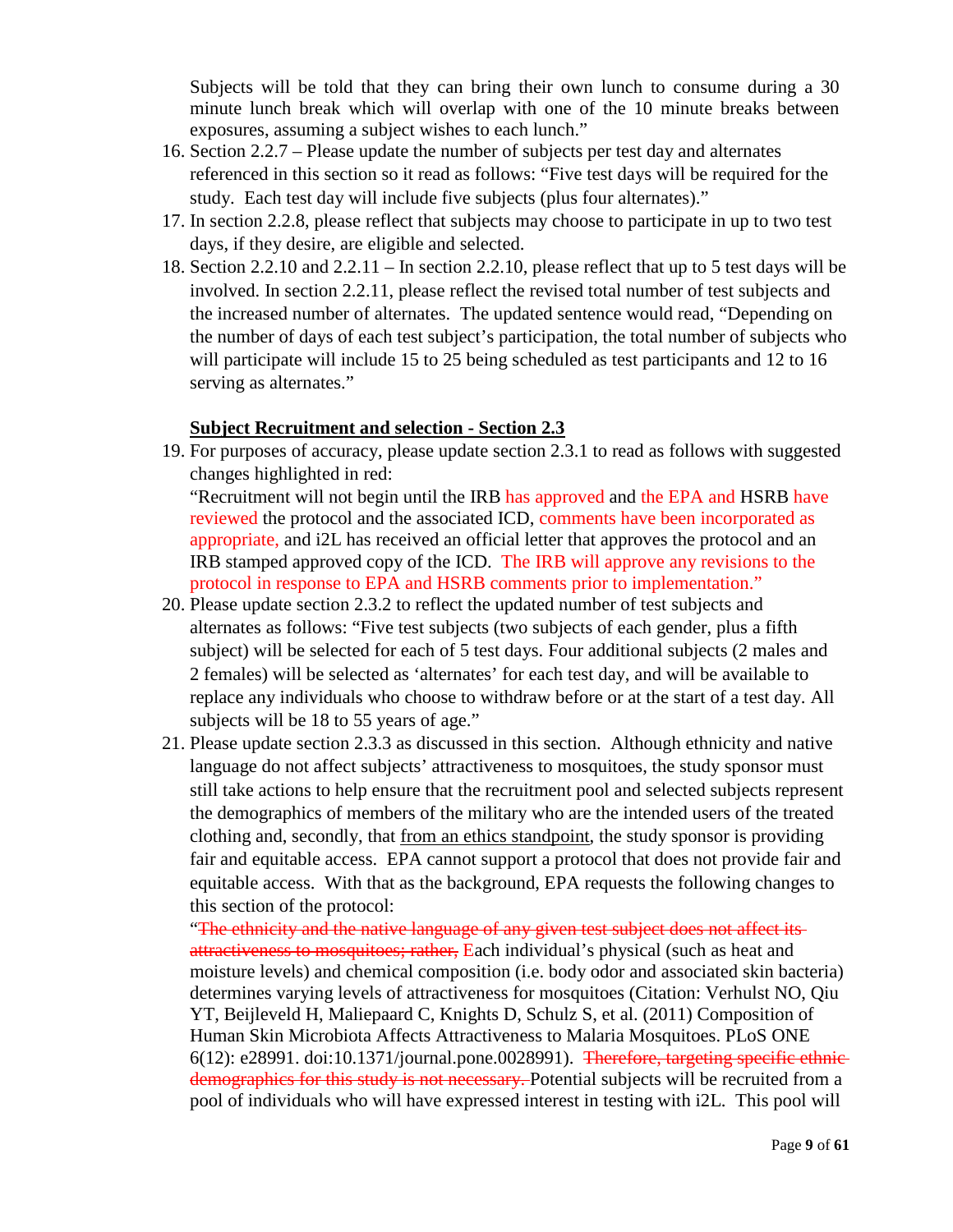generally represent the demographics of members of the military who are the intended users of the treated clothing. US repellent and/or treated fabric users."

- 22. Please update the first sentence of section 2.3.4 to state that, "Subjects will be recruited from a group from the general public at least two times greater than the number required for the study." The last sentence should state that this pool will generally represent the demographics of members of the military who are intended users of the treated clothing.
- 23. Please update section 2.3.5 to incorporate the following language in red type: "Current treated fabric product labels are in English and the language that someone speaks does not directly affect attractiveness to mosquitoes. To target users familiar with and that understand the product labels, we will be recruiting English-speaking subjects. This research does not offer benefits to the subjects. Given that current labels are available only in English, so limiting recruitment to English speakers will not result in equity-of-access issues; the researchers will still ensure that the ethnic groups represented in the demographics of members of the military, who are the intended users of the treated clothing, have the opportunity to volunteer for the study."
- 24. Consistent with the aforementioned background explanation and expanded language, please expand section 2.3.6 to include the language provided below in red: "Subjects will be recruited from the Baltimore, Maryland area, via advertising through digital and social media. Advertisements will be posted in digital and social media mediums, such as Facebook, Yahoo/Bing, Google and Craigslist. A Spanish language advertisement will also be posted online using the same media, plus an online Spanish language newspaper that advertises within the recruitment area. The advertisements will contain a link to a study-specific secure website where interested respondents can learn more about the study as well as complete a pre-screening qualification form. The forms that are filled out on the website will be automatically uploaded into a secure and encrypted portal, to which i2L employees will have access. Every effort will be made to achieve the appropriate demographic composition, via a stratified random sample of the pool of recruited subjects. The final study will specify the demographics of subjects who participated in the study, based on gender, age, and ethnic background, due to availability of test subjects on each test day." Please note that i2LResearch will need to submit the proposed advertisement to EPA and the overseeing IRB for review and approval prior to implementation.
- 25. In section 2.3.7, in order to be comprehensive, please expand the third sentence to include the language in red:

"If they are interested in enrolling in the study, they will be given a time, date and location to meet with i2L staff for a training session to learn more about the study and their potential role in it, go over the inclusion/exclusion criteria (see 'Individual inclusion/exclusion criteria', below), listen to the other information to be provided by researchers during training as described in section 2.2.6 of the protocol, and receive answers to any questions they may have."

26. In section 2.3.8, for purposes of accuracy, please update the size of the pool in the first sentence so that it reads as follows:

"Individuals will continue to be contacted until a pool of potential subjects exists that is at least two times that required for the study (82), in which all potential subjects fulfill the inclusion/exclusion criteria."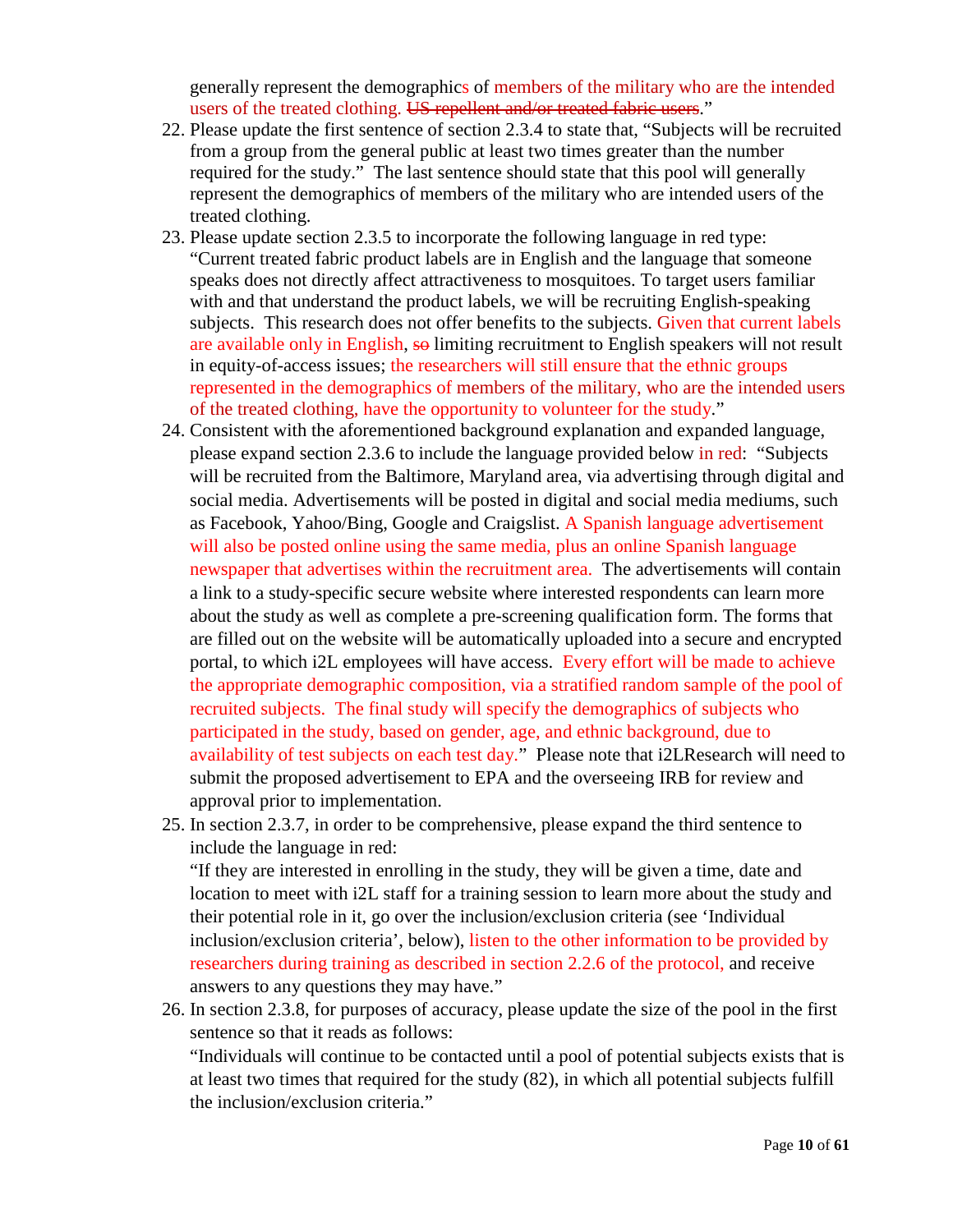27. Please update section 2.3.9 to include the language in red which reflects the increased number of alternates:

"For each test day, five subjects and four alternates (with approximately half of each gender) will be selected from the pool of subjects that fulfill the inclusion/exclusion criteria and have signed the ICD for the study, by a subject allocation table via appropriate software (such as Excel or Minitab). This selection will be achieved by randomly selecting the test subjects' assigned code numbers. The first two females and two males will be assigned as the test subjects, in addition to a fifth subject. The sixth and seventh female and the sixth and seventh male will be assigned to act as alternates."

28. Please clarify section 2.3.10 as follows consistent with changes previously discussed: "At any time during the recruitment/selection process, if one or more individuals decline to participate, or if one or more test subjects chooses to withdraw from the study or is asked to withdraw, subjects for the study will be randomly selected from the alternates taking into account the gender of the withdrawn subject. If the unexpected occurs and none of the alternates can participate, then an equal number of new individuals (of the same gender as those who declined/withdraw) may be randomly selected from the recruitment pool and contacted following the same criteria as that outlined in the protocol. The study will continue until 15 subjects have completed the ACU testing process and 10 subjects have completed the FRACU testing process, in both cases per mosquito species as outlined in this protocol."

# **Consenting – Section 2.4**

EPA's comments on the draft consent form and telephone screening script are provided in separate files to the Human Studies Review Board.

- 29. For completeness, please expand the second sentence in section 2.4.1 to read as follows: "Logistics for the training session and details to be shared with subjects during the training are listed in section 2.2.6."
- 30. For completeness, please add a sentence at the end of section 2.4.3 which reads as follows: "Each subject will be asked comprehension questions listed in section 2.2.6 to help ensure their understanding of the consent form."

# **Individual Inclusion/Exclusion Criteria – Section 2.6**

31. In section 2.6, for clarity purposes, please revise 2.6.5 to read as follows, with a minor edit identified in red: "Subjects must feel they are healthy enough to participate in the study and do not have

any health conditions that may affect the study or be worsened by the application of wearing insecticide-treated fabrics."

32. To be comprehensive, please expand 2.6.6 to read as follows, with the new proposed language identified in red:

"The subjects must be willing to be exposed to and bitten by mosquitoes and cannot be phobic of mosquito bites."

33. Please expand 2.6.7 to read as follows, with the new proposed language identified in red:

"The subjects must have no known allergies or sensitivities to mosquito bites, insect repellents or insecticide-treated fabrics."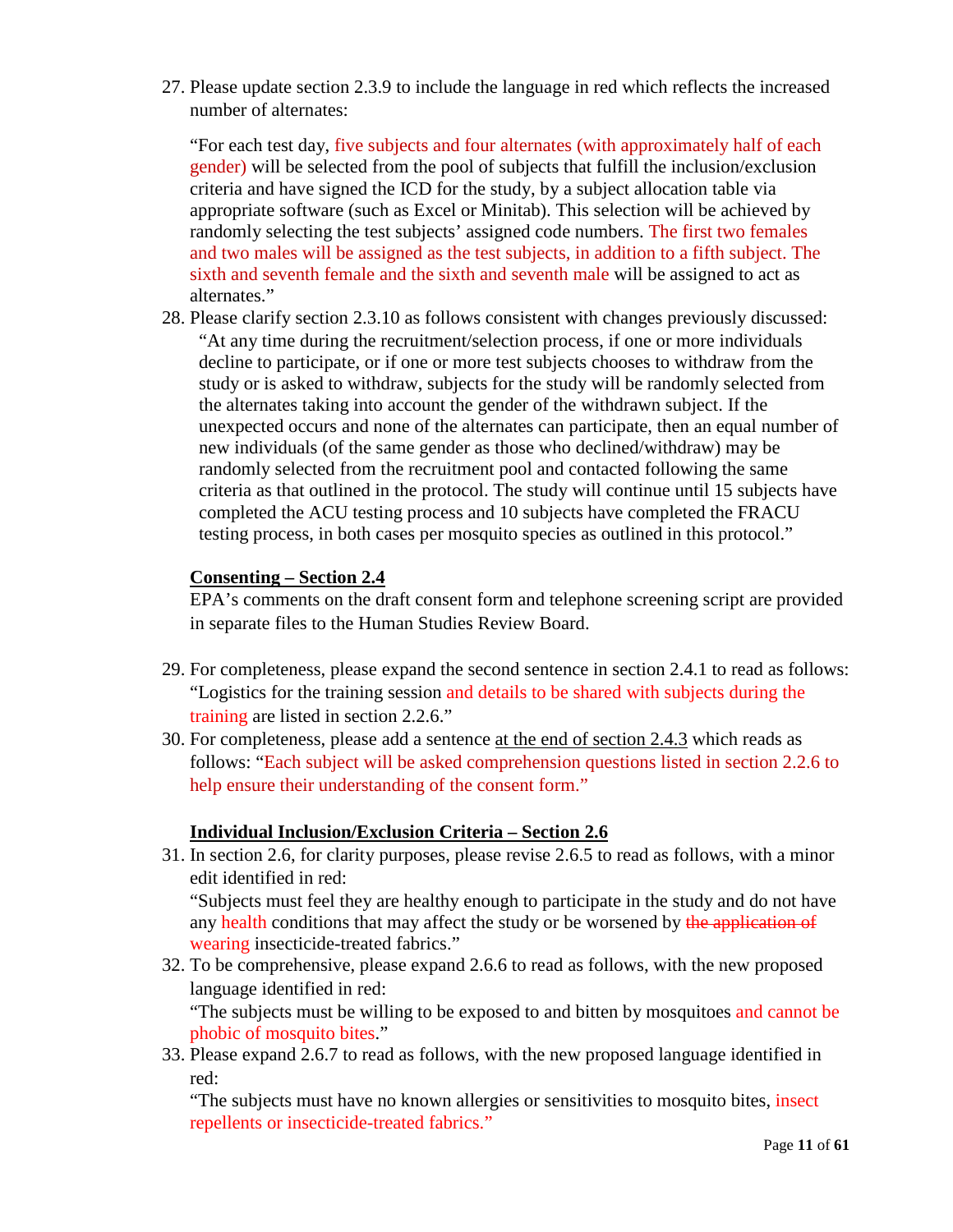34. Please expand 2.6.9 to read as follows:

"The subjects must not be hypersensitive or allergic to latex or skin care products. The subjects must be free from open cuts, scrapes, skin disease, and skin problems such as eczema, psoriasis or atopic dermatitis."

35. In section 2.6.13, please replace the last sentence (which reads, "*The study will continue with the remaining subjects.*") with the following language so the number of subjects who must be tested is clear: "The subject will be replaced by an alternate and the study will not be considered concluded until fifteen subjects have been tested as described in the protocol."

# **Monitoring of human subjects – Section 2.8**

36. Please add the following new sentences at the end of section 2.8.2: "The on-call nurse will be given a copy of the final approved protocol and will be briefed by telephone on the study process and test substances. i2LResearch will contact the nurse at the initiation of each test day to confirm that testing has begun for that day and i2LResearch will call the nurse for medical advice and/or assistance as necessary."

## **Hazards to the Human Subjects – Section 2.10**

37. In section 2.10.1, please add a hazard "E" which reads, "E) Psychological risks related to pregnancy testing." As the last write-up in section 2.10 (following the last sentence on efforts to be taken to maintain subjects' confidentiality), please add the following new subsection:

"There can be psychological stress relating to pregnancy testing. In order to minimize the psychological stress, women will be given a private place to take the test and the study director will ensure confidentiality of any test result. The results of the test will not be discussed or released to anyone besides the subject. The confidentiality of the pregnancy testing will be discussed during the consent process."

- 38. In section 2.10.2.1, please refer to Material Safety Data Sheets simply as "Safety Data Sheets (SDS)" because the title of these sheets has changed. This correction should also be made in 3.3.1.
- 39. To be comprehensive, please expand 2.10.2.2 to read as follows: "No subjects with known allergies or sensitivities to mosquito bites will be allowed to take part in the study."
- 40. By way of explanation, please add a new subsection after the aforementioned language which reads as follows: "The forearm is usually less sensitive to bites and the subjects' hands and wrists will be protected by gloves to restrict bites to the forearm."
- 41. As part of risk mitigation, regarding **2.10.2.9,** as appropriate, please include the following language: "In order to ensure the mosquitoes used in the study are not carrying any disease vectors, a subset of the colony will be screened for pathogens. Ae aegypti will be screened for all four serotypes of dengue. An. quadrimaculatus will be screened for malaria pathogens. These screens will be conducted using VecTOR test kits available from [www.vectortest.com.](http://www.vectortest.com/) Each test will consist of a pooled set of 10 mosquitoes removed from stock cages. Tests will be replicated two additional times (in triplicate) to verify that the colony mosquitoes are disease free." OPP would like the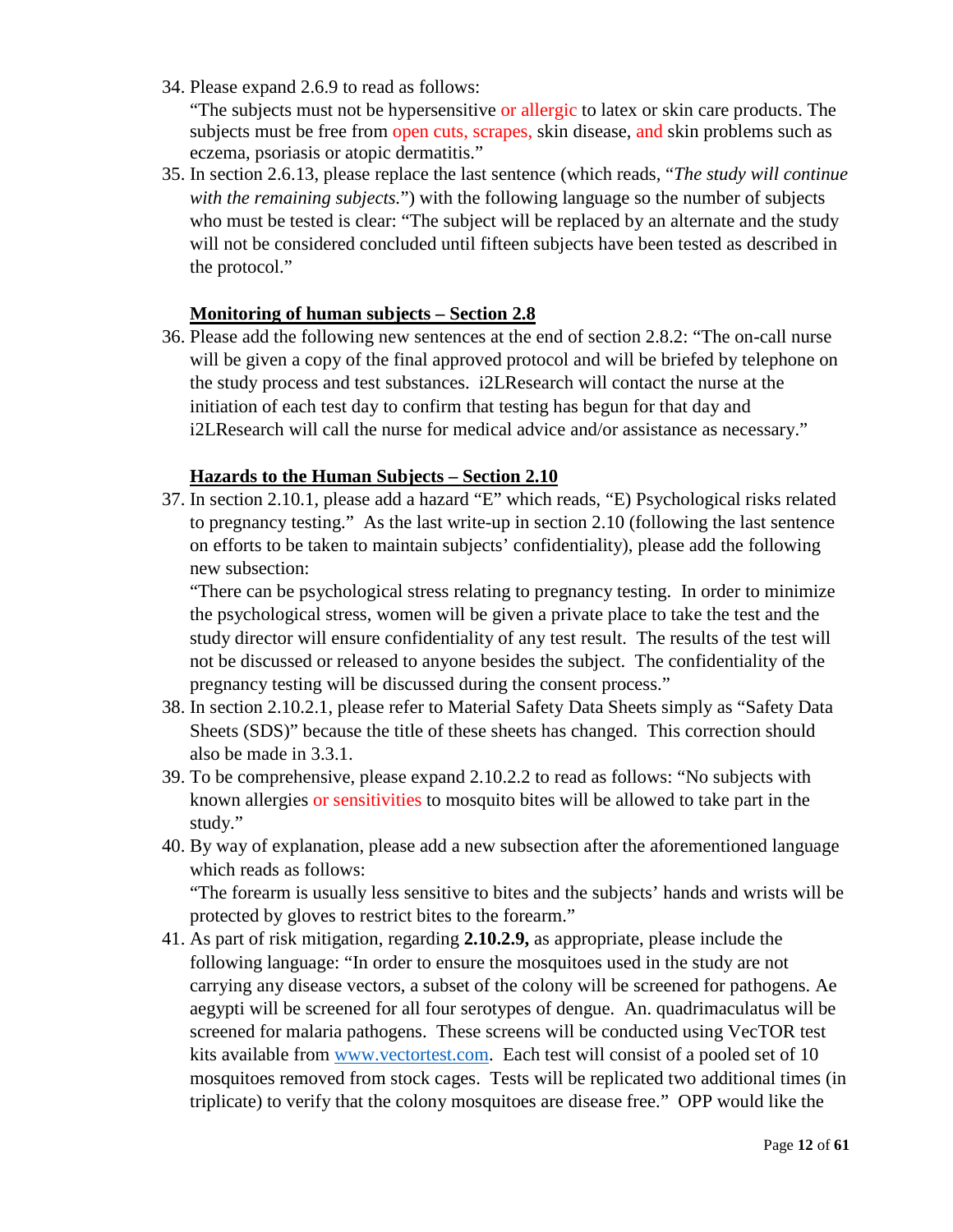same screening as described above conducted in this case. Please arrange to do so and include the aforementioned language at the end of 2.10.2.9.

- 42. In section 2.10.2.10, please revise the sentence, "The study sponsor will reimburse test subjects for the costs of medical care" so that it reads, **"**If a subject is injured as a result of wearing the insecticide-treated fabrics or from procedures used during the study, the study sponsor will directly pay for those medical expenses necessary to treat the subject's injury that are not covered by medical insurance or other third-party coverage." The reimbursement process can be lengthy which is why the study sponsor should cover applicable costs instead of using a reimbursement approach. This topic was also discussed in a previous HSRB meeting. The suggested language above is consistent with the language used in the consent form. In this same section, please clarify what you mean by "All adverse effects will be followed until resolution is reached." Perhaps you could explain that this means that the study director and/or study sponsor will follow-up with subjects who are injured as a result of the study and check on the status of their injuries until the medical issues resulting from the study are resolved.
- 43. In section 2.10.2.11, in the last sentence, please replace the phrase, "made to be available" with "will be." Also, please revise the reference to provision of first aid items to subjects to read as follows: "If requested by the subject, standard over-thecounter first aid items such as bandages, antiseptics, and hydrocortisone cream, will be provided immediately upon completion of the test at no cost to the subject. They may also request First Aid assistance at any time. A nurse will be contacted prior to the test date and will be on call during each test day for non-emergency queries or problems."

## **Benefits to Human Subjects – Section 2.11**

44. Section 2.11.2 currently reads as follows and appears to be incomplete: "The information collected may help people who will be exposed to mosquitoes; however, this cannot be guaranteed." OPP/EPA recommends that you replace this language in section 2.11.2 with the following: "There are indirect benefits to society. The data collected in this study will be used to establish the level at which insecticide treated uniforms prevent mosquito bites. Pending EPA review of the final study based on this protocol, data generated from this study may be used for U.S. EPA registration of insecticide treatment for military clothing. It is anticipated that laboratory data can be translated to bite protection of covered areas of the body for individuals in the field."

## **Application and Treatment Order – Section 6.0**

45. In section 6.1, in the fourth sentence, please revise the sentence to read as follows so it's clear that different sized sleeves will be created:

"Different sized sleeves (small, medium, and large) may need to will be created to fit to the different test subjects' needs."

## **Methodology for Efficacy Testing**

46. In the section on methodology for efficacy testing, for purposes of clarity, please replace the title "test systems" with "mosquito species".

## **Experimental Design**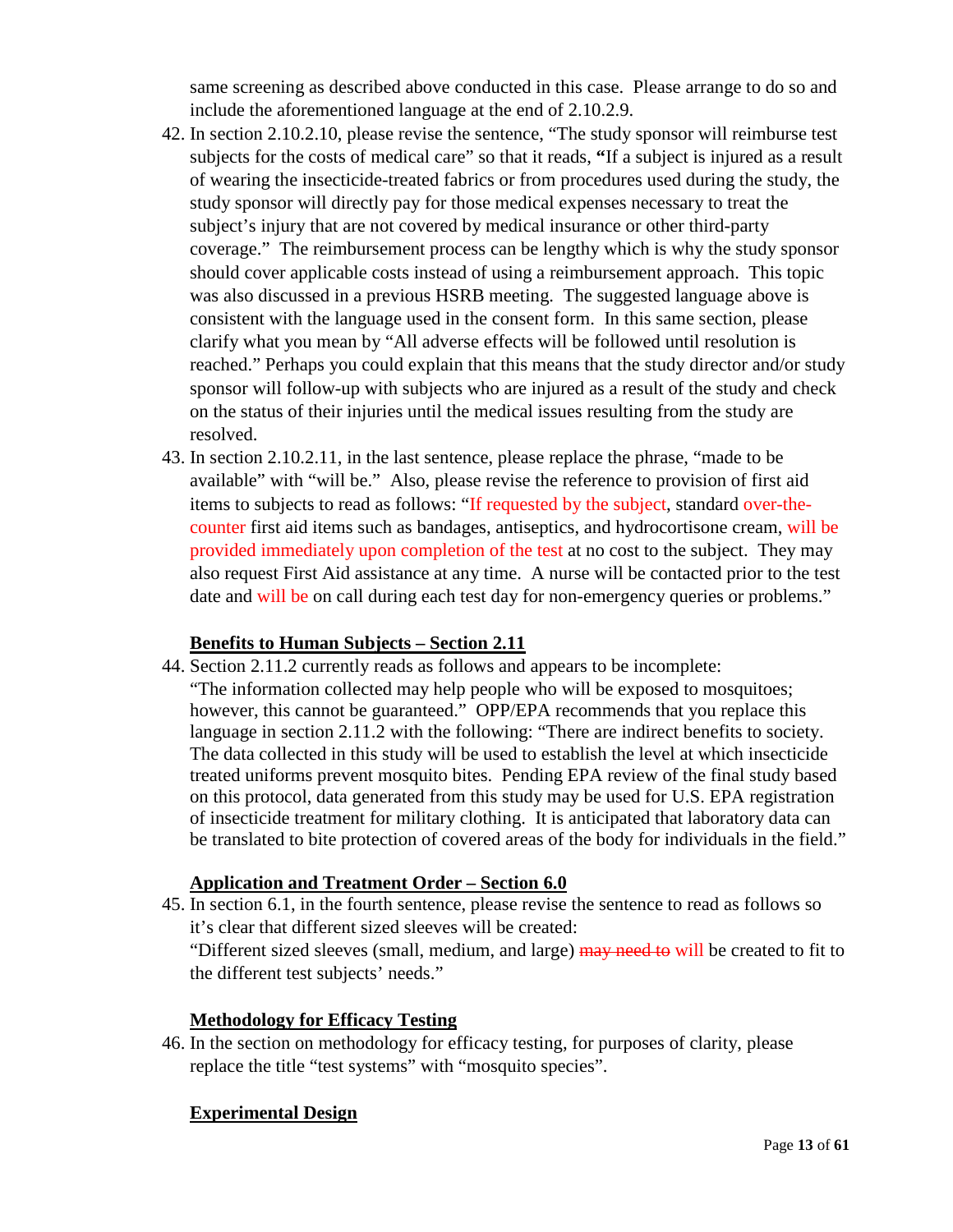- 47. For purposes of clarity, please expand the section on experimental design (which was section 7.4.2 in the IRB-approved protocol and is now 6.4.2 in the revised protocol) to include the language in red so it reads as follows: "Each subject will then insert both forearms into two of the test cages (or one cage if only one fabric type is tested), placed side by side (i.e. one arm per cage), containing the day's test system, for 15 minutes. During this time the mosquitoes will land on the fabric, probe through it to the subjects' skin and feed. During each exposure period, subjects will be seated while their forearms are inserted into the case."
- 48. Please revise former section 7.4.4 (which is now section 6.4.5 in the revised protocol) so that it adds the following point and reads clearly:
	- Following each exposure, subjects will remove the gloves they wore to protect their hands and wash and dry their forearms. After this, subjects can take a break of up to 10 minutes after each exposure.
- 49. Please expand former section 7.4.6 (which is now 6.4.7 in the revised protocol) so that it reflects breaks and a lunch period for subjects, so it reads as follows: "Sections 7.4.4 – 7.4.5 will be repeated for the remaining two test substances of each fabric type. One of the subjects' 10 minute breaks will overlap with a 30 minute lunch break which each subject will receive."
- 50. For clarity, please revise former section 7.6.6 (which is now section 6.6.6) so that the first sentence reads as follows:

"If either a subject has received less than 10% of bites in the control replicate (i.e. 20 bites out of 200 released mosquitoes), from either or both species, the an alternate test subject may will replace that subject."

# **Data and Statistical Analysis**

- 51. In the sample size section (which was section 8.2.1 in the original protocol and is section 7.2.1 of the revised protocol), the second sentence should be revised to read as follows: "When testing the insecticide-treated fabrics, there are three goals, namely statistical robustness, minimizing exposure and associated potential hazard to the test subjects (which conflicts with the first goal) and consistency with previous repellent studies where appropriate." This revision takes into account the fact that you can have a statistically robust study which still minimizes exposure and hazards.
- 52. In the revised protocol, in section 7.2.6, please revise the language to read, "In summary, the proposed sample size represents a sound compromise between statistical principals, minimizing exposure and hazard to subjects and following accepted practice."
- 53. Please clarify former section 8.2.4 (which is section 7.2.4 in the revised protocol) so that it reads as follows:

"The second goal (of minimizing exposure and potential hazard to the subjects) can be achieved by implementing risk mitigation measures as described in this protocol and reducing the number of subjects when appropriate, so that their exposure to mosquito bites and to the products being tested are also reduced. It should be noted that larger numbers of subjects make for more expensive studies; therefore there are also cost reasons for minimizing the numbers of subjects."

54. Please update section 7.2.7 in the revised protocol so that it reads as follows: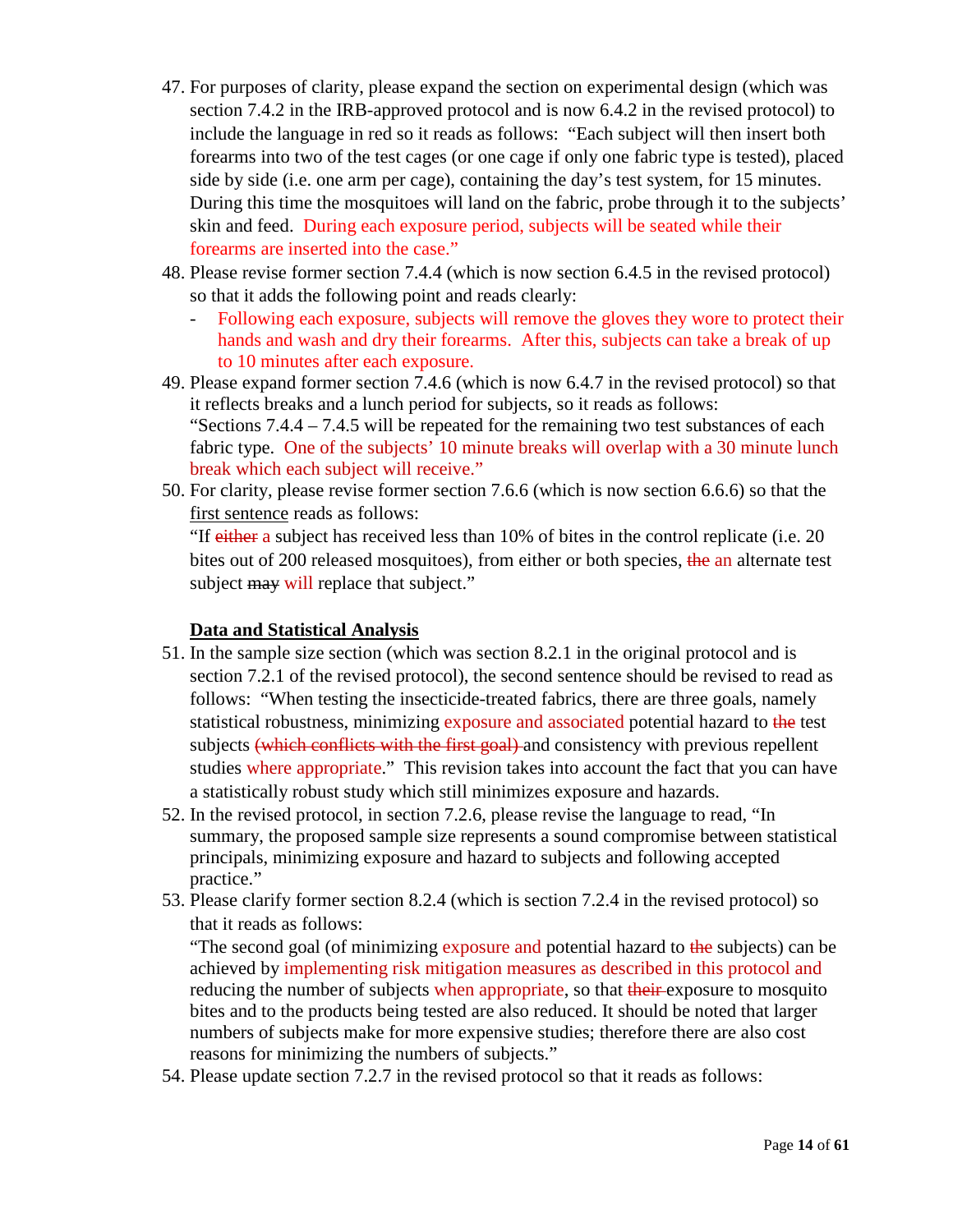"Thus, in this study, five test subjects (two subjects of each gender, plus a fifth subject) will be selected for each of 5 test days. Four additional subjects (2 males and 2 females) will be selected as 'alternates' for each test day, and will be available to replace any individuals who choose to withdraw before or at the start of a test day. Alternate Subjects: There will also be four subjects, two of each gender, to serve as alternates in case any of the test subjects withdraw from the study, or in the case that a test subject did not receive the acceptable number of control bites. If an alternate subject withdraws after replacing one of the original subjects, he or she will be replaced by another alternate of the same gender."

#### **Monitoring of Study Conduct**

55. Please expand former section 10.1.4 (which is section 9.3.4 in the revised protocol) to read as follows:

"All amendments and deviations will be reported to the study sponsor in a timely manner. All amendments and deviations to the protocol will be reported to SAIRB consistent with their standard reporting guidance. Protocol amendments may not be initiated without prior IRB review and approval except where necessary to eliminate apparent immediate hazards to human subjects. SAIRB's website states in part that, 'under normal conditions, you must submit to the Board all amendments, including administrative letters, or changes to the protocol for review and approval prior to the implementation… Occasionally, safety concerns may require you to implement an amendment prior to Board approval. When changes to the protocol are implemented in order to eliminate an apparent immediate hazard to a research subject without prior Board approval, you must report changes to Schulman within **10 business days**.'"

56. Please add the following language at the end of former section 10.2.2 (which was renumbered 9.4.2 in the revised protocol) consistent the language from the consent form:

"If a subject is injured as a result of wearing the study's insecticide-treated fabrics or from procedures used during the study, the study sponsor will directly pay for those medical expenses necessary to treat the subject's injury that are not covered by medical insurance or other third-party coverage."

- 57. Please expand former section 10.2.3 (which is section 9.4.3 in the revised protocol) to read as follows: "The on-call nurse will be familiar with the study and available for any non-emergency related queries or questions that subjects may have. The nurse's telephone number is included on the consent form which will the subject will receive."
- 58. Please expand former section 10.2.4 (which was renumbered 9.4.4 in the revised protocol) to read:

"Any problems or adverse effects will be promptly reported to LaunchBay and the IRB consistent with IRB reporting procedures.

59. Please expand the last sentence in former section 10.2.5 (which is section 9.4.5 in the revised protocol) to read as follows: "The Study Director and recruitment firm will keep on file the phone numbers, email

addresses and street addresses for each study participant as a means to contact them if needed."

60. Please revise former section 10.2.6 (which is section 9.4.6 in the revised protocol) to read as follows:

"New findings will also be reported, in writing, to LaunchBay and the IRB in a timely manner consistent with IRB reporting procedures."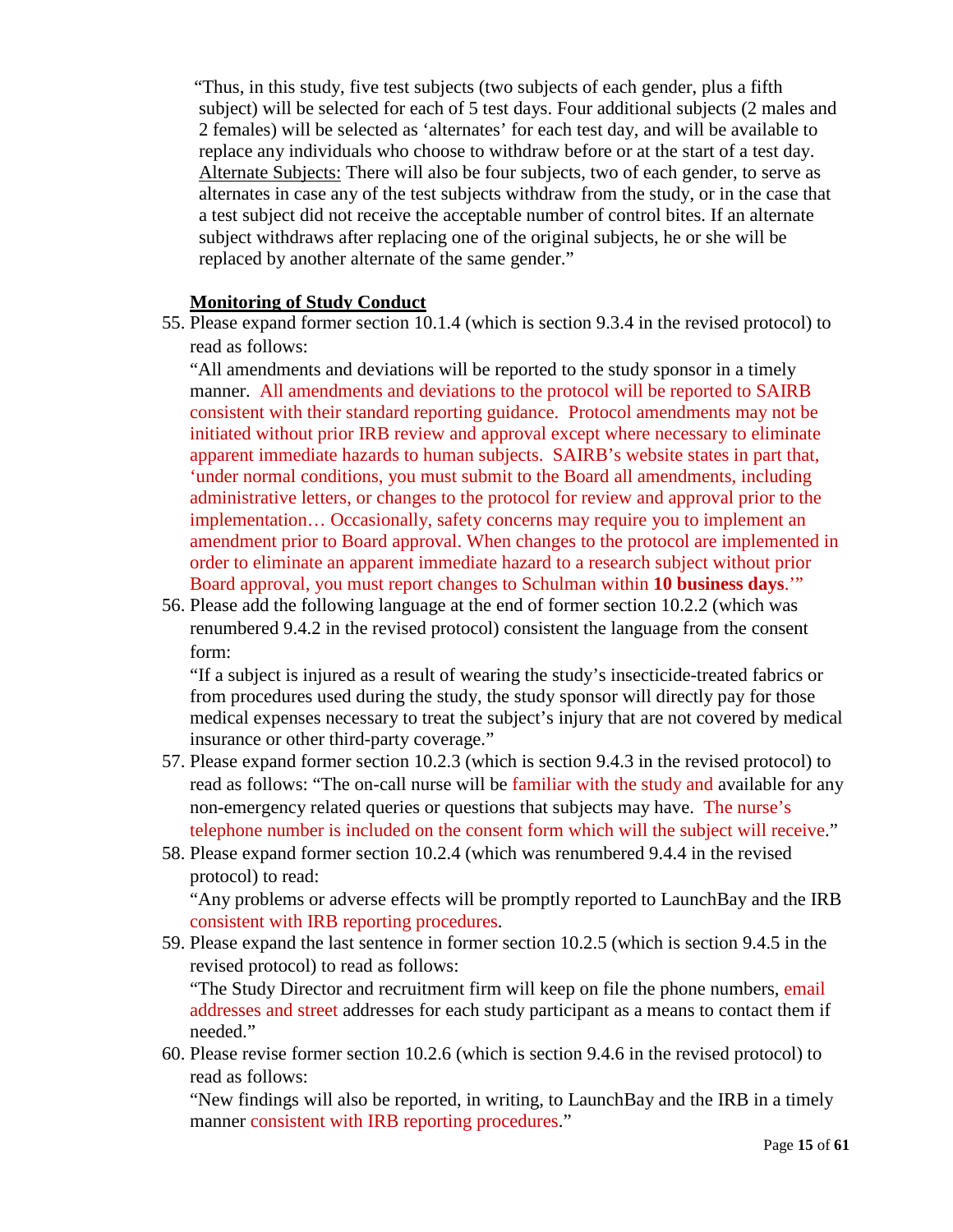- 61. At the end of former section 10.2.9 (which is section 9.4.9 in the proposed revised protocol), please add the following language: "LaunchBay will also comply with FIFRA section 6(a)(2) adverse effects reporting requirements as applicable."
- 62. Please expand the last sentence of former section 10.2.10 (which is section 9.4.10 in the revised protocol) to read as follows: "The IRB will also be advised consistent with IRB reporting procedures."

# **Amendments and deviations to the protocol**

63. Please revise former section 11.3 (which is section 10.5 in the revised protocol) to read as follows:

"All amendments, deviations, and any adverse events will be documented in the final reports study and reported consistent with IRB reporting procedures. Documentation will include a description of the change, the reason for the change, and the effect of the change on the conduct and outcome of the study, and whether or not the IRB approved each amendment prior to implementation."

# **D. Summary Assessment of Scientific Aspects of the Proposed Research**

The objective of this proposed study is *"To assess the efficacy of up to two permethrin treated Army Combat Uniforms: (ACU) and Flame Resistant Army Combat Uniforms (FRACU). The materials will be tested unwashed, 20 times washed, and 50 times washed, for protection against bites by mosquitoes. The fabric is treated with permethrin via the Invexus™ process. The data collected in the study will be used to support product registration." (p. 4 of 69, §1.1.1)[1](#page-15-0) .*

The basic experimental unit in this study is a sleeve test. Each test involves a subject exposing for 15 minutes a (unwashed treated, untreated, washed treated) fabric-sleeved arm into a cage containing 200 individual female mosquitoes of one species. Each arm will be exposed 4 times (8 total) over a period of up to 8 hours (p. 9 of 69, §2.2.3). The data obtained from each 15 minute exposure with each experimental subject will be counts of the number of blood-fed female mosquitoes and the total number of female mosquitoes in each test cage. The observed bite-through proportion (or 'rate') for the control treatment is the proportion of blood-fed female mosquitoes to the total number of mosquitoes in each test cage. Rates of bite-through for the permethrin-treated fabrics will be corrected using Abbott's formula for 'background' bite-through rates in the control (untreated fabric sleeve). To increase testing precision, each subject will serve as their own treatment and control. Therefore, the experiment consists of 4 exposures per fabric type (FRACU or ACU) for each mosquito species in the following order:

- 1 test with an untreated FRACU fabric-sleeve, which serves as the control.
- 1 test with treated washed (50x) FRACU fabric.
- 1 test with treated washed (20x) FRACU fabric.
- 1 test with treated unwashed (0x) FRACU fabric.
- 1 test with an untreated ACU fabric-sleeve, which serves as the control.
- 1 test with treated washed (50x) ACU fabric.
- 1 test with treated washed (20x) ACU fabric.

 $\overline{a}$ 

<span id="page-15-0"></span> $1$  Section and page numbers referenced in this science section refer to the revised protocol with EPA comments incorporated unless otherwise noted.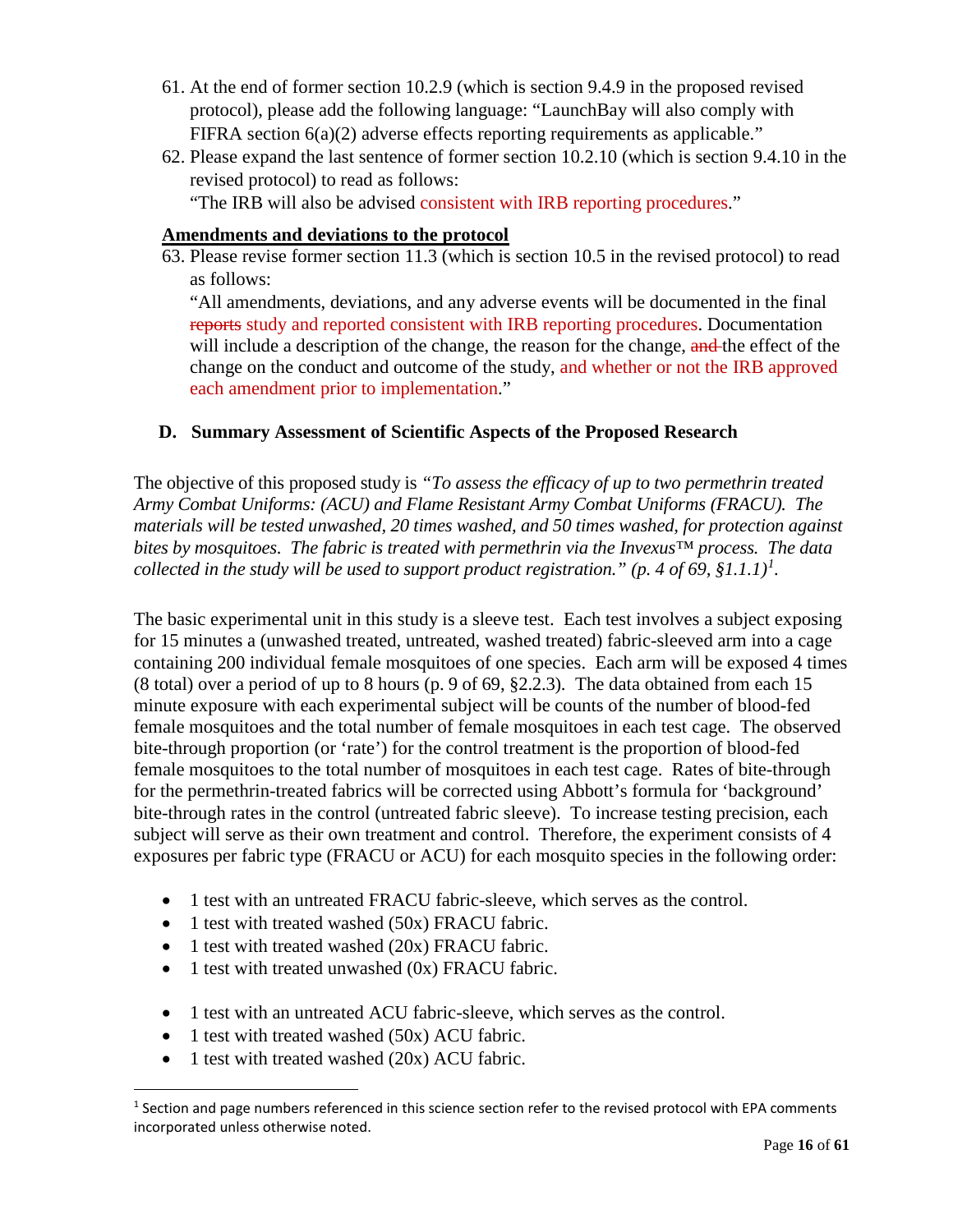• 1 test with treated unwashed (0x) ACU fabric.

FRACU and ACU fabric will be tested as described in Table 1 below. Subjects will test each FRACU fabric treatment level once per mosquito species for a total of 10 replicates per FRACU fabric treatment level per species, resulting in 20 replicates per fabric treatment level for this experiment. Subjects will test each ACU fabric treatment level once per mosquito species for a total of 15 replicates per ACU fabric treatment level per species, resulting in 30 replicates per fabric treatment level for this experiment. The rationale for the different number of human test subjects using the different fabrics is explored in Section 2 of this review.

Because repeated wash cycles will progressively remove some of the impregnated permethrin, the 50x washed fabric samples will be tested before the 20x washed samples, which will be tested before the 0x unwashed samples. This order will reduce possible "carryover" contamination effects. The Agency recommends subjects wash their forearms with unscented soap between each test to further reduce the potential for carryover of permethrin residues on skin from one exposure period to the next.

The widely accepted method of evaluating efficacy of insecticide treated clothing includes laboratory aging of treated clothing by laundering through standardized wash cycles per the American Association of Textile Chemists and Colorists (AATC) laundering protocol (pp. 32- 33 of 69, §5.5). Testing will be conducted with treated and untreated clothing prior to laundering (0x wash cycle) and at the 20x and 50x wash cycles.

The unit of measure for determining efficacy in this proposed experiment (% bite protection based on the proportion of blood-fed to total mosquitoes in a cage) differs from skin applied repellent evaluations where the "Landing with Intent to Bite" measure is used and efficacy is measured as Complete Protection Time. In brief, the repellent effect created by skin-applied repellents is instantaneous and non-toxic, whereas mosquitoes exposed to treated clothing must remain in contact with the treated cloth for a longer time period to elicit an effect. The resulting effect is usually a toxic effect that results in 'excito-repellency' or incapacitation due to exposure to the fast-acting insecticide. The target level of bite protection across fabric types and number of washes is  $\geq$ 90% (p. 5 of 69, §1.1.2).

This protocol also proposes to evaluate the repellent effect (% bite protection) of treated clothing using only two mosquito species - unlike skin applied repellent studies conducted under field conditions where three species are evaluated. In the proposed study, representative species from the genus *Anopheles* (malaria vector) and genus *Aedes* (vector of dengue, yellow fever, chikungunya, and zika) will be evaluated. A mosquito species from the genus *Culex* (vector of West Nile virus or St. Louis encephalitis) will not be tested. Justification for exclusion of the third species is not mentioned. Reference is made to Dr. Bernier's protocol previously reviewed by the HSRB on which this protocol is based, which did not include *Culex* (p. 6 of 69, §1.3.2).

The objective of the data analysis is to estimate the mean level of bite protection and associated 95% confidence intervals for different 'treatments' [i.e. different combinations of fabric types (FRACU and ACU), number of washes, and mosquito species].

## **1. Study design:**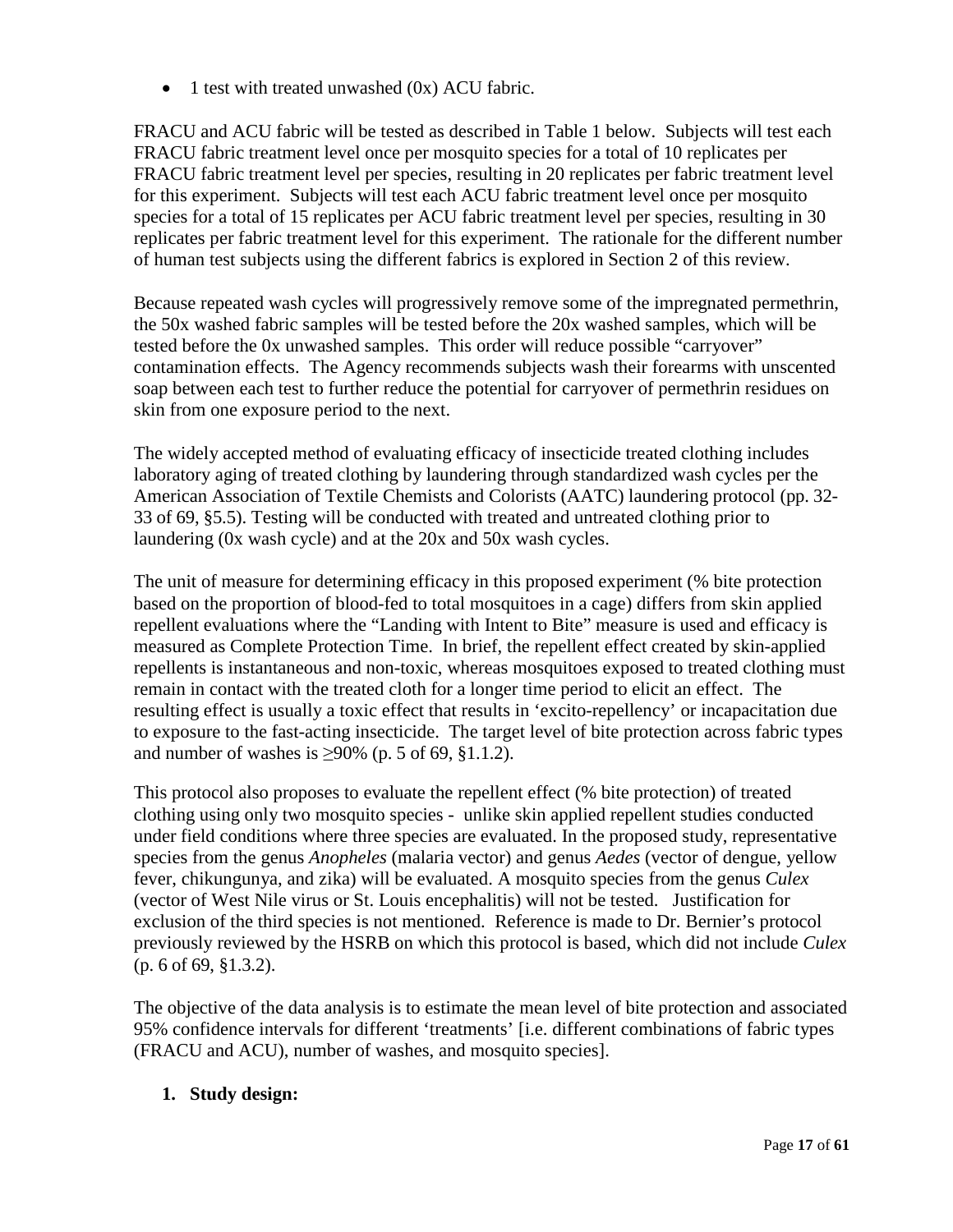Replicate subjects will be used in this study to evaluate bite protection for two U.S. Army clothing fabrics (FRACU and ACU) treated with insecticide/repellent (permethrin). A fabric's "bite protection" is a measure of the relative level to which a treated fabric prevents bites compared to the untreated control fabric. As described in §7.3.2 (p. 44 of 69) of the protocol, the observed bite protection for a subject is calculated using the subject's bite-through rates for the treated fabric and a corresponding untreated/unwashed control fabric. Each subject serves as their own control. The purpose of the control is to compensate for the subject's individual attraction level, the general host-seeking response of the test mosquito population, and to correct for bite-through rate of the untreated fabric. The treatment and control values for a subject are then used in Abbott's formula to calculate the observed bite protection level of the fabric for that subject.

Treated fabric will be evaluated at the following wash intervals: unwashed  $(0x)$ ,  $20x$ washes, and 50x washes. Separate fabric specimens for each wash interval are tested, similar to that described in U.S. military GL/PD specifications. Two species of mosquitoes, *Aedes aegypti* and *Anopheles quadrimaculatus,* will be tested separately. Ten subjects will be used to test each FRACU fabric and mosquito species combination. Fifteen subjects will be used to test each ACU fabric and mosquito species combination. Subjects may be chosen for testing against both mosquito species, although using the same subjects is not necessary because each subject serves as his/her own control. EPA recommends 4 alternates be present on each of the 5 test days (2 males, 2 females). However, alternates would only need to be on site on the morning of the test day until the control exposures are completed. The exposure time to mosquitoes at each test interval for control and treated fabric is 15 minutes per arm. A summary of the experimental design is described in §6.4-6.6 (pp. 35-40 of 69) and the testing paradigm for each mosquito species shown below in Tables 2 and 3. The fabric type used on each arm (right vs. left) will be determined by using a random number generator (p. 32 of 69, §5.4.5). Because the ACU testing requires 5 additional test subjects, the Agency suggests that these test subjects simultaneously be exposed to both mosquito species (one per cage per arm). This allows the additional 5 test subjects to complete ACU testing against both species in one day, thereby minimizing inconvenience to the test subjects. Additionally, the additional 5 test subjects will be exposed to mosquitoes for the same period of time as subjects testing ACU and FRACU fabrics simultaneously on each arm.

| <b>Fabric and Treatment Condition</b>            | Number of<br>Fabric<br><b>Specimens</b> | Number of<br><b>Subjects</b> | Number of<br>$S$ pecies <sup>2</sup> | <b>Total Replicates</b><br>per Fabric<br><b>Type</b> |
|--------------------------------------------------|-----------------------------------------|------------------------------|--------------------------------------|------------------------------------------------------|
| FRACU Untreated Unwashed<br>Control <sup>3</sup> |                                         | 10                           | 2                                    | 20                                                   |
| FRACU Treated Washed 50x                         |                                         | 10                           | 2                                    | 20                                                   |
| FRACU Treated Washed 20x                         |                                         | 10                           | 2                                    | 20                                                   |
| FRACU Treated Unwashed (0x)                      |                                         | 10                           | 2                                    | 20                                                   |
| ACU Untreated Unwashed Control <sup>3</sup>      |                                         | 15                           | 2                                    | 30                                                   |
| <b>ACU Treated Washed 50x</b>                    |                                         | 15                           | 2                                    | 30                                                   |
| ACU Treated Washed 20x                           |                                         | 15                           | 2                                    | 30                                                   |
| $ACU$ Treated Unwashed $(0x)$                    |                                         | 15                           | 2                                    | 30                                                   |

#### **Table 1: Experimental Design**

<sup>1</sup> Fabric treatment conditions are either untreated and unwashed (Control) or treated and unwashed (0x), treated and washed 20 times (20x) or treated and washed 50 times (50x).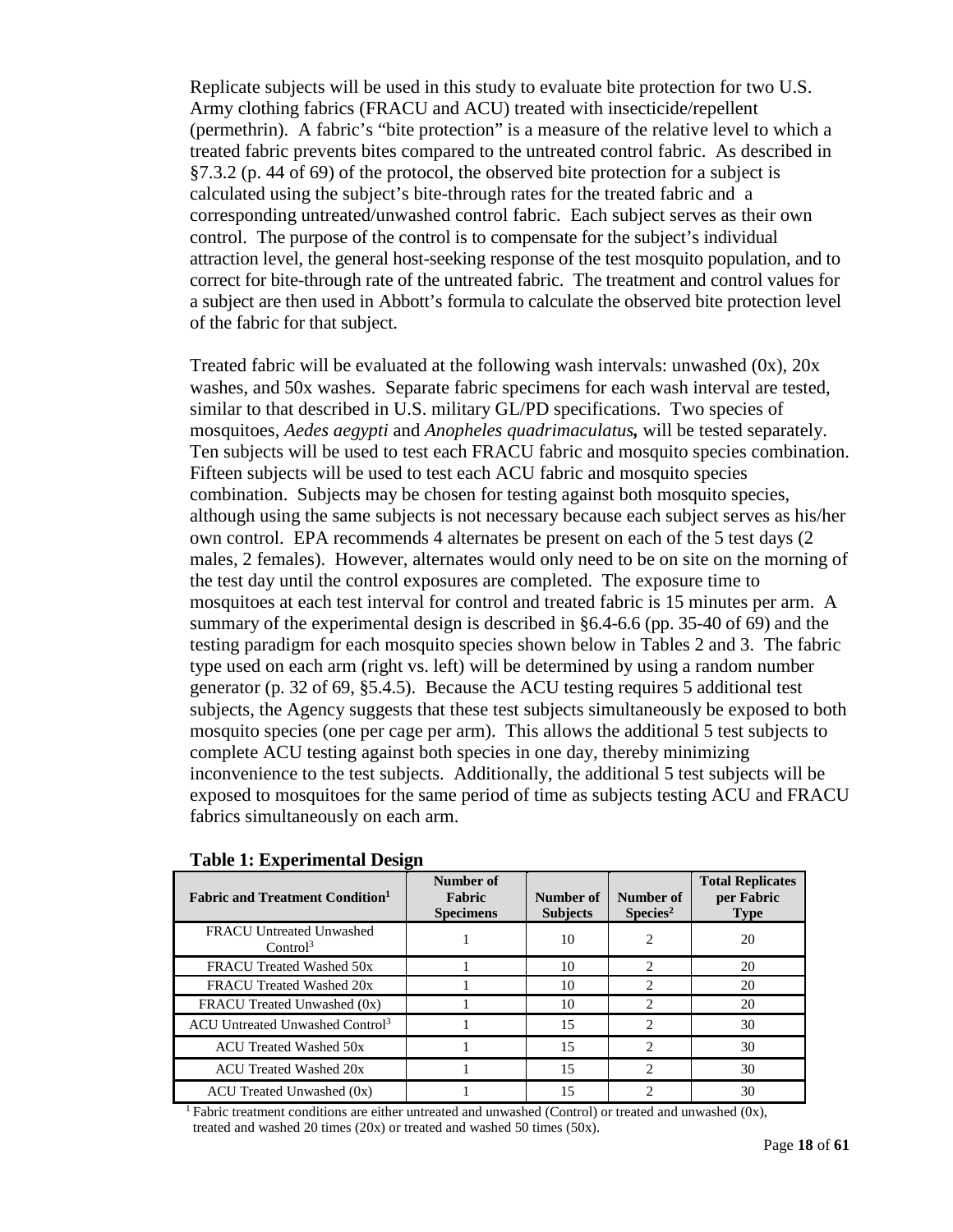2 The test species are *Aedes aegypti* or *Anopheles quadrimaculatus.*<sup>3</sup>Each subject serves as their own control for the bite protection calculation.

|                          | <b>Subject Right Arm</b>                                | $\sim$                                | <b>Subject Left Arm</b>                               |                                       |  |  |
|--------------------------|---------------------------------------------------------|---------------------------------------|-------------------------------------------------------|---------------------------------------|--|--|
| Test<br>Set <sup>1</sup> | <b>Treatment Condition</b>                              | <b>Specimen</b><br><b>Designation</b> | <b>Treatment Condition</b>                            | <b>Specimen</b><br><b>Designation</b> |  |  |
|                          | <b>FRACU</b> Untreated Unwashed<br>Control <sup>2</sup> | Sleeve 1                              | <b>ACU Untreated Unwashed</b><br>Control <sup>2</sup> | Sleeve 2                              |  |  |
| 2                        | FRACU Treated Washed 50x                                | Sleeve 3                              | ACU Treated Washed 50x                                | Sleeve 4                              |  |  |
| 3                        | FRACU Treated Washed 20x                                | Sleeve 5                              | ACU Treated Washed 20x                                | Sleeve 6                              |  |  |
| 4                        | FRACU Treated Unwashed (0x)                             | Sleeve 7                              | $ACU$ Treated Unwashed $(0x)$                         | Sleeve 8                              |  |  |

## **Table 2: Testing Paradigm using** *Aedes aegypti\**

\*Each subject will have both their right arm and left arm tested simultaneously and complete Test

Set 1-4 for *Aedes aegypti*. Each subject will have a break between test sets when new cages are being filled with mosquitoes.

<sup>1</sup> Each test set runs for 15 minutes.

Each subject serves as their own control for the bite protection calculation.

|                                 | <b>Subject Right Arm</b>                                |                                       | <b>Subject Left Arm</b>                               |                                       |  |  |
|---------------------------------|---------------------------------------------------------|---------------------------------------|-------------------------------------------------------|---------------------------------------|--|--|
| <b>Test</b><br>Set <sup>1</sup> | <b>Treatment Condition</b>                              | <b>Specimen</b><br><b>Designation</b> | <b>Treatment Condition</b>                            | <b>Specimen</b><br><b>Designation</b> |  |  |
| 5                               | <b>FRACU</b> Untreated Unwashed<br>Control <sup>2</sup> | Sleeve 9                              | <b>ACU Untreated Unwashed</b><br>Control <sup>2</sup> | Sleeve 10                             |  |  |
| 6                               | FRACU Treated Washed 50x                                | Sleeve 11                             | <b>ACU Treated Washed 50x</b>                         | Sleeve 12                             |  |  |
| 7                               | FRACU Treated Washed 20x                                | Sleeve 13                             | <b>ACU Treated Washed 20x</b>                         | Sleeve 14                             |  |  |
| 8                               | FRACU Treated Unwashed (0x)                             | Sleeve 15                             | $ACU$ Treated Unwashed $(0x)$                         | Sleeve 16                             |  |  |

## **Table 3: Testing Paradigm using** *Anopheles quadrimaculatus\**

\*Each subject will have both their right arm and left arm tested simultaneously and complete Test

Set 5-8 for *Anopheles quadrimaculatus*. Each subject will have a break between test sets when new cages are being filled with mosquitoes.

<sup>1</sup> Each test set runs for 15 minutes.

Each subject serves as their own control for the bite protection calculation.

Laboratory-reared 5-9 day old adult mosquitoes from colonies maintained at Benzon Research (Carlisle, PA) will be used for the bite protection assay (p. 34 of 69, §6.1.2). Adult female mosquitoes of two aggressive and anthropophilic species will be tested. One of these selected species will be *Aedes aegypti*, a vector of yellow fever, dengue fever, zika, and chikungunya that is found heavily in tropical and subtropical regions of the world, including the southeastern US and parts of the southwestern US. The second species will be *Anopheles quadrimaculatus*, a mosquito that is an aggressive biter, is native to the eastern US, and is a competent vector for malaria transmission. Mosquitoes from a colony typically respond more aggressively to attractant stimuli than strains reared from freshly collected wild-types.

*"To select host-seeking females only for testing, the technician collecting mosquitoes will place an ungloved hand near the screened cage to attract these mosquitoes, and will then use a motorized vacuum pump with adjustable pressure control to gently aspirate them into a 1.7L plastic container with screened lid just prior to their use in the test. (p. 34 of 69, §6.1.5)."*

## **2**. **Statistical design:**

The original protocol submitted by i2LResearch USA, Inc. proposed that 8 individuals serve as test subjects. However, the justification for the proposed sample size provided in the initial protocol appears to pertain to studies where Complete Protection Time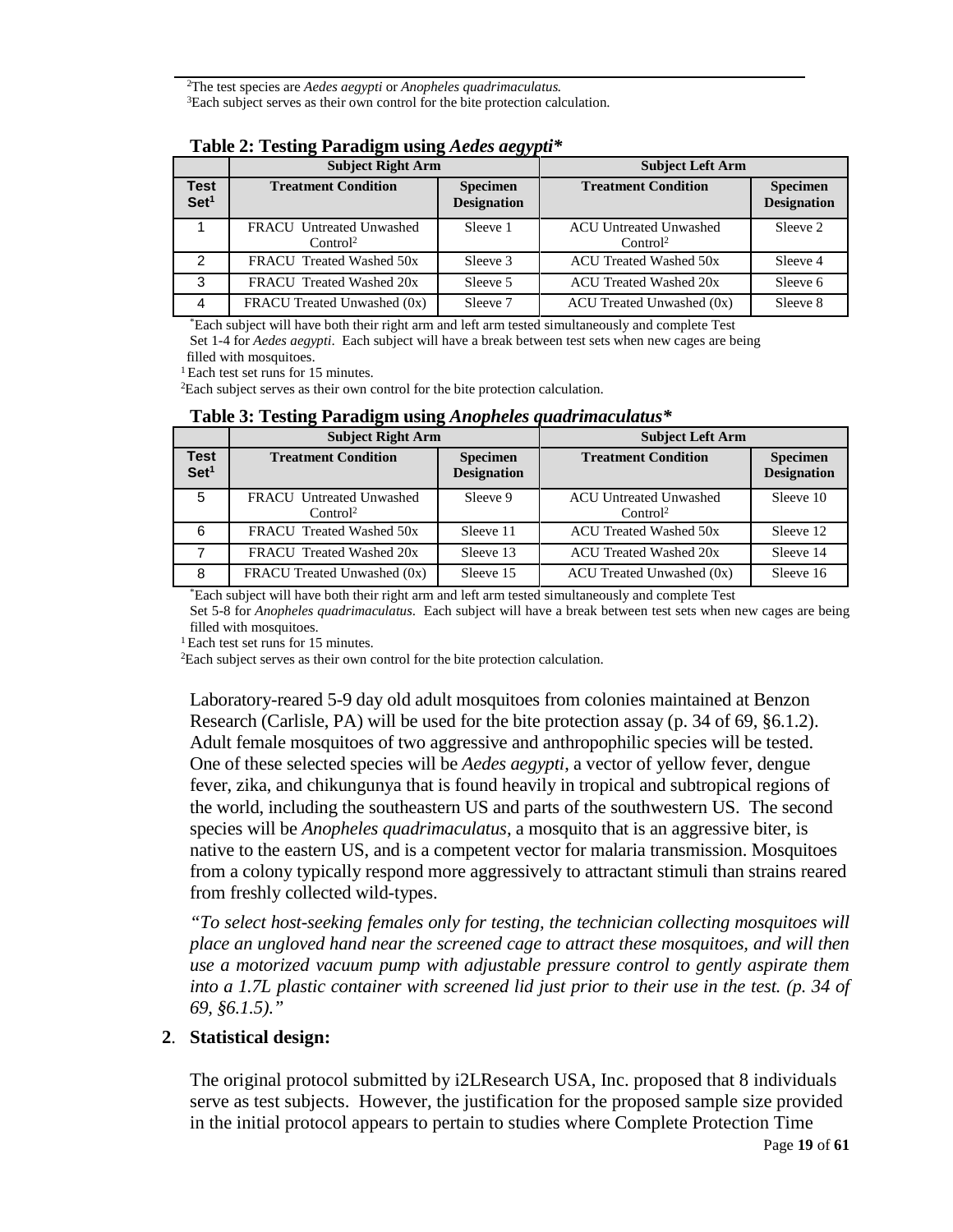(time from application to a confirmed mosquito bite) is evaluated, which is not applicable for this study design where Percent Bite Protection will be evaluated. After consultation with EPA, i2LResearch USA, Inc. has agreed to EPA's proposed sample size described below.

EPA has done a power analysis for a similar study previously reviewed by HSRB. In this past HSRB study submission, the bite-through rate of the control group (nontreated FRACU fabric) was assumed to be set as 20% and 50%. In the proposed study design, i2LResearch USA, Inc. indicated that the bite-through rate of the control ACU fabric is expected to be about 10%. The aforementioned study previously reviewed by HSRB examined bite-through rates of FRACU fabric only – not ACU fabric. FRACU fabric is constructed with a lower fiber density in comparison to ACU fabric (p. 28 of 69, §3.0), and therefore presents less of a physical barrier to mosquitoes attempting to bite through it. Consequently, bite-through rates with control ACU fabrics are expected to be lower than with control FRACU fabric. This affects the number of test subjects required to achieve an acceptable level of statistical power to answer the charge question presented to the HSRB.

EPA requires the study design to have sufficient power to achieve the half width of the 95% confidence interval of the estimated percent bite protection of less than 6% if the bite-through rate of the control ACU fabric is 10% and the true percent bite protection of the ACU fabric is at least 80%. The Agency's simulations indicate that to reach 80% power of achieving the half width of the 95% confidence interval of the estimated percent bite protection of less than 6%, the study requires a sample size of 15 subjects, given that a true bite-through rate in the control is 10% and the true percent bite protection is 80% (Table 4). To reach 80% power of achieving the width of the 95% confidence interval of the estimated percent bite protection of less than 3%, our simulations indicate that the study requires a sample size of 10 subjects, given that a true bite-through rate in the control is 75% and the true percent bite protection is 80% (Table 5). A detailed report of the Agency's power analysis is presented in Attachment 2. For each iteration/dataset, the percent bite protection of the treated fabric vs. untreated control fabric was estimated using a generalized linear model for binomial distribution using a log link function, using subject as random effect (SAS PROC GLIMMIX).

Note that the desired precision (expressed as the 95% confidence interval half-width) differs between the FRACU and the ACU, with the ACU half-width criterion being set at 6% and the FRACU at 3%. This is due in part to the Agency's desire to minimize the number of subjects required (consistent with required power) and the fact that increases in the number of test subjects beyond 15 for the ACU and 10 for the FRACU produce only marginal decreases in the half-width of the confidence interval at the assumed parameters. That is, increases in the number of subjects beyond these numbers do not substantially narrow half-width the  $95%$  confidence interval, or – equivalently – a large increase in the number of subjects would be required in order to achieve substantive decreases in the half-width of the confidence interval. In addition, the Agency believes that it is more important to have higher confidence in the precision associated with higher bite rates. Specifically: at a 75% bite-through rate in the control and a percent bite protection of 80% (for the FRACU) the bite rate in the treated cloth material is 15% and it is not desirable to have a large uncertainty in this high rate so we selected a half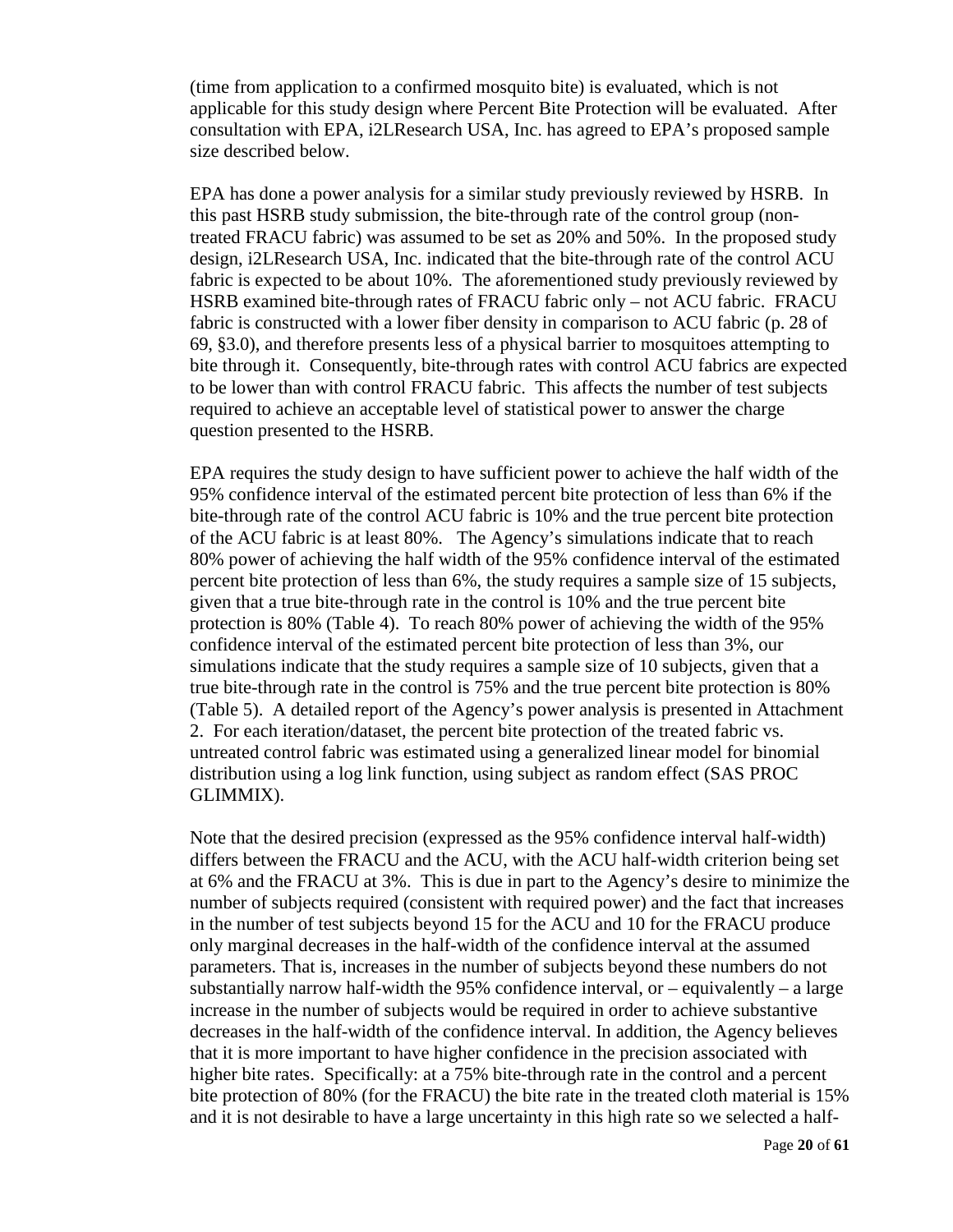width 95% confidence interval of 3% for this high rate. When the bite-through rate in the control is 10% (as is the case for the ACU) and the desired percent bite protection is 80%, the bite rate in the treated cloth material is only 2% and the Agency believes that a larger uncertainty (half width as 6%) at this low rate is acceptable.

**True bitethrough Rate in control True Percent Protection Nr Subs subject as fixed effect GLIMMIX: subject as random effect N\* Half Width Mean Half Width 80th %-tile Half Width 90th %-tile Half Width 95th %-tile N\* Half Width Mean Half Width 80th %-tile Half Width 90th % tile Half Width 95th % tile** 10 80 5 1000 9.3 10.9 12.4 14.2 998 13.6 16.0 18.1 21.2 6 1000 8.4 9.7 10.7 12.1 999 11.2 13.0 14.4 16.3 7 1000 7.6 8.7 9.5 10.4 1000 9.6 11.0 12.0 13.1 8 | 1000 | 7.2 | 8.1 | 8.7 | 9.4 | 999 | 8.7 | 9.9 | 10.5 | 11.4 9 | 1000 | 6.7 | 7.6 | 8.2 | 8.7 | 997 | 7.9 | 9.0 | 9.7 | 10.2 10 | 1000 | 6.4 | 7.1 | 7.6 | 8.1 | 999 | 7.4 | 8.2 | 8.8 | 9.4 11 | 1000 | 6.0 | 6.6 | 7.1 | 7.7 | 997 | 6.8 | 7.5 | 8.0 | 8.8 12 | 999 | 5.7 | 6.3 | 6.7 | 7.2 | 995 | 6.4 | 7.1 | 7.5 | 8.1 13 | 1000 | 5.5 | 6.1 | 6.5 | 6.8 | 997 | 6.1 | 6.7 | 7.2 | 7.6 14 | 999 | 5.3 | 5.9 | 6.2 | 6.5 | 995 | 5.9 | 6.5 | 6.8 | 7.2 **15 999 5.1 5.6 5.9 6.2 996 5.6 6.1 6.5 6.8** 16 | 999 | 4.9 | 5.4 | 5.7 | 6.1 | 995 | 5.4 | 5.8 | 6.2 | 6.6 17 | 1000 | 4.8 | 5.3 | 5.6 | 5.8 | 990 | 5.2 | 5.7 | 6.0 | 6.3 18 | 1000 | 4.6 | 5.0 | 5.3 | 5.6 | 994 | 5.0 | 5.4 | 5.7 | 6.0 19 | 1000 | 4.5 | 4.9 | 5.2 | 5.4 | 992 | 4.9 | 5.3 | 5.5 | 5.8 20 | 1000 | 4.4 | 4.8 | 5.0 | 5.3 | 990 | 4.7 | 5.1 | 5.3 | 5.6 95 5 999 4.7 5.7 6.6 7.4 987 7.7 9.2 10.8 12.1 6 | 999 | 4.3 | 5.1 | 5.7 | 6.3 | 998 | 6.0 | 7.1 | 8.0 | 9.0 7 999 3.9 4.5 4.9 5.5 997 5.0 5.9 6.5 7.4 8 | 998 | 3.5 | 4.1 | 4.5 | 4.9 | 997 | 4.4 | 5.1 | 5.6 | 6.1 9 | 999 | 3.4 | 3.9 | 4.3 | 4.7 | 999 | 4.1 | 4.7 | 5.2 | 5.6 10 | 1000 | 3.1 | 3.6 | 3.9 | 4.1 | 999 | 3.7 | 4.2 | 4.5 | 4.8 11 | 1000 | 3.0 | 3.4 | 3.7 | 3.9 | 997 | 3.4 | 3.9 | 4.2 | 4.5 12 | 1000 | 2.9 | 3.2 | 3.5 | 3.7 | 996 | 3.2 | 3.7 | 3.9 | 4.2 13 | 1000 | 2.7 | 3.1 | 3.3 | 3.5 | 997 | 3.0 | 3.4 | 3.7 | 3.9 14 | 1000 | 2.6 | 3.0 | 3.1 | 3.3 | 993 | 2.9 | 3.3 | 3.5 | 3.7 15 | 1000 | 2.5 | 2.8 | 3.0 | 3.2 | 997 | 2.8 | 3.1 | 3.3 | 3.5 16 | 999 | 2.4 | 2.7 | 2.9 | 3.1 | 995 | 2.7 | 2.9 | 3.1 | 3.3 17 | 999 | 2.4 | 2.6 | 2.8 | 3.0 | 994 | 2.6 | 2.8 | 3.0 | 3.2 18 | 1000 | 2.3 | 2.5 | 2.7 | 2.9 | 993 | 2.5 | 2.7 | 2.9 | 3.1 19 | 999 | 2.2 | 2.5 | 2.6 | 2.8 | 998 | 2.4 | 2.6 | 2.8 | 3.0

**Table 4: Impact of the Number of Replications on the Number of Subjects when Control Bite-Through is 10%.**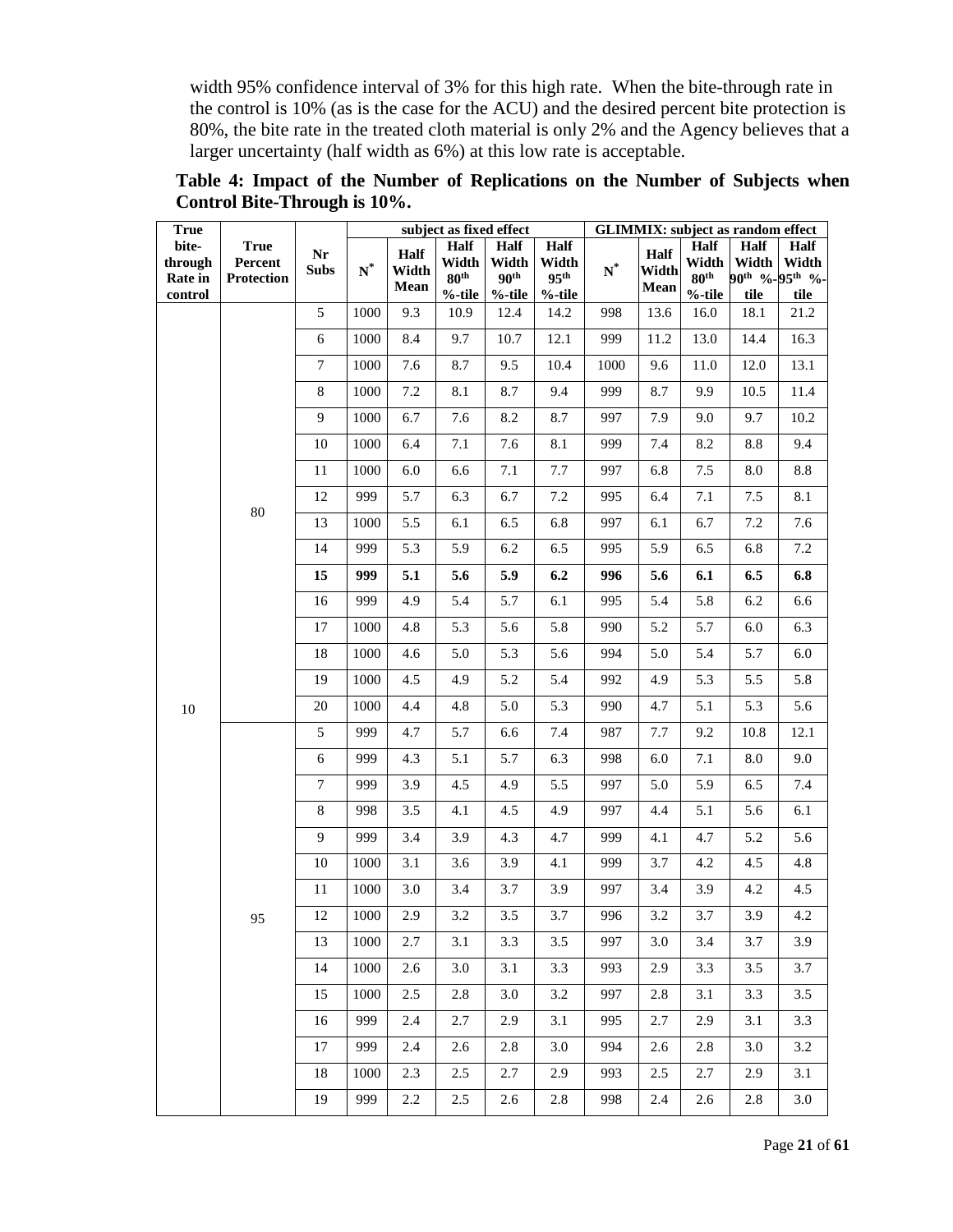| True                                          |                                      |                   | subject as fixed effect |                       |                                                |                                             |                                                | <b>GLIMMIX:</b> subject as random effect |                       |                                             |                       |                                                                 |
|-----------------------------------------------|--------------------------------------|-------------------|-------------------------|-----------------------|------------------------------------------------|---------------------------------------------|------------------------------------------------|------------------------------------------|-----------------------|---------------------------------------------|-----------------------|-----------------------------------------------------------------|
| bite-<br>through<br><b>Rate</b> in<br>control | True<br>Percent<br><b>Protection</b> | Nr<br><b>Subs</b> |                         | Half<br>Width<br>Mean | Half<br>Width<br>80 <sup>th</sup><br>$%$ -tile | Half<br>Width<br>90 <sup>th</sup><br>%-tile | Half<br>Width<br>95 <sup>th</sup><br>$%$ -tile | $N^*$                                    | Half<br>Width<br>Mean | Half<br>Width<br>80 <sup>th</sup><br>%-tile | Half<br>Width<br>tile | Half<br>Width<br>90 <sup>th</sup> %-95 <sup>th</sup> %-<br>tile |
|                                               |                                      |                   |                         |                       |                                                |                                             |                                                |                                          |                       |                                             |                       |                                                                 |
|                                               |                                      | 20                | 997                     | 2.2                   | 2.4                                            | 2.5                                         | つつ                                             | 996                                      | 2.3                   | 2.6                                         |                       | 2.9                                                             |

\*Number of datasets analyzed by the model. Model used log link function. Variation between logit values between subjects  $SD = 1$ 

## **Table 5: Impact of the Number of Replications on the Number of Subjects when Control Bite-Through is 75%.**

| True                                          |                                             |                   | subject as fixed effect |                              |                                                |                                                       |                                                       | <b>GLIMMIX:</b> subject as random effect |                              |                                                       |                              |                                                                        |
|-----------------------------------------------|---------------------------------------------|-------------------|-------------------------|------------------------------|------------------------------------------------|-------------------------------------------------------|-------------------------------------------------------|------------------------------------------|------------------------------|-------------------------------------------------------|------------------------------|------------------------------------------------------------------------|
| bite-<br>through<br><b>Rate in</b><br>control | <b>True</b><br>Percent<br><b>Protection</b> | Nr<br><b>Subs</b> | $N^*$                   | <b>Half</b><br>Width<br>Mean | Half<br>Width<br>80 <sup>th</sup><br>$%$ -tile | <b>Half</b><br>Width<br>90 <sup>th</sup><br>$%$ -tile | <b>Half</b><br>Width<br>95 <sup>th</sup><br>$%$ -tile | $N^*$                                    | <b>Half</b><br>Width<br>Mean | <b>Half</b><br>Width<br>80 <sup>th</sup><br>$%$ -tile | <b>Half</b><br>Width<br>tile | <b>Half</b><br>Width<br>90 <sup>th</sup> %-95 <sup>th</sup> %-<br>tile |
|                                               |                                             | 5                 | 998                     | 3.6                          | 3.9                                            | 4.1                                                   | 4.3                                                   | 955                                      | 5.0                          | 5.3                                                   | 5.5                          | 5.7                                                                    |
|                                               |                                             | 6                 | 995                     | 3.3                          | 3.5                                            | 3.7                                                   | 3.9                                                   | 945                                      | 4.2                          | 4.5                                                   | 4.6                          | 4.8                                                                    |
|                                               |                                             | 7                 | 990                     | 3.1                          | 3.3                                            | 3.4                                                   | 3.6                                                   | 912                                      | 3.7                          | 3.9                                                   | 4.1                          | 4.2                                                                    |
|                                               | 80                                          | 8                 | 985                     | 2.8                          | 3.0                                            | 3.1                                                   | 3.3                                                   | 898                                      | 3.3                          | 3.5                                                   | 3.6                          | 3.7                                                                    |
|                                               |                                             | 9                 | 982                     | 2.7                          | 2.9                                            | 3.0                                                   | 3.1                                                   | 894                                      | 3.1                          | 3.3                                                   | 3.4                          | 3.4                                                                    |
|                                               |                                             | 10                | 967                     | 2.6                          | 2.7                                            | 2.8                                                   | 2.9                                                   | 885                                      | 2.9                          | 3.0                                                   | 3.1                          | 3.2                                                                    |
|                                               |                                             | 15                | 915                     | 2.1                          | 2.2                                            | 2.3                                                   | 2.3                                                   | 817                                      | 2.2                          | 2.3                                                   | 2.4                          | 2.4                                                                    |
| 75                                            |                                             | 20                | 831                     | 1.8                          | 1.9                                            | 1.9                                                   | 2.0                                                   | 717                                      | 1.9                          | 2.0                                                   | 2.0                          | 2.0                                                                    |
|                                               |                                             | 5                 | 1000                    | 2.0                          | 2.3                                            | 2.4                                                   | 2.6                                                   | 982                                      | 2.8                          | 3.2                                                   | 3.4                          | 3.7                                                                    |
|                                               |                                             | 6                 | 1000                    | 1.8                          | 2.0                                            | 2.2                                                   | 2.3                                                   | 984                                      | 2.4                          | 2.7                                                   | 2.9                          | 3.0                                                                    |
|                                               |                                             | 7                 | 1000                    | 1.7                          | 1.9                                            | 2.1                                                   | 2.2                                                   | 980                                      | 2.1                          | 2.4                                                   | 2.5                          | 2.7                                                                    |
|                                               | 95                                          | 8                 | 1000                    | 1.6                          | 1.8                                            | 1.9                                                   | 2.0                                                   | 965                                      | 1.9                          | 2.1                                                   | 2.2                          | 2.4                                                                    |
|                                               |                                             | 9                 | 1000                    | 1.5                          | 1.7                                            | 1.8                                                   | 1.9                                                   | 978                                      | 1.8                          | 1.9                                                   | 2.1                          | 2.2                                                                    |
|                                               |                                             | 10                | 1000                    | 1.4                          | 1.6                                            | 1.7                                                   | 1.7                                                   | 982                                      | 1.6                          | 1.8                                                   | 1.9                          | 2.0                                                                    |
|                                               |                                             | 15                | 999                     | 1.2                          | 1.3                                            | 1.3                                                   | 1.4                                                   | 951                                      | 1.3                          | 1.4                                                   | 1.4                          | 1.5                                                                    |
|                                               |                                             | 20                | 987                     | 1.0                          | 1.1                                            | 1.1                                                   | 1.2                                                   | 946                                      | 1.1                          | 1.1                                                   | 1.2                          | 1.2                                                                    |

\*Number of datasets analyzed by the model. Model used log link function. Variation between logit values between subjects  $SD = 1$ 

The primary objective of the data analysis is to estimate the overall (or 'mean') level of bite protection and associated 95% confidence interval for different 'treatments' (i.e., different combinations of fabric type, number of washes, and mosquito species). Subjectspecific bite protection values will be calculated for each treatment using Abbott's formula as described in §7.3.2. These values will be averaged over all subjects to obtain mean observed bite protection values that can be used to confirm any model-based bite protection estimates.

% Bite Protection = 
$$
\frac{(B_{NC}/F_C) - (B_T/F_C)}{F_C}
$$

 $(B_{NC}/F_C)$ 

Where:

 $B_{NC}$  = bites recorded on the arm covered by the negative control fabric

 $F<sub>C</sub>$  = female insects in the cage that are capable of biting at the start of the

15 minute exposure period

 $B_T$  = bites recorded on the arm that was covered by the treated fabric.

**3. How and to what will human subjects be exposed?**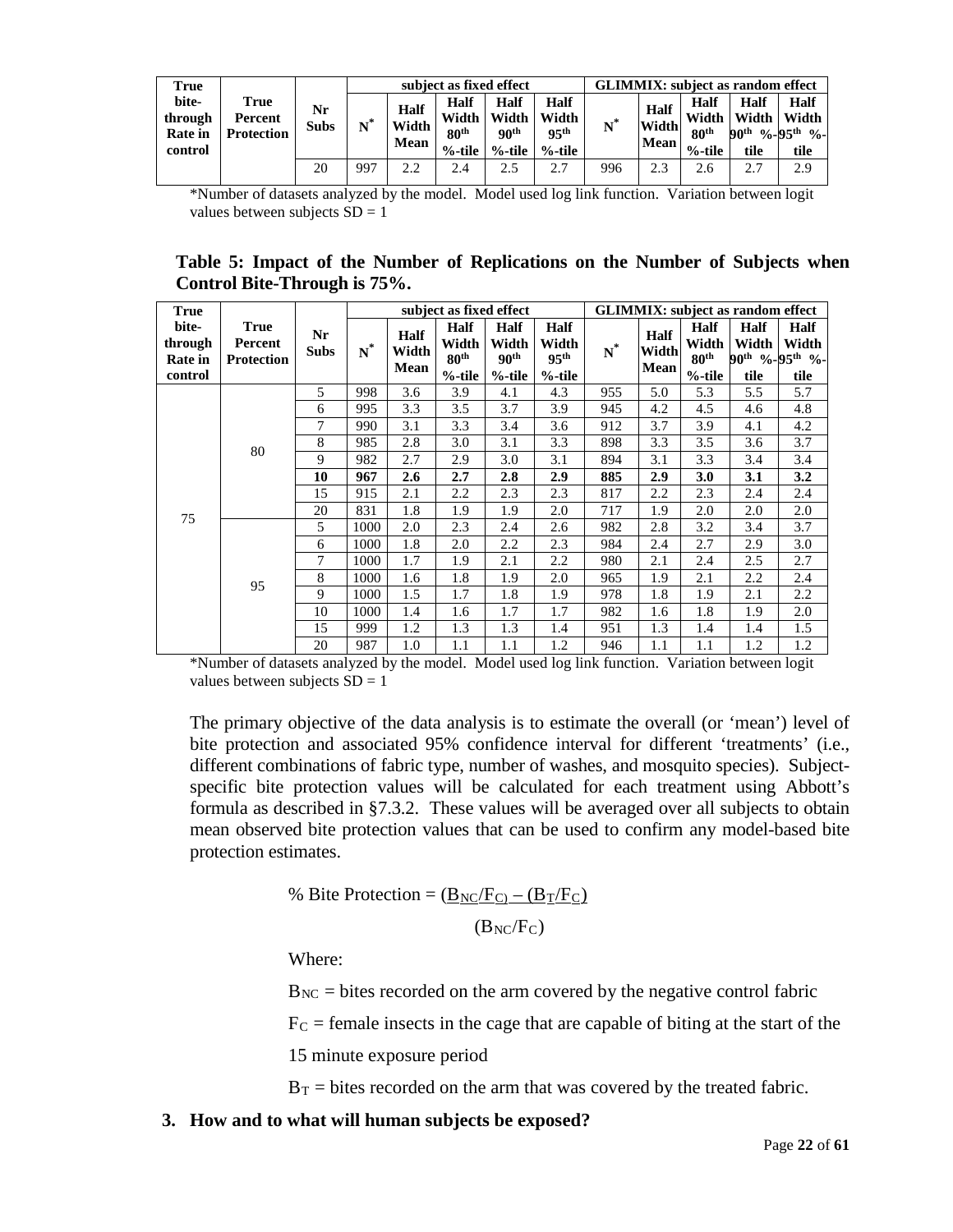Subjects will be exposed to test material and two species of caged mosquitoes in the laboratory. Each subject will have permethrin-treated sleeves placed on one or both forearms. Sleeved arms will be exposed to caged mosquitoes for 15 minutes [The stepwise procedure is described in detail in §6.4, pp. 30-32 of 69]. This exposure period allows mosquitoes to land, probe, and blood-feed. Test subjects are expected to receive the greatest number of bites during the first set of tests with the untreated, unwashed control sleeves. Subsequent tests will involve treated sleeves and test subjects are expected to receive far fewer bites on arms covered with treated fabric.

# **4. Endpoints and Measures:**

Efficacy will be measured as percent bite protection. The proposed study will estimate the mean level of bite protection and associated 95% confidence interval for different 'treatments' (i.e., different combinations of fabric type, number of washes, and mosquito species). Subject-specific bite protection values will be calculated for each treatment using Abbott's formula as described in §7.3.2 based on exposure to mosquitoes during a 15 minutes bioassay every hour for up to 8 hours. These values will be averaged over all subjects to obtain mean observed bite protection values that can be used to confirm any model-based bite protection estimates.

# **E. Compliance with Applicable Scientific Standards**

This protocol adequately addresses the following elements according to applicable scientific standards:

- Experimental design
- Pre-training of subjects.

# **EPA Science Comments**

The following elements in the protocol require revision before the research goes forward. Section numbers and page numbers refer to the IRB-approved protocol unless otherwise noted.

- 1. The control uniforms should be listed on the first page (p. 1 of 54). It is inadequate to only have "Control substance(s): N/A" here.
- 2. Section 1.1.1 Please revise the sentence, "The data collected in the study will be used to support **data** registration" to "The data collected in the study will be used to support **product** registration." (p. 4 of 54, §1.1.1)
- 3. Change "protection" to "mean bite protection." (p. 4 of 54, §1.1.2)
- 4. Revise §1.1.4 (pp. 5-6 of 54). The rationale for testing is to collect data to show that military uniforms impregnated with permethrin through the InvexusTM process will provide ≥90% mean bite protection against mosquitoes for up to 50 washings. The data supporting currently registered military uniforms impregnated with permethrin do not show ≥90% efficacy through 50 washes. Delete "better," "are intended to be more effective," and "with higher protection potential," as the Agency is not interested in comparative efficacy against similar products.
- 5. Please revise "repellent treated clothing…" to "insecticide-treated clothing…" Permethrin is not a repellent. It is a toxicant. (p. 5 of 54, §1.3.2)
- 6. Change "treated uniform" to "bite protection provided by treated uniforms." (p. 6 of 54, §2.1.1)
- 7. Add "disease-free" immediately before "mosquitoes." (p. 6 of 54, §2.1.2)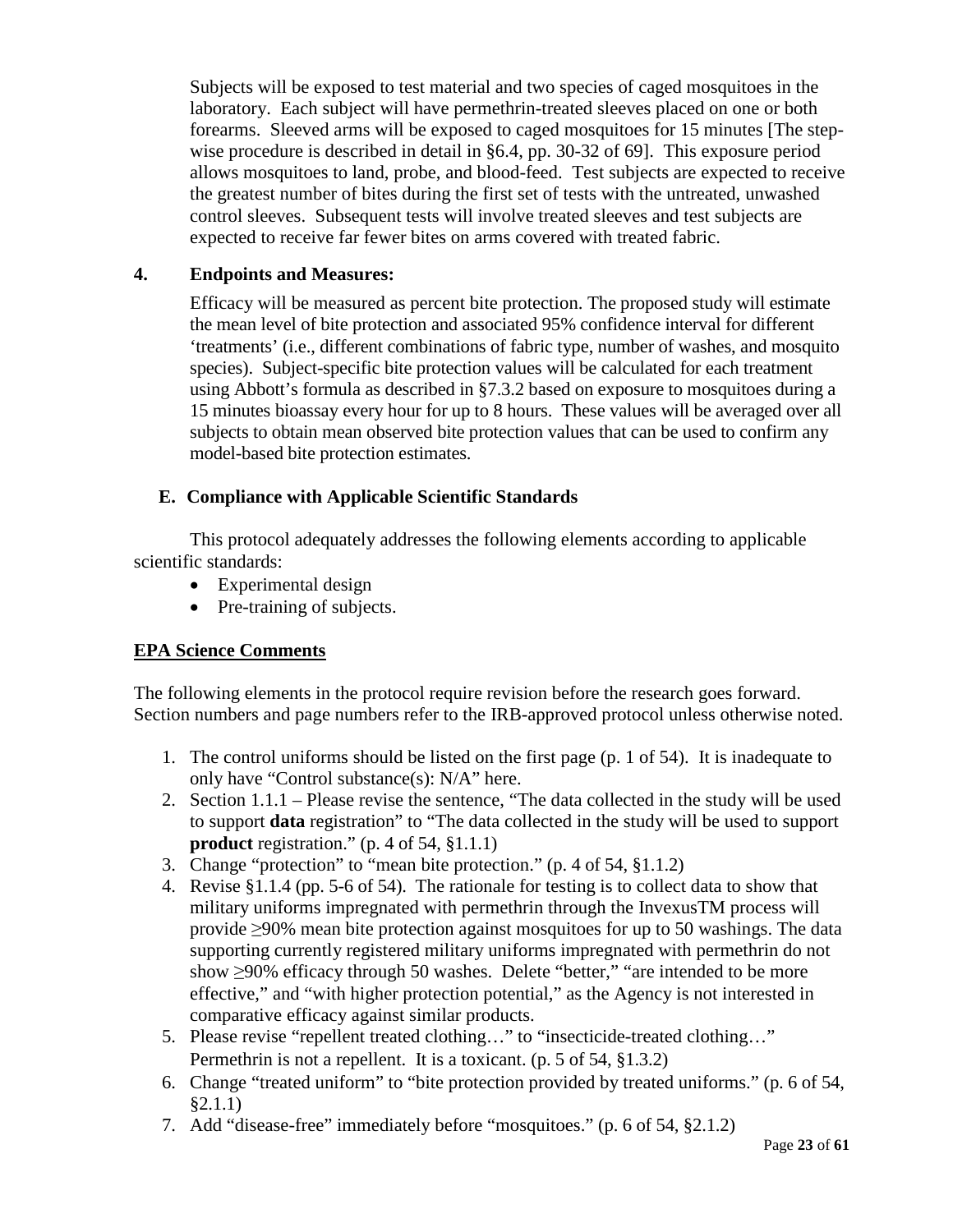- 8. Since this is a lab study, all subjects who withdraw should be replaced. It is insufficient to continue with the remaining subjects. Please revise accordingly. (p. 6 of 54, §2.1.4)
- 9. Does the applicant wish to pursue claims of 75 washings (or more)? If so, additional FR-ACU/ACU permethrin-treated uniform fabric samples could be added here. (p. 7 of 54, §2.2.1)
- 10. It should be noted here that these fabric samples will be treated with permethrin according to the Invexus process. (p. 7 of 54, §2.2.1.2-§2.2.1.4 and §2.2.1.6-§2.2.1.8)
- 11. Change "For logistical reasons in consideration of the fact that mosquitoes will bite test subjects and to limit the discomfort of bites" to: "To determine the bite protection against each species individually, and limit the discomfort associated with mosquito bite, one species…" (p. 7 of 54, §2.2.2)
- 12. Replace "test substances" with "permethrin-treated and untreated uniform fabrics." (p. 7 of 54, §2.2.2)
- 13. Testing is to be done on different species on different days, so testing for control attractiveness needs to occur against each species individually regardless of whether the test is conducted on the same or different days. Specify that this is a way to minimize the potential effects of residual permethrin that might be absorbed into the skin (e.g., carryover contamination). (p. 7 of 54, §2.2.2)
- 14. Add "the mosquitoes" immediately after "place." (p. 7 of 54, §2.2.3)
- 15. Insert "arm" between "your" and "during." (p. 9 of 54, §2.2.6(5)(b))
- 16. Instead of "pesticide treated," specify "permethrin-treated." (p. 10 of 54, §2.2.9)
- 17. Add "characteristics" immediately after "physical." (p. 10 of 54, §2.3.3)
- 18. Replace "attractiveness for mosquitoes" with "attractiveness to mosquitoes." (p. 10 of 54, §2.3.3)
- 19. Replace "i.e." with "e.g.," add "CO2 output" immediately after "e.g.," and add commas as necessary. (p. 10 of 54, §2.3.3)
- 20. Please clarify what "followed all their directions" means. (p. 14 of 54, §2.5.7)
- 21. Revise §2.6.13 (pp. 15-16 of 54). "If a subject is found to be unattractive to mosquitoes at the first exposure (i.e. number of confirmed control bites is less than 10% when testing ACU fabric; less than 20% when testing FRACU fabric), they will be replaced with an alternate subject. In the event that a subject is determined not to be attractive to the mosquitoes, when the study is underway, they will not be allowed to continue to participate in the study. The study will continue with the remaining subjects." How will you confirm this is attributable to a subject's low attractiveness and not due to mosquito behavior? Please clarify.
- 22. Revise §2.7.1 (p. 16 of 54). It should be noted that subjects that have a noticeable smell of fragrance products will not be allowed to participate since this may confound results. Also, revise "12 hours" to "24 hours."
- 23. Not all of these diseases are locally transmitted in the US. Please revise. (p. 18 of 54, §2.10.2.3)
- 24. Revise §2.10.2.3 (p. 18 of 54). Malaria is a disease not a disease-causing organism. *Plasmodium* spp. cause malaria.
- 25. Insert "spp." immediately after "*Plasmodium*." (p. 18 of 54, §2.3.4 section added in a subsequent draft.)
- 26. If the protocol notes that no vaccine is available for chikungunya, it should be noted that one does exist for yellow fever. Alternatively, do not mention vaccines at all in this protocol. (p. 19 of 54, §2.10.2.8)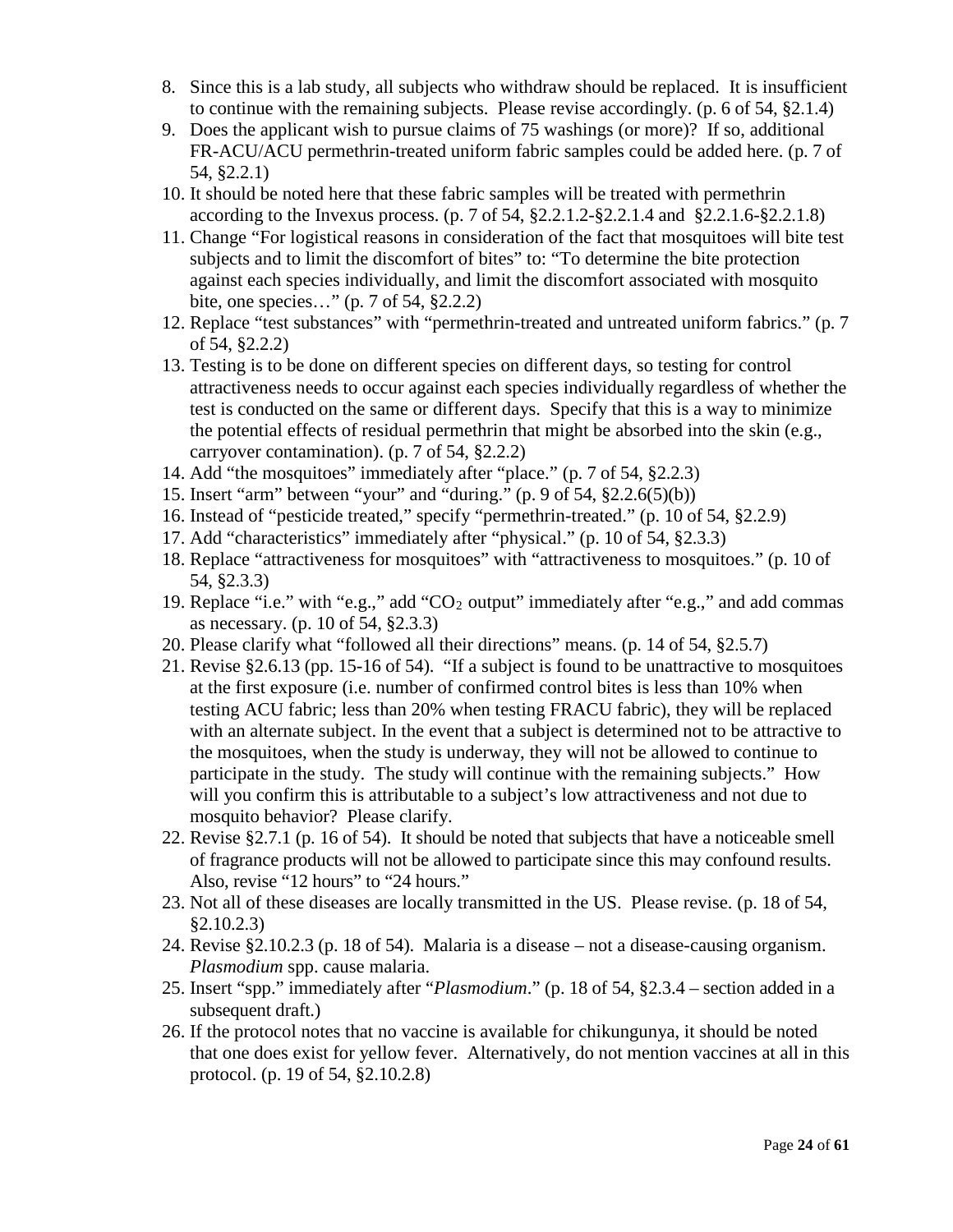- 27. This section needs to be reworded. It would be impossible for lab-reared mosquitoes to transmit disease-causing pathogens. One option is to edit the beginning of this section to read, "To eliminate the risk of….." (pp. 19-20 of 54, §2.10.2.9)
- 28. Revise §2.10.2.9 (pp. 19-20 of 54). Mosquitoes are the vectors. Diseases cannot be vectors. All scientific names should be italicized. If the abbreviated genus convention is used, a period should go after the abbreviation. Further clarify why the mosquitoes can be considered disease-free."
- 29. The supplier lab needs to be identified. (p. 20 of 54, §2.10.2.9)
- 30. Bandages, antiseptics, and hydrocortisone cream may affect a test subject's attractiveness to mosquitoes. Therefore, it should be noted that subjects who use these items may need to withdraw after doing so. (p. 20 of 54, §2.10.2.11)
- 31. Describe the fabrics a bit more, e.g., composition of fabric types and openness vs. tightness of the weave.  $(p. 21 \text{ of } 54, \text{ }$ \$3.0)
- 32. "FR-ACU and ACU treated fabrics ('test substances')" need to be defined earlier in the protocol. (p. 21 of 54, §3.0)
- 33. "The treated fabrics will contain no more than 0.5% permethrin." How will this be confirmed? (p. 21 of 54, §3.0)
- 34. Revise §3.0 (p. 21 of 54). It is insufficient to say "between  $0 0.5\%$ ." This should be either 0% or 0.5% +/- and the variation should be provided. The variation should be within the certified limits for the product.
- 35. Revise §3.1.1.1-3.1.1.8 (p. 21 of 54). Test substances should align with Section 2.2.1 as well as the title page. It should be clear that treated fabrics contain permethrin.
- 36. Since no positive control will be used, this section (§4.2) should be deleted altogether. (p. 22 of 54, §4.2)
- 37. Add "(e.g., left)" immediately after "only one forearm." (p. 22 of 54, §5.2)
- 38. Revise §6.3 (p. 22 of 54). Specify the type of tape and gloves to be used. "Double" should be added immediately before "gloved" so that this section matches the description earlier in the protocol.
- 39. Add "(e.g., left)" immediately after "just one forearm" if only one fabric type is to be tested. Also specify that control fabrics will be tested first to confirm attractiveness, and that washing will occur with unscented soap and water. (pp. 22-23 of 54, §6.4)
- 40. Testing needs to be conducted on one day for each subject if this part of the protocol is to be followed as written. Controls cannot be used beyond the day they are conducted so each subject's testing would need to be completed in one day if section 6.4 is to be followed as written. We recognize that that is your current intent. We want to highlight that if a test subject withdraws at any point during the study, per EPA's earlier comment, an alternate would need to be tested in order to ensure that a full set of subjects is tested for the study; this may necessitate another day of testing for that alternate depending on if/when a test subject withdraws. (p. 23 of 54, §6.4.1)
- 41. Revise §6.4.2-6.4.4 (p. 21 of 54). These all need to indicate permethrin-treated.
- 42. Revise §6.4 (p. 23 of 54). Use "testing on a different day" instead of "another day of testing," as this could be construed as testing over two days.
- 43. Specify length of the drying cycle. (p. 24 of 54, §6.5.7)
- 44. Revise §7.1.1 (p. 24 of 54). Add the two species to be tested after "following two species." Change "The following species of mosquitoes" to "These mosquito species were..." Change "disease-causing" to "diseases" as the current wording doesn't make sense.
- 45. Add location: Carlisle, PA. (p. 24 of 54, §7.1.2)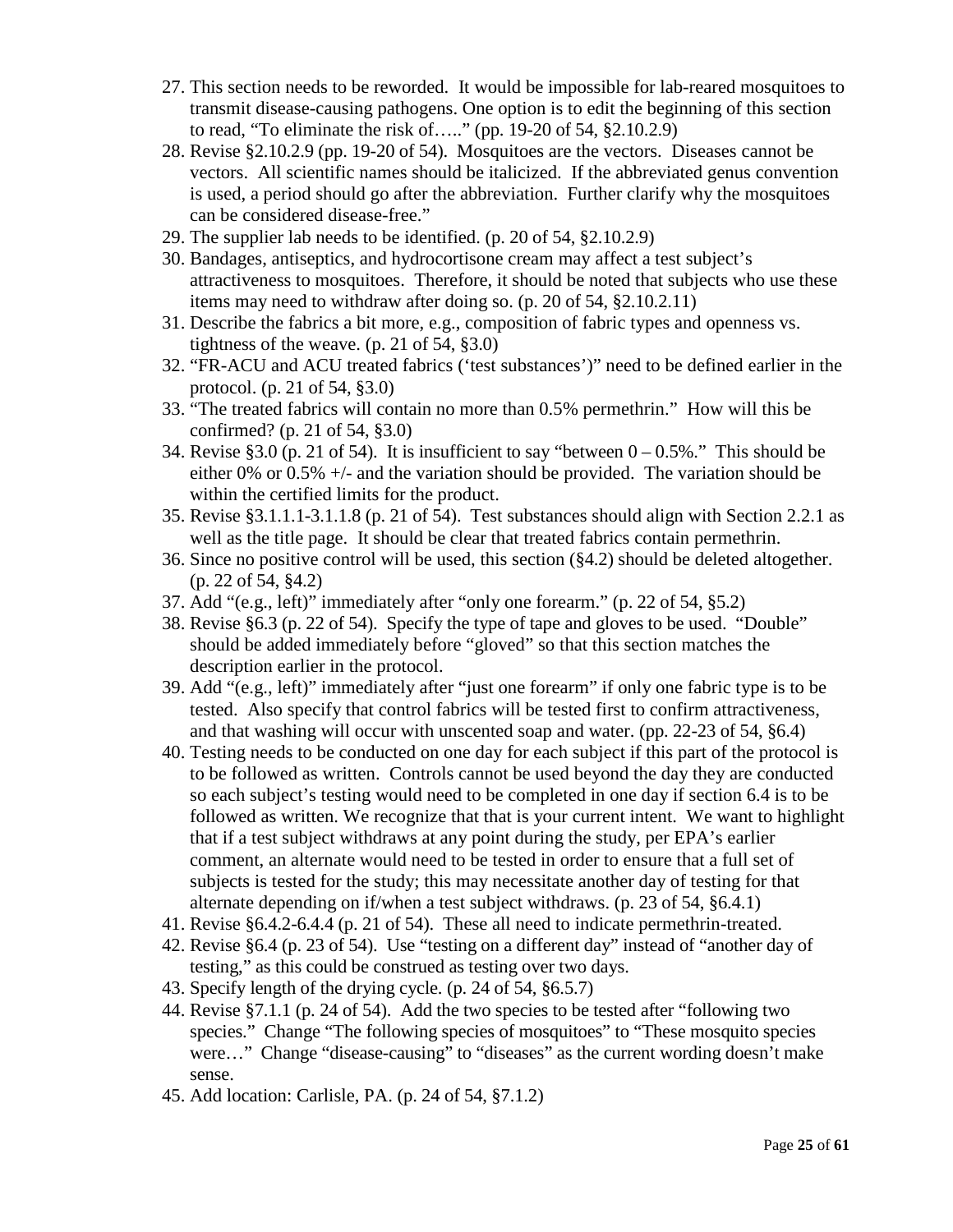- 46. Specify whether the aspirator used will be a vacuum-type aspirator or a mouth-operated one. (p. 25 of 54, §7.1.5)
- 47. Revise §7.2.2 (p. 26 of 54). This needs to align with the subject selection procedures described earlier.
- 48. Humidity likely will need to be higher than 30%. (p. 26 of 54, §7.3.1)
- 49. Replace "repellency" with "attractiveness." (p. 26 of 54, §7.4.3)
- 50. Revise §7.4.4 (p. 26 of 54). Any mention of washing subjects' forearms needs to specify that unscented soap and water will be used. Also, it should be determined if subjects are attractive to mosquitoes – not to the control fabrics.
- 51. Replace "Repellency" with "Attractiveness." (p. 27 of 54, §7.6)
- 52. Revise §7.6.1 (p. 27 of 54). Add "in the cages" following "after aspirating the mosquitoes to ensure all mosquitoes released…" Also add the approximate number of minutes mosquitoes will be placed in a freezer.
- 53. In addition to the total number of mosquitoes with confirmed bites, it would be important to record the exact total number of mosquitoes in each cage (The number of mosquitoes with confirmed bites  $+$  no bites). (p. 28 of 54, §7.6.4)
- 54. Revise §7.6.6 (p. 28 of 54). Test subjects should not be conducting their own control exposures. This should be done by the study investigators to the test subjects.
- 55. Revise §8.2.1 (p. 28 of 54 of 54). This is not a protocol designed to test a repellent. Replace "repellent" with "insecticide-impregnated fabric."
- 56. Revise §8.2 (pp. 28-31 of 54) entirely. See input from EPA statisticians below: The original protocol submitted by i2LResearch USA, Inc. proposed that 8 individuals serve as test subjects. However, the justification for the proposed sample size provided in the initial protocol appears to pertain to studies where Complete Protection Time (time from application to a confirmed mosquito bite) is evaluated, which is not applicable for this study design where Percent Bite Protection will be evaluated. After consultation with EPA, i2LResearch USA, Inc. has agreed to EPA's proposed sample size described below.

EPA has done a power analysis for a similar study previously reviewed by HSRB. In this past HSRB study submission, the bite-through rate of the control group (nontreated FRACU fabric) was assumed to be set as 20% and 50%. In the proposed study design, i2LResearch USA, Inc. indicated that the bite-through rate of the control ACU fabric is expected to be about 10%. The aforementioned study previously reviewed by HSRB examined bite-through rates of FRACU fabric only – not ACU fabric. FRACU fabric is constructed with a lower fiber density in comparison to ACU fabric (pp. 26-27) of 54, §3.0), and therefore presents less of a physical barrier to mosquitoes attempting to bite through it. Consequently, bite-through rates with control ACU fabrics are expected to be lower than with control FRACU fabric. This affects the number of test subjects required to achieve an acceptable level of statistical power to answer the charge question presented to the HSRB.

EPA requires the study design to have sufficient power to achieve the half width of the 95% confidence interval of the estimated percent bite protection of less than 6% if the bite-through rate of the control ACU fabric is 10% and the true percent bite protection of the ACU fabric is at least 80%. The Agency's simulations indicate that to reach 80% power of achieving the half width of the 95% confidence interval of the estimated percent bite protection of less than 6%, the study requires a sample size of 15 subjects, given that a true bite-through rate in the control is 10% and the true percent bite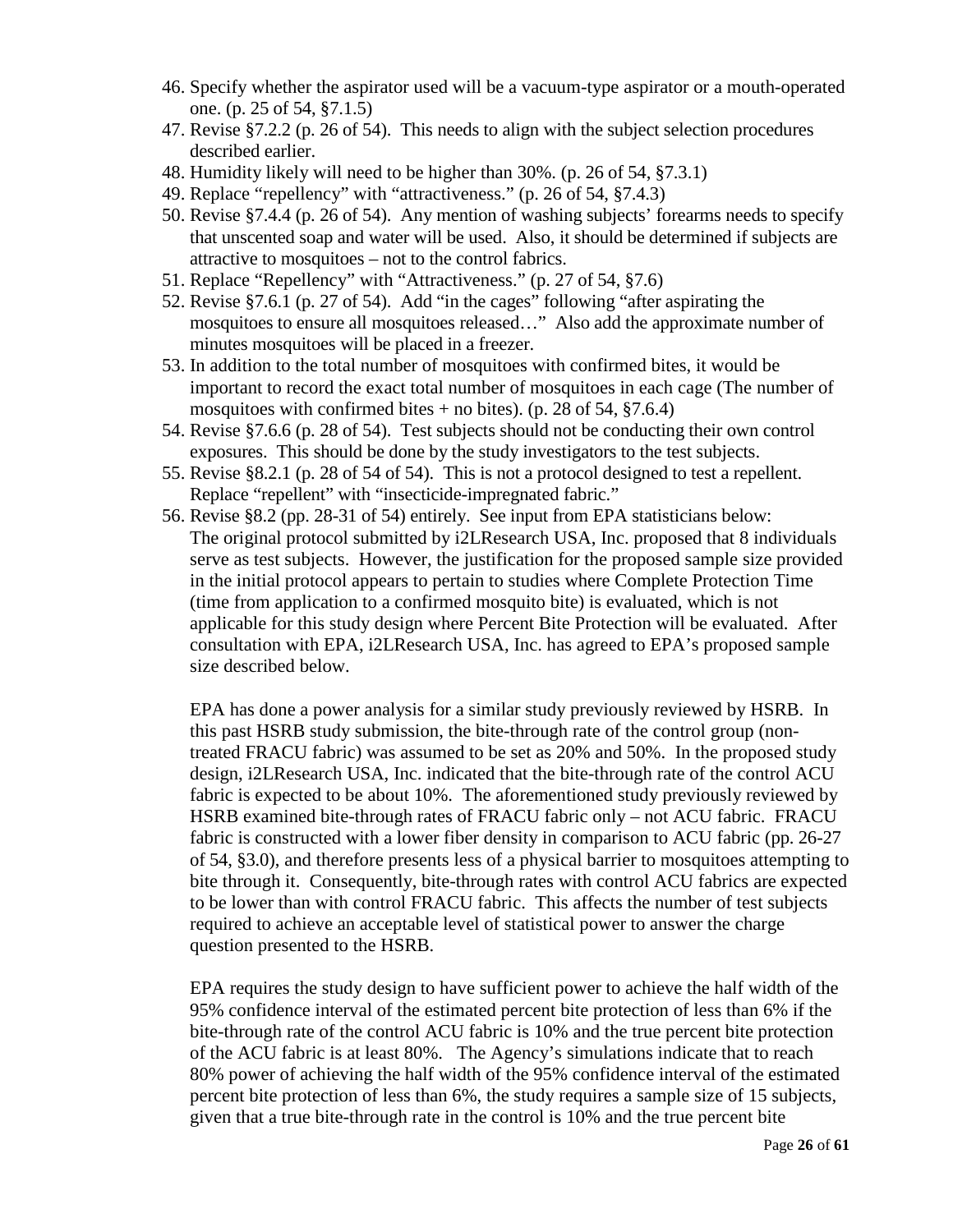protection is 80% (Table 4). To reach 80% power of achieving the width of the 95% confidence interval of the estimated percent bite protection of less than 3%, our simulations indicate that the study requires a sample size of 10 subjects, given that a true bite-through rate in the control is 75% and the true percent bite protection is 80% (Table 5). A detailed report of the Agency's power analysis is presented in Attachment 2. For each iteration/dataset, the percent bite protection of the treated cloth material vs. control cloth material was estimated using a generalized linear model for binomial distribution using a log link function, using subject as random effect (SAS PROC GLIMMIX).

Note that the desired precision (expressed as the 95% confidence interval half-width) differs between the FRACU and the ACU, with the ACU half-width criterion being set at 6% and the FRACU at 3%. This is due in part to the Agency's desire to minimize the number of subjects required (consistent with required power) and the fact that increases in the number of test subjects beyond 15 for the ACU and 10 for the FRACU produce only marginal decreases in the half-width of the confidence interval at the assumed parameters. That is, increases in the number of subjects beyond these numbers do not substantially narrow half-width the  $95\%$  confidence interval, or – equivalently – a large increase in the number of subjects would be required in order to achieve substantive decreases in the half-width of the confidence interval. In addition, the Agency believes that it is more important to have higher confidence in the precision associated with higher bite rates. Specifically: at a 75% bite-through rate in the control and a percent bite protection of 80% (for the FRACU) the bite rate in the treated cloth material is 15% and it is not desirable to have a large uncertainty in this high rate so we selected a halfwidth 95% confidence interval of 3% for this high rate. When the bite-through rate in the control is 10% (as is the case for the ACU) and the desired percent bite protection is 80%, the bite rate in the treated cloth material is only 2% and the Agency believes that a larger uncertainty (half width as 6%) at this low rate is acceptable.

57. Section 8.3.2 (p.30 of 54) – The investigator proposed a formula to calculate the percent protection time

i. % Bite Protection =  $[(B_{NC}/F_C) - (B_T/F_C)]/(B_{NC}/F_C)$ 

- ii. Where:
- iii.  $B_{NC}$  = bites recorded on the arm covered by the negative control fabric
- iv.  $F_C$  = female insects in the cage that are capable of biting at the start of the 15 minute exposure period
- v.  $B_T$  = bites recorded on the arm that was covered by the treated fabric.
- b. and proposed to use RM-ANOVA to analyze the repeated measure data.
- c. The use of RM-ANOVA is not justified if the investigators propose to use the percent bite protection of each fabric  $\times$  treatment on each subject as the response variable in the analysis. One of important assumptions in ANOVA (or RM-ANOVA) is the response variable is continuous and is not bounded. However, the percent bite protection is bounded between 0 to 100% and using ANOVA can result in an upper bound 95% CI for bite protection that exceeds 100%. EPA statisticians suggest the investigators need to utilize a generalized linear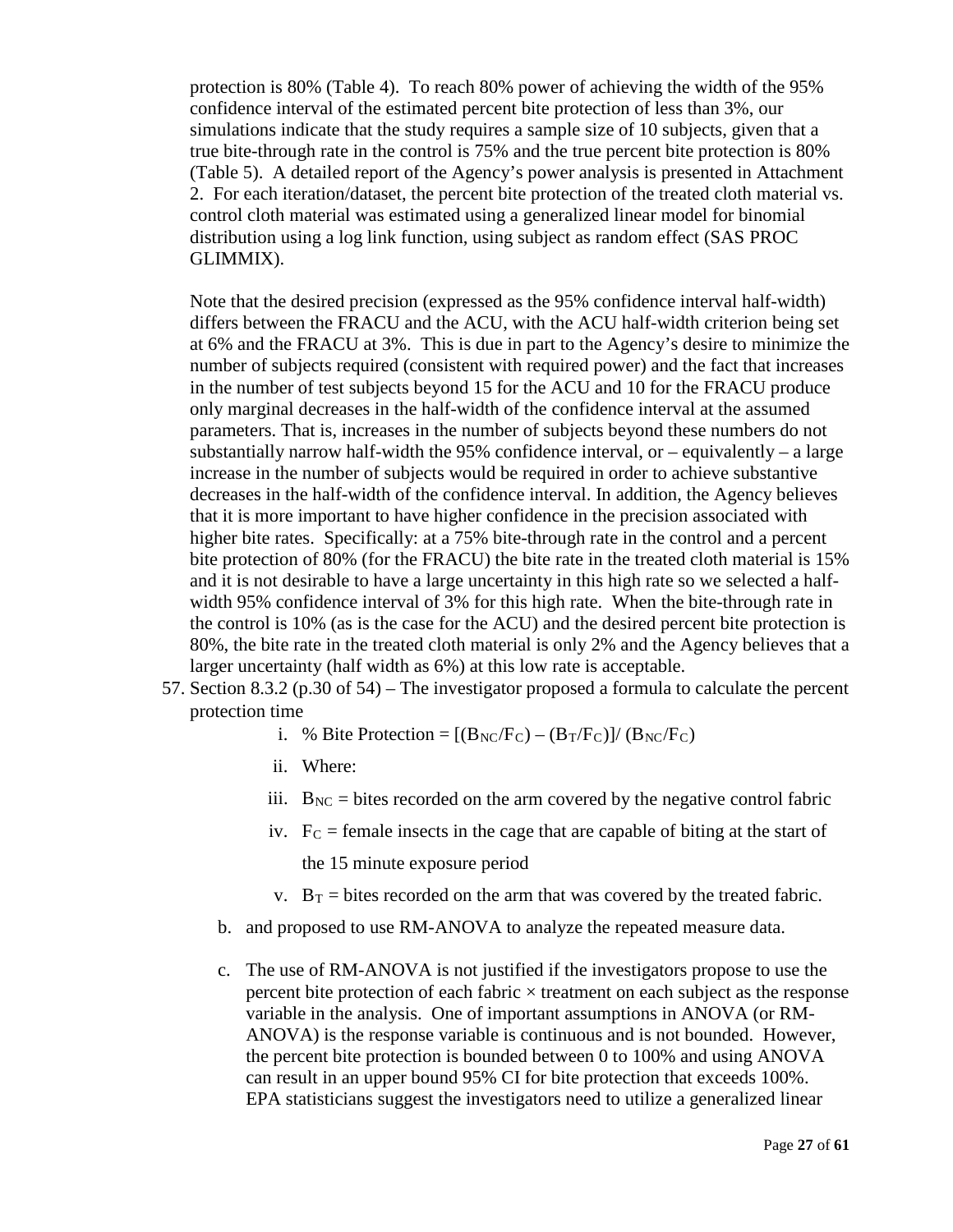model for binomial distribution using a log link function, using subject as random effect (SAS PROC GLIMMIX) to analyze the data of this study design.

- d. For example, since the endpoint in this study is the total count of mosquitoes with confirmed bites out of total number mosquitoes in each testing cage, the investigators may wish to consider using generalized linear mixed-effect models for count data (with link  $=$  log and offset  $=$  log(total number of mosquitoes in each cage)) to analyze the repeated measures data and estimate the % Bite Protection.
- 58. Alternatively, the investigators may consider to evaluate the efficacy of the product by using the Odds Ratio (odd of bite of a treatment/odd of bite of the control) of bites instead of % Bite Protection. In this case, the generalized linear mixed-effects models can be used with a link = logit. (p. 30 of 54,  $\S 8.3.2$ )
- 59. Identify this formula as Abbott's formula. (p. 30 of 54, §8.3.2)
- 60. " $Fc = female$  insects in the cage that are capable of biting at the start of the 15 minute exposure period." Earlier it is stated that  $200 \pm 25$  mosquitoes will be used per test cage. How will this number be recorded if an approximation is used? It should be noted in section 7.6 that all mosquitoes will be counted after the test is completed and mosquitoes are frozen. (p. 30 of 54, §8.3.2)
- 61. The investigators mentioned and referenced a website for Kaplan-Meier estimator. EPA statisticians don't believe that the Kaplan-Meier Estimator is relevant or can be used in this study. More specifically, it appears that the investigators copied information from other studies and pasted into the protocol of this study. However, Kaplan-Meier Estimator might be used in those other studies, but it will not be used in this study because this study is designed to measure bite protection, not the "time to event" measure of the Kaplan-Meier statistic. (p. 31 of 54, §8.3.5)
- 62. Raw numbers for mosquitoes with visible blood in the abdomen (obviously fed) as well as those mosquitoes which need to be crushed to see that blood feeding occurred should be provided. (p. 31 of 54, §9.1.1.5)
- 63. The storage and disposal process should be described in more detail than what was provided. (p. 35 of 54, §12.2)
- 64. Add lines for time started and time stopped for each exposure. (p. 36 of 54, Appendix I – raw data sheet)

#### Attachments:

- 1. EPA Protocol Review
- 2. Sample Size Estimation for Design of Mosquito Laboratory Studies
- 3. EPA Completeness Checklists
- 4. i2LResearch Chart Depicting 5 Test Days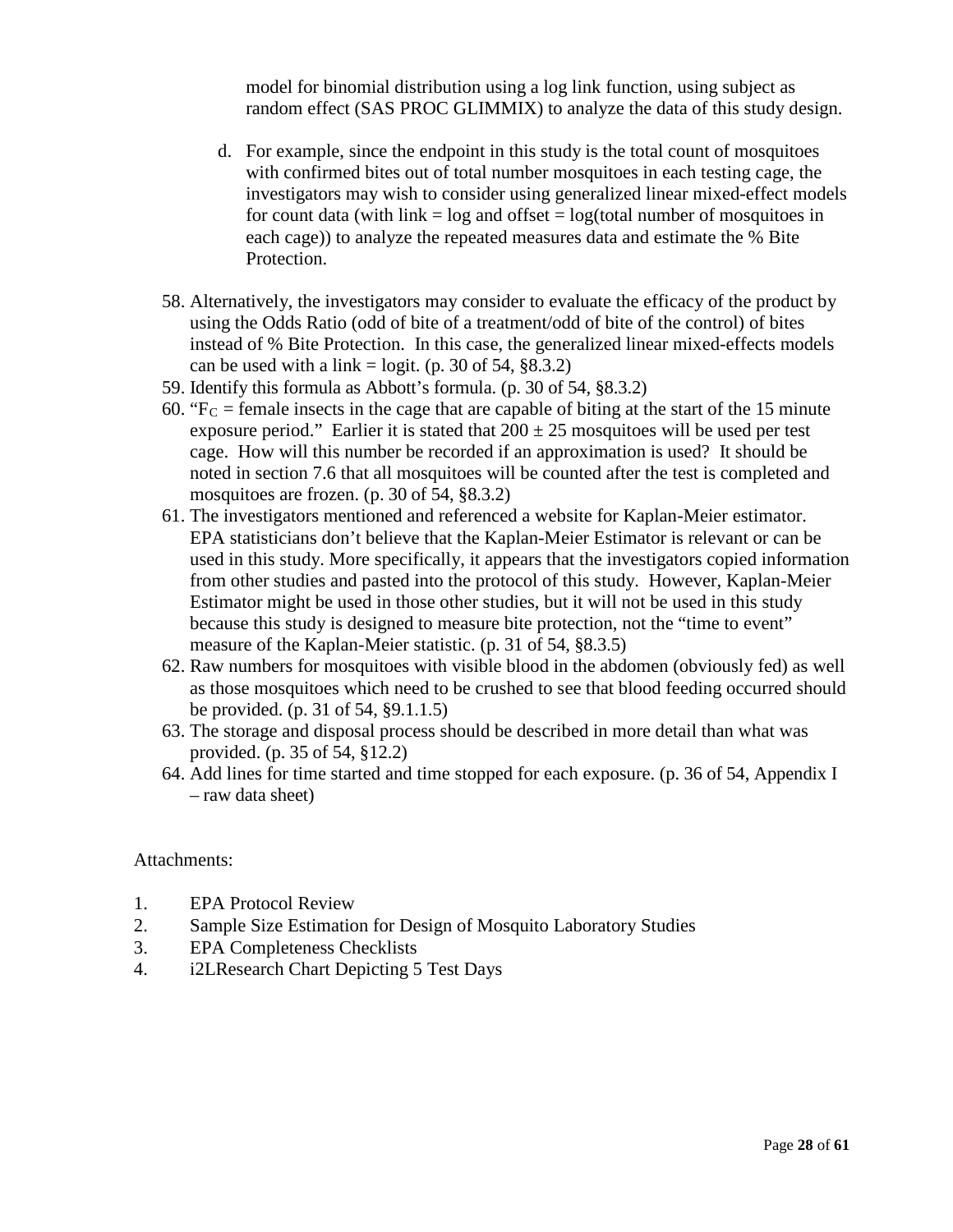## **Attachment 1 - EPA Protocol Review**

**Title:** Laboratory bioassay to assess the efficacy of permethrin applied to military uniform fabric for protection from mosquito bites (*Aedes aegypti* and *Anopheles quadrimaculatus*), after 0, 20 and/or 50 washings

**Date:** September 29, 2016

#### **Principal Investigator and any sub-investigators:** Timothy Foard, Study Director

#### **Participating Laboratory:**

*i2LResearch USA, Inc.* 1330 Dillon Heights Avenue Baltimore, MD 21228-1199

#### **Sponsor:**

Arjan Giaya PhD, MBA LaunchBay LLC 27 Ireta Rd, Shrewsbury, MA 01545

#### **IRB:**

Schulman Institutional Review Board 4445 Lake Forest Drive, Suite 300 Cincinnati, OH 45242.

#### **1. Societal Value of Proposed Research**

## **(a) What is the stated purpose of the proposed research?**

In this study, military uniform fabric will be treated with permethrin. Treated fabric will be compared to untreated fabric to determine if the treatment can decrease mosquito bites to human skin that is covered by the sleeve. Specifically, this study will determine the bite protection level of permethrin-treated U.S. Military Flame Resistant Army Combat Uniforms (FRACUs) and Army Combat Uniforms (ACUs) treated at an application rate of 0.52%, and to assess the bite protection performance after 0x, 20x, and 50x washes against two species mosquitoes (*Aedes aegypti* and *Anopheles quadrimaculatus*). (p. 4 of 54, §1.1.1)

#### **(b) What research question does it address? Why is this question important? Would the research fill an important gap in understanding?**

The purpose of this protocol is to develop a study that can be used to evaluate the bite protection of fabrics that are treated or impregnated with substances that repel or reduce arthropod bites to determine if the treated fabrics provide sufficient protection against mosquitoes.

The rationale for testing is to collect data to show that military uniforms impregnated with 0.52% permethrin through the Invexus<sup>TM</sup> process will provide  $\geq 90\%$  mean bite protection against mosquitoes for up to 50 washings. The data supporting currently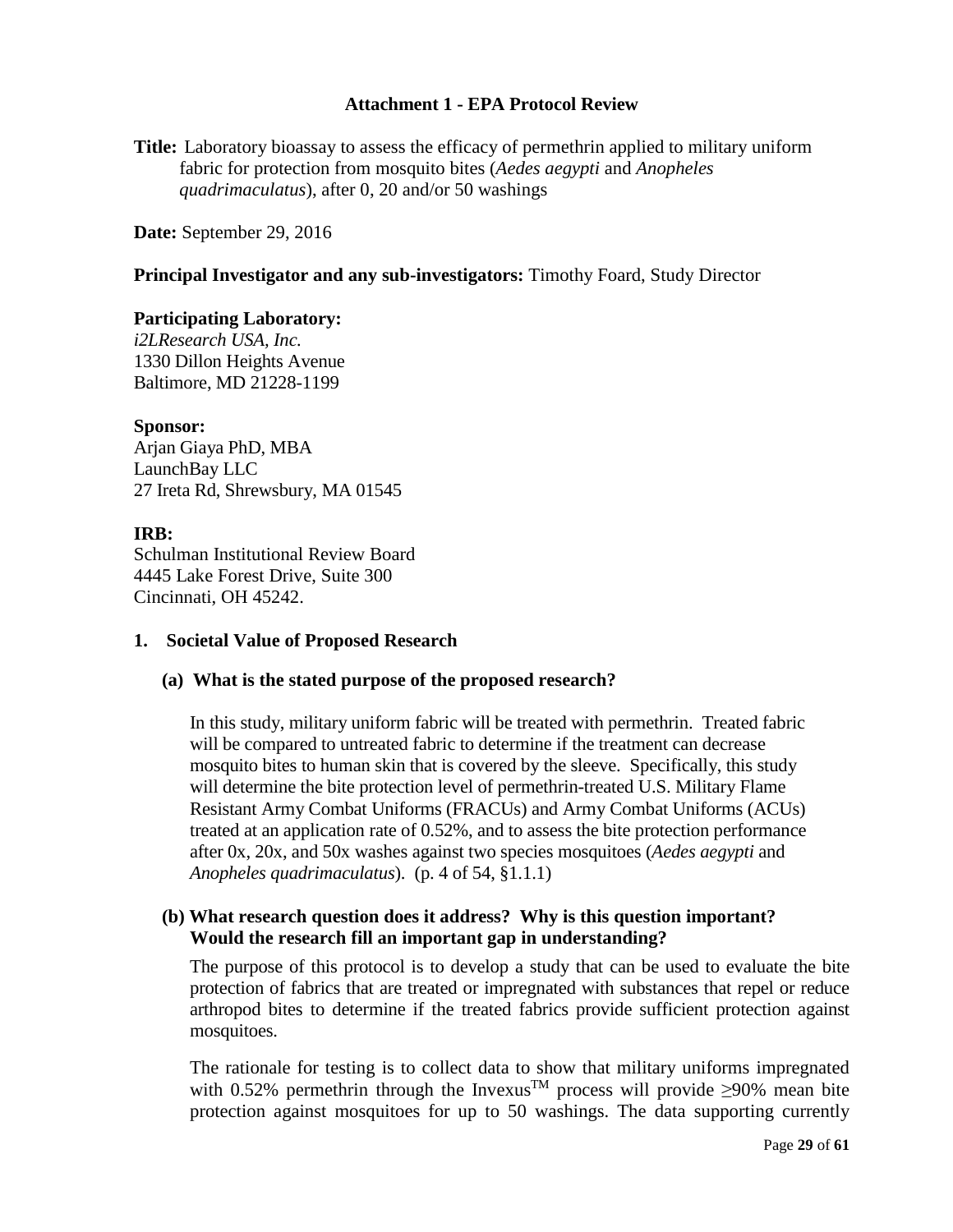registered military uniforms impregnated with  $0.52\%$  permethrin do not show  $\geq 90\%$ efficacy through 50 washes using human subjects.

A standardized protocol will enable the EPA to receive consistent and scientifically reliable data for new clothing treatments. The bite protection data will provide information about: 1) the relative level to which bites are received through the fabric with the permethrin treatment compared to bites received through the untreated control fabric; 2) the relative bite protection capability of one fabric type (FRACU) *vs*. another fabric type (ACU) if both are tested on each test subject; and 3) the bite protection efficacy of a new product(s) for EPA registration. Because these data are acquired in a laboratory setting, there are fewer associated risks than determining where the optima lie using wildtype mosquitoes in a field setting. Bites are measured in these studies by the presence of a blood meal in the abdomen of the female mosquito (pp. 27-28 of 54, §7.6.2-7.6.4).

#### **(c) How would the study be used by EPA?**

EPA will review the study to satisfy product specific efficacy data requirements and acceptable label claims for repellent efficacy for the test material.

## **(d) Could the research question be answered with existing data? If so, how? If not, why not?**

EPA requires product-specific efficacy data to support product registration. No previous testing of this product against mosquitoes under the proposed use pattern has been conducted.

## **(e) Could the question be answered without newly exposing human subjects? If so, how? If not, why not?**

Human subjects are required because they represent the target system for the test material, and sufficiently reliable non-human models for repellency testing have not been developed.

## **2. Study Design**

# **(a) What is the scientific objective of the study? If there is an explicit hypothesis, what is it?**

The objective of this proposed study is *"To assess the efficacy of up to two permethrin treated Army Combat Uniforms: (ACU) and Flame Resistant Army Combat Uniforms (FRACU). The materials will be tested unwashed, 20 times washed, and 50 times washed, for protection against bites by mosquitoes. The fabric is treated with permethrin via the Invexus™ process. The data collected in the study will be used to support product registration." (p. 4 of 54, §1.1.1).*

#### **(b) Can the study as proposed achieve that objective or test this hypothesis?**

The objective cited may be achieved by the study as proposed if the protocol is revised and amended to explain, in more detail, the following items noted on pages 23-28 of this review.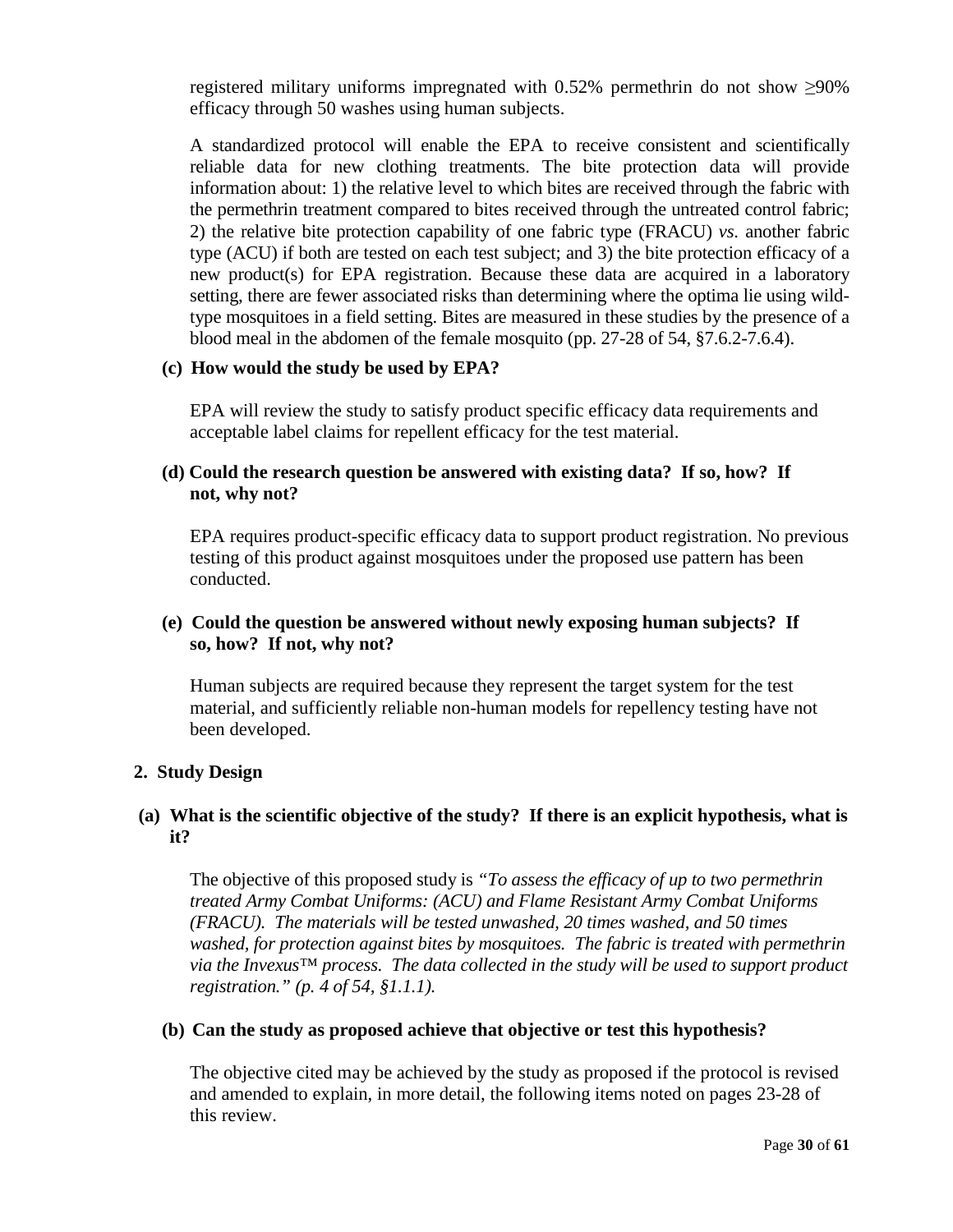#### **2.1 Statistical Design**

#### **(a) What is the rationale for the choice of sample size?**

The original protocol submitted by i2LResearch USA, Inc. proposed that 8 individuals serve as test subjects. However, the justification for the proposed sample size provided in the initial protocol appears to pertain to studies where Complete Protection Time (time from application to a confirmed mosquito bite) is evaluated, which is not applicable for this study design where Percent Bite Protection will be evaluated. After consultation with EPA, i2LResearch USA, Inc. has agreed to EPA's proposed sample size described below.

EPA has done a power analysis for a similar study previously reviewed by HSRB. In this past HSRB study submission, the bite-through rate of the control group (nontreated FRACU fabric) was assumed to be set as 20% and 50%. In the proposed study design, i2LResearch USA, Inc. indicated that the bite-through rate of the control ACU fabric is expected to be about 10%. The aforementioned study previously reviewed by HSRB examined bite-through rates of FRACU fabric only – not ACU fabric. FRACU fabric is constructed with a lower fiber density in comparison to ACU fabric (pp. 26-27 of 54, §3.0), and therefore presents less of a physical barrier to mosquitoes attempting to bite through it. Consequently, bitethrough rates with control ACU fabrics are expected to be lower than with control FRACU fabric. This affects the number of test subjects required to achieve an acceptable level of statistical power to answer the charge question presented to the HSRB.

EPA requires the study design to have sufficient power to achieve the half width of the 95% confidence interval of the estimated percent bite protection of less than 6% if the bite-through rate of the control ACU fabric is 10% and the true percent bite protection of the ACU fabric is at least 80%. The Agency's simulations indicate that to reach 80% power of achieving the half width of the 95% confidence interval of the estimated percent bite protection of less than 6%, the study requires a sample size of 15 subjects, given that a true bite-through rate in the control is 10% and the true percent bite protection is 80% (Table 4). To reach 80% power of achieving the width of the 95% confidence interval of the estimated percent bite protection of less than 3%, our simulations indicate that the study requires a sample size of 10 subjects, given that a true bite-through rate in the control is 75% and the true percent bite protection is 80% (Table 5). A detailed report of the Agency's power analysis is presented in Attachment 2. For each iteration/dataset, the percent bite protection of the treated cloth material vs. control cloth material was estimated using a generalized linear model for binomial distribution using a log link function, using subject as random effect (SAS PROC GLIMMIX).

Note that the desired precision (expressed as the 95% confidence interval halfwidth) differs between the FRACU and the ACU, with the ACU half-width criterion being set at 6% and the FRACU at 3%. This is due in part to the Agency's desire to minimize the number of subjects required (consistent with required power) and the fact that increases in the number of test subjects beyond 15 for the ACU and 10 for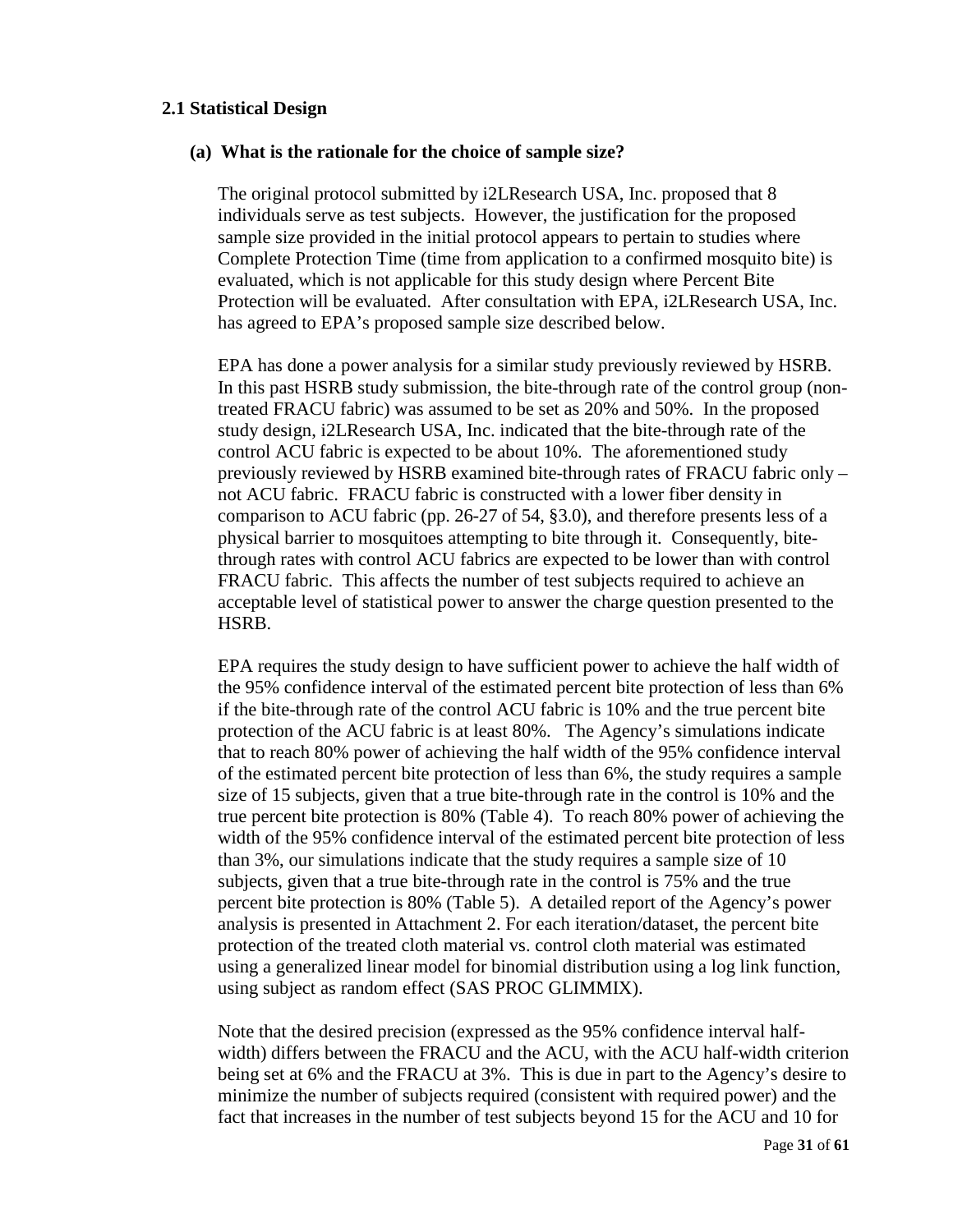the FRACU produce only marginal decreases in the half-width of the confidence interval at the assumed parameters. That is, increases in the number of subjects beyond these numbers do not substantially narrow half-width the 95% confidence interval, or – equivalently – a large increase in the number of subjects would be required in order to achieve substantive decreases in the half-width of the confidence interval. In addition, the Agency believes that it is more important to have higher confidence in the precision associated with higher bite rates. Specifically: at a 75% bite-through rate in the control and a percent bite protection of 80% (for the FRACU) the bite rate in the treated cloth material is 15% and it is not desirable to have a large uncertainty in this high rate so we selected a half-width 95% confidence interval of 3% for this high rate. When the bite-through rate in the control is 10% (as is the case for the ACU) and the desired percent bite protection is 80%, the bite rate in the treated cloth material is only 2% and the Agency believes that a larger uncertainty (half width as 6%) at this low rate is acceptable.

## **(b) What negative and positive controls are proposed? Are proposed controls appropriate for the study design and statistical analysis plan?**

Each subject will serve as their own treatment and negative control for each test set as described on p. 26 of 54 in §7.2.1. The controls are appropriate to calculate the overall bite protection because percent bite protection will be calculated by counting blood-fed female mosquitoes in the treatments and comparing them to the untreated control. Both arms will serve as a control treatment replicate, one for FRACU fabric and the other for ACU fabric.

## **(c) How is the study blinded?**

The study is not blinded. Untreated fabric sleeves will be tested first followed by 50x, 20x and 0x treated fabric sleeves.

## **(d) What is the plan for allocating individuals to treatment or control groups?**

Subjects will be recruited from a group from the general public at least three times greater than the number required for the study. A recruitment firm will initially advertise to potential subjects and compile a pool of potentially interested subjects who respond to a secure study website and fill out a form with their contact information. This pool will generally represent the demographics of the members of the military who are the intended users of the treated clothing.

**For each test day**, 15 test subjects and 15 alternates that fulfill the inclusion/ exclusion criteria will be selected from the pool of subjects by a subject allocation table via appropriate software (such as Excel or Minitab). The selection will be achieved by randomly selecting the test subjects' assigned code numbers. EPA recommends 15 alternates, however only 10 of the alternates (5 males and 5 females) would need to be on site on the morning of the test day; it's unlikely that more than 10 subjects will withdraw on the test day. The decision as to whether an alternate is needed will occur within the first 2 hours of the test, during the preparation time and control exposure, but before all the treatment exposures.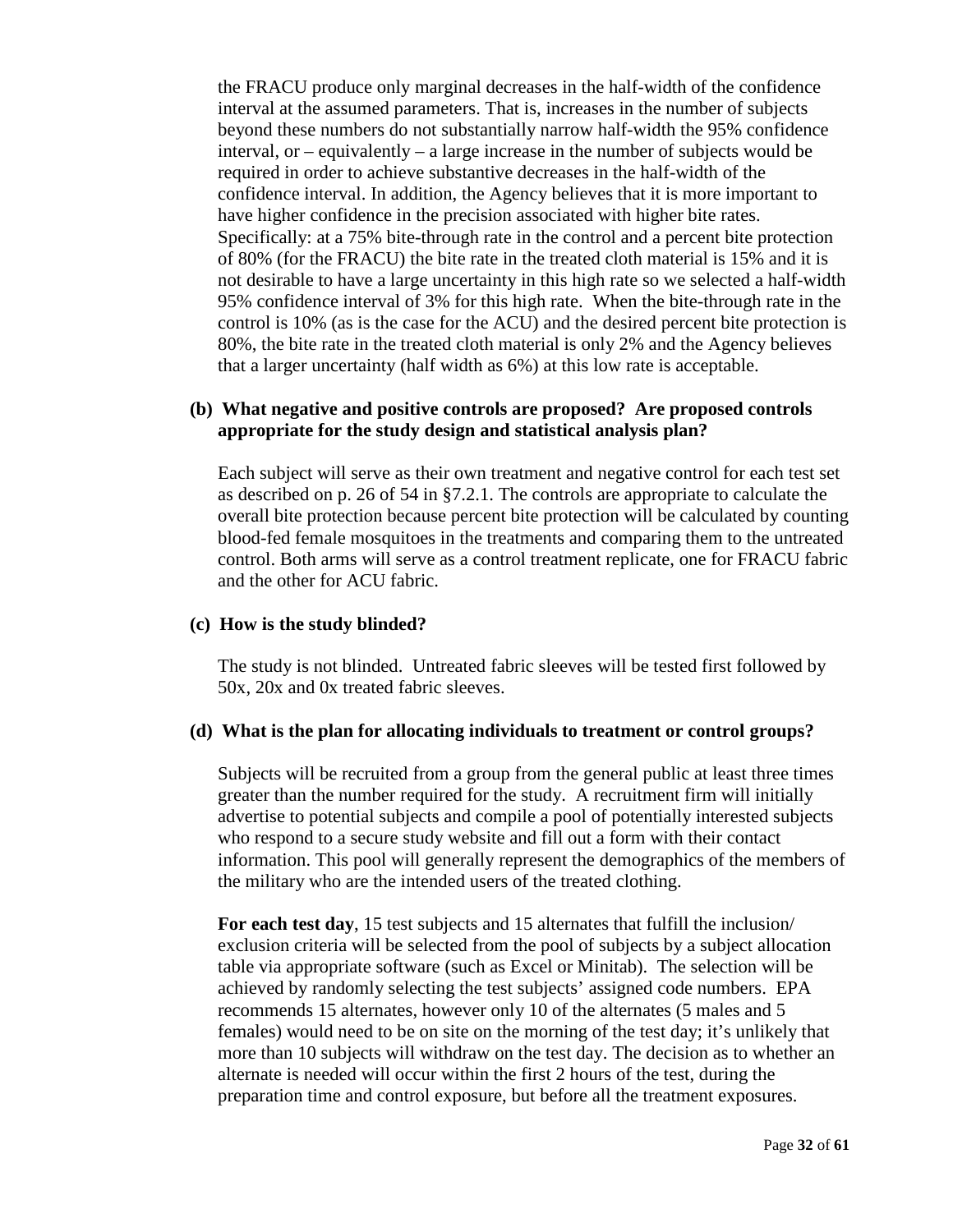As described in Section 2 of this review, the preferred sample size is 15 test subjects for testing the ACU fabric. The preferred sample size is 10 test subjects for testing the FRACU fabric. Ten subjects will test both fabrics simultaneously (one fabric type per arm) and, in this instance, one species of mosquitoes will be tested per test day.

The 5 additional test subjects needed for the additional ACU replicates will test both mosquito species simultaneously by wearing ACU fabric on both arms and exposing each arm to one of the two species being tested. Each test subject serves as his/her own control. All test subjects will be exposed to both untreated and treated ACU and FRACU fabric. The additional 5 subjects will be exposed to only untreated and treated ACU fabric.

#### **(e) Can the data be statistically analyzed?**

Yes. See (f) below.

## **(f) What is the plan for statistical analysis of the data?**

Based on the Board's past recommendation, a generalized linear mixed model (GLiM) procedure with the subject level treated as a random effect will be used for data analysis. There are several industry-standard statistical software packages than can be used to perform the analyses. These include SAS, JMP, SPSS, R, S-Plus, and Stata (p. 31 of 54, §8.3.4-8.3.5).

#### **(g) Are proposed statistical methods appropriate to answer the research question?**

The analysis will provide the overall bite protection values for each treatment group and the controls. The analysis employed by EPA statisticians addresses mean bite protection values and associated uncertainties.

## **(h) Does the proposed design have adequate statistical power to definitively answer the research question?**

EPA has done a power analysis for a similar study previously reviewed by HSRB. In this past HSRB study submission, the bite-through rate of the control group (nontreated FRACU fabric) was assumed to be set as 20% and 50%. In the proposed study design, i2LResearch USA, Inc. indicated that the bite-through rate of the control ACU fabric is expected to be about 10%. The aforementioned study previously reviewed by HSRB examined bite-through rates of FRACU fabric only – not ACU fabric. FRACU fabric is constructed with a lower fiber density in comparison to ACU fabric (pp. 26-27 of 54, §3.0), and therefore presents less of a physical barrier to mosquitoes attempting to bite through it. Consequently, bitethrough rates with control ACU fabrics are expected to be lower than with control FRACU fabric. This affects the number of test subjects required to achieve an acceptable level of statistical power to answer the charge question presented to the HSRB.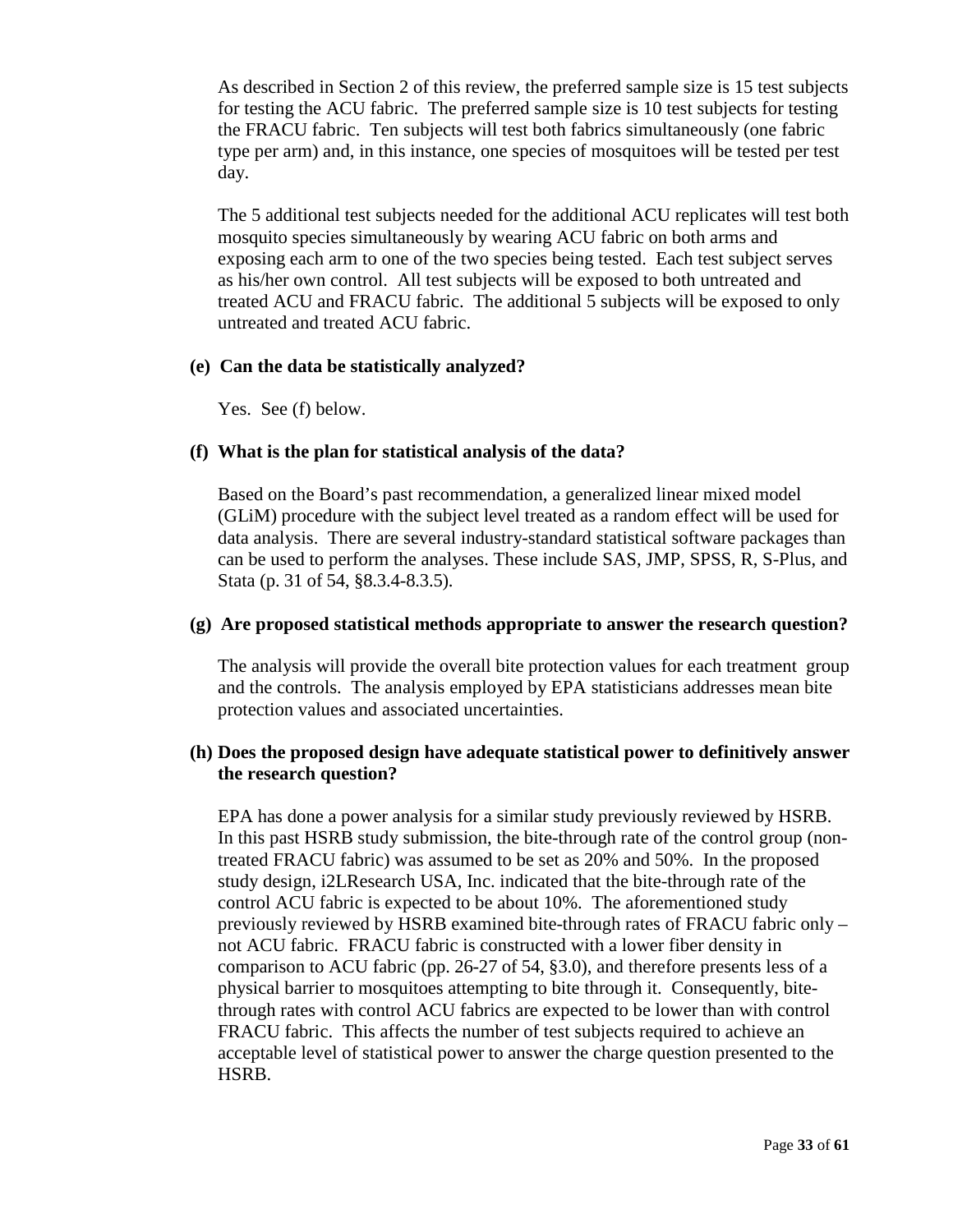EPA requires the study design to have sufficient power to achieve the half width of the 95% confidence interval of the estimated percent bite protection of less than 6% if the bite-through rate of the control ACU fabric is 10% and the true percent bite protection of the ACU fabric is at least 80%. The Agency's simulations indicate that to reach 80% power of achieving the half width of the 95% confidence interval of the estimated percent bite protection of less than 6%, the study requires a sample size of 15 subjects, given that a true bite-through rate in the control is 10% and the true percent bite protection is 80% (Table 4). To reach 80% power of achieving the width of the 95% confidence interval of the estimated percent bite protection of less than 3%, our simulations indicate that the study requires a sample size of 10 subjects, given that a true bite-through rate in the control is 75% and the true percent bite protection is 80% (Table 5). A detailed report of the Agency's power analysis is presented in Attachment 2.

Note that the desired precision (expressed as the 95% confidence interval halfwidth) differs between the FRACU and the ACU, with the ACU half-width criterion being set at 6% and the FRACU at 3%. This is due in part to the Agency's desire to minimize the number of subjects required (consistent with required power) and the fact that increases in the number of test subjects beyond 15 for the ACU and 10 for the FRACU produce only marginal decreases in the half-width of the confidence interval at the assumed parameters. That is, increases in the number of subjects beyond these numbers do not substantially narrow half-width the 95% confidence interval, or – equivalently – a large increase in the number of subjects would be required in order to achieve substantive decreases in the half-width of the confidence interval. In addition, the Agency believes that it is more important to have higher confidence in the precision associated with higher bite rates. Specifically: at a 75% bite-through rate in the control and a percent bite protection of 80% (for the FRACU) the bite rate in the treated cloth material is 15% and it is not desirable to have a large uncertainty in this high rate so we selected a half-width 95% confidence interval of 3% for this high rate. When the bite-through rate in the control is 10% (as is the case for the ACU) and the desired percent bite protection is 80%, the bite rate in the treated cloth material is only 2% and the Agency believes that a larger uncertainty (half width as 6%) at this low rate is acceptable.

## **2.2 How and to what will human subjects be exposed?**

Subjects will be exposed to test material and mosquitoes in the laboratory. The trapezoidal test material will be cut out of treated FRACU and ACU fabric and formed into "sleeves" by using clips to secure the two leading edges (connecting the parallel edges) (p. 22 of 54, §6.1). The test material's active ingredient, permethrin, has a low acute and chronic risk profile (see section 4 below) Subjects with known allergic reactions (§8.1.2) are excluded from participation in the test.

Subjects will be exposed to laboratory reared populations of mosquitoes free of mosquito-borne pathogens in the laboratory (p. 6 of 54, §2.1.2). Subjects with known allergic reactions to mosquito bites will be excluded from research participation (p. 18 of 54, §2.10.2.2).

## **(a) What is the rationale for the choice of test material and formulation?**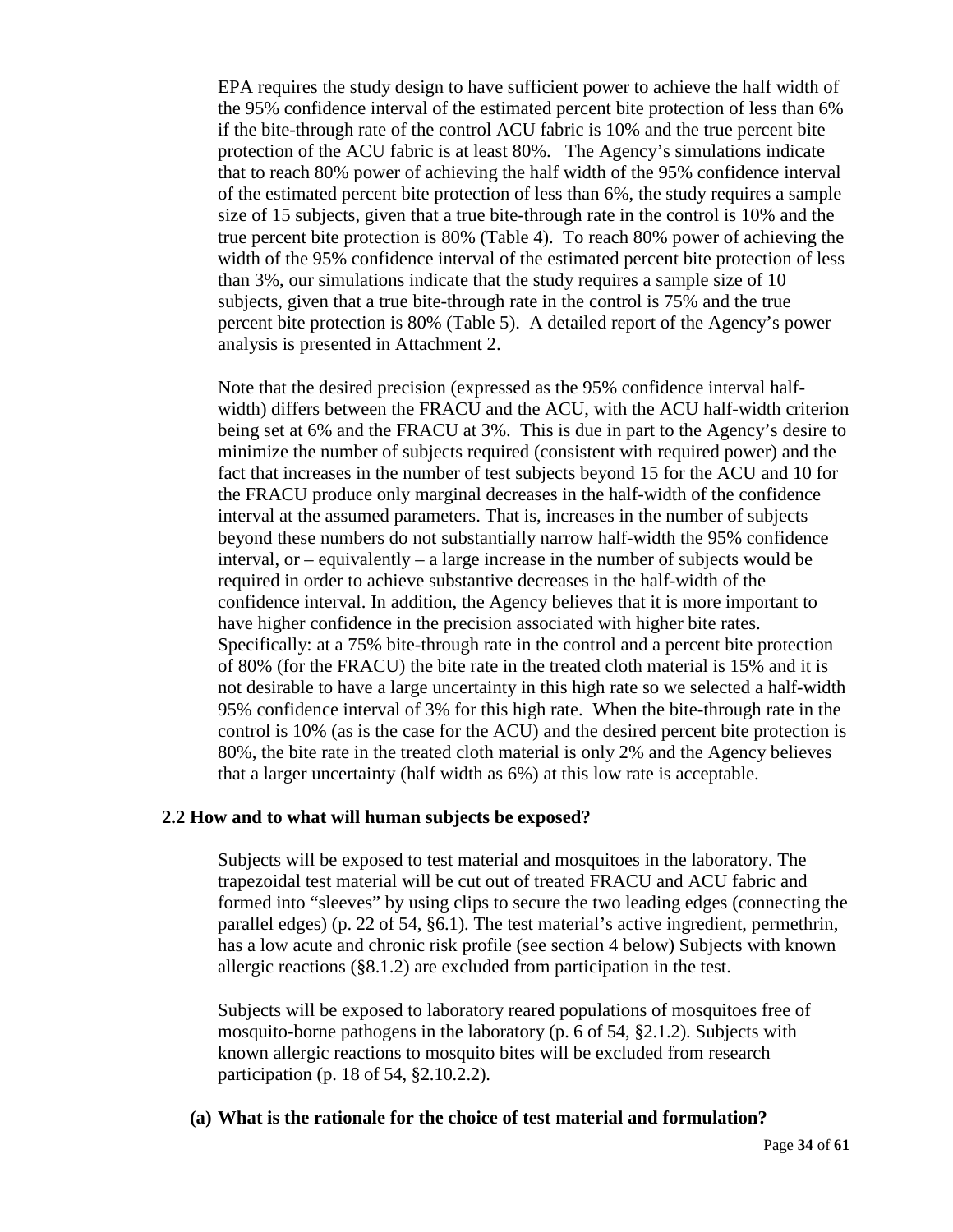Efficacy data to satisfy product performance requirements and to support label claims for this product are required by EPA for registration. EPA requires submission of product performance data for all products claiming efficacy against public health pests.

# **(b) What is the rationale for the choice of dose/exposure levels and the staging of dose administration?**

The rationale for testing is to collect data to show that military uniforms impregnated with 0.52% permethrin through the Invexus<sup>TM</sup> process will provide ≥90% mean bite protection against mosquitoes for up to 50 washings. The data supporting currently registered military uniforms impregnated with 0.52% permethrin do not show ≥90% efficacy through 50 washes using human subjects.

## **(c) What duration of exposure is proposed?**

The exposure period is eight 15-minute periods (2 hours total) for both arms of each subject.

However, for the 5 subjects who will only test the ACUs, they will be exposed to 4 different ACUs (the control and fabric with 50x, 20x, and 0x washings). Because they can test both mosquito species at the same time (one per arm), the duration of exposure for those 5 subjects will be 1 hour instead of 2.

## **2.3 Endpoints and Measures**

# **(a) What endpoints will be measured? Are they appropriate to the question(s) being asked?**

Endpoints/Measures for efficacy evaluation:

- Number of blood-fed and total number of females mosquitoes in each test. The proportion of blood-fed/total will be calculated and expressed as a percentage value. This calculation will be performed for untreated control sleeves and treated sleeves (0x, 20x, and 50x washes).
- For each test set, the treatment % bite values will be corrected to account for the bite-through values in the untreated control using Abbott's Formula.
- The overall % bite protection will be calculated and expressed as a mean value for each treatment: 0x, 20x, 50x washes for coats and trousers.

The endpoints are appropriate to the questions being asked and address uncertainty associated with the samples size, between subject variation, % bite values, and the overall bite protection value.

The data form for each 15 minutes sleeve test is presented in Appendix I on page 36 of 54.

# **(b) What steps are proposed to ensure measurements are accurate and reliable?**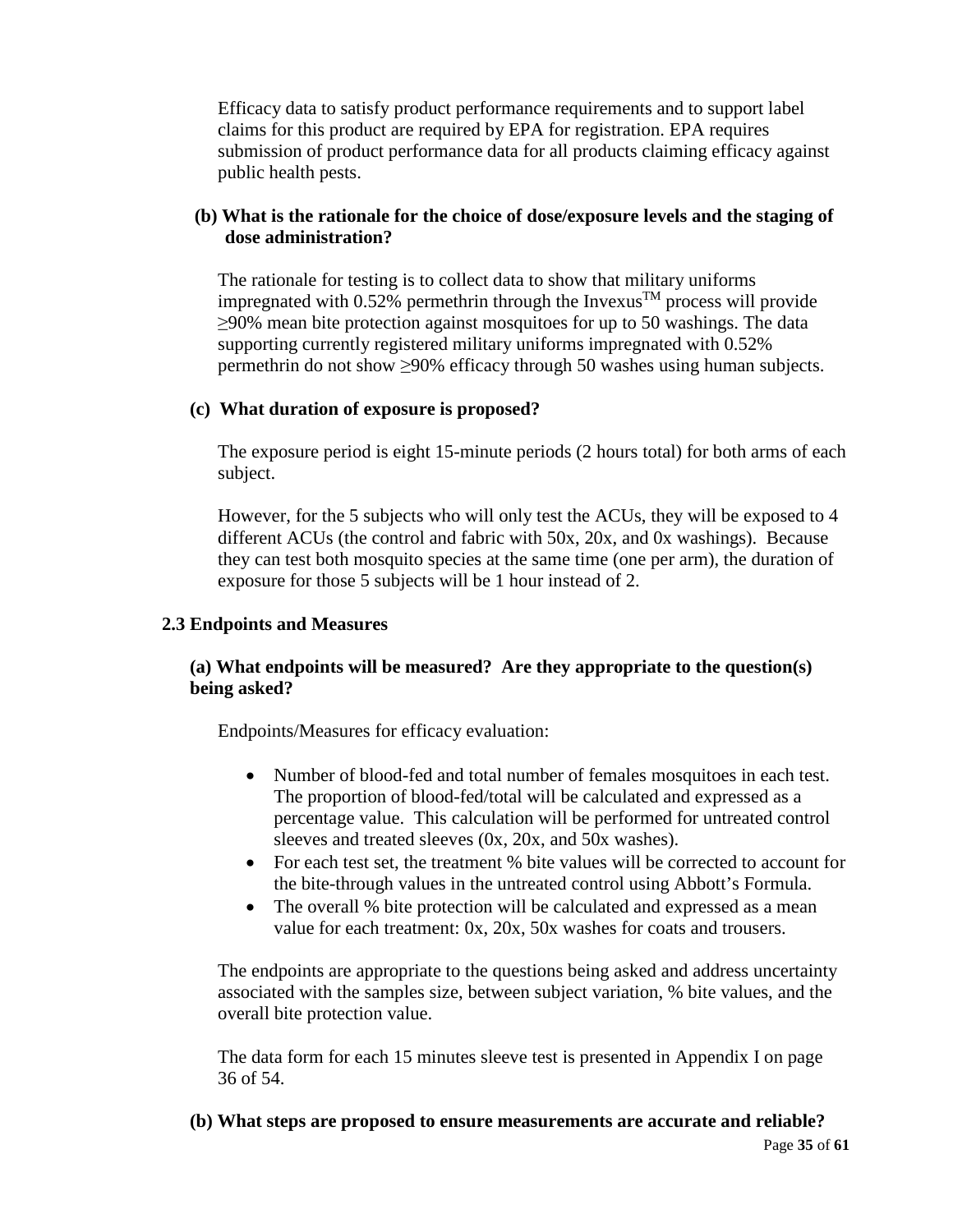- Standard Operating Procedures (SOPs) will be in place that must meet Good Laboratory Practices requirements.
- Laboratory technicians will assist subjects with placing the test sleeves on their arms and excluding all exposed skin from mosquito exposure.
- Laboratory technicians will assist subjects with insertion and removal of their arms in/from the cages.
- Laboratory technicians and the study director will track test sleeve samples and closely monitor the testing.
- Alternate subjects will be enrolled to ensure adequate sample size.
- Counts of blood-fed mosquitoes and the total number of mosquitoes in the cage will be determined by a research technician.
- The test sleeve samples will be assayed by the Analytical Unit (p. 24 of 54) and the amount of permethrin reported as a surface concentration of permethrin in units of mg/cm<sup>2</sup>, which is commonly done for treated fabrics.

# **(c) What QA methods are proposed?**

As explained in §1.2.2 on p. 4 of 54 a separate, professional Quality Assurance Unit (QAU) will inspect the study: "Quality assurance of this study will be carried out in accordance with Good Laboratory Practice (GLP) Standards 40 CFR 160. Written reports of all findings from the Quality Assurance Officer will be provided to the study director and management. Any part of the study found by the Quality Assurance Officer to be likely to affect the integrity of the study will be brought the attention of the study director. A statement signed by the Quality Assurance Officer listing the phases inspected, inspection dates, and dates reported to the study director and management will be included in the final report. All deviations and amendments will be recorded and reported as per GLP guidelines.

The quality assurance unit of the analytical laboratory will provide the study director and the study director's management with relevant data, process, and report audits to meet Environmental Protection Agency GLP requirements."

# **(d) How will uncertainty be addressed? Will point estimates be accompanied by measures of uncertainty?**

Uncertainty is addressed in the experimental design and selection of the number of subjects as described in §2.3. The objective of the data analysis is to estimate the mean level of bite protection and associated 95% confidence intervals for different 'treatments' [i.e. different combinations of fabric types (FRACU and ACU), number of washes, and mosquito species]. The numbers of blood-fed and total female mosquitoes found with treated and control fabric for each subject will be analyzed using a generalized linear model for binomial distribution using a log link function, using subject as random effect (SAS PROC GLIMMIX) (p. 31 of 54, §8.3.4).

# **2. Subject Selection**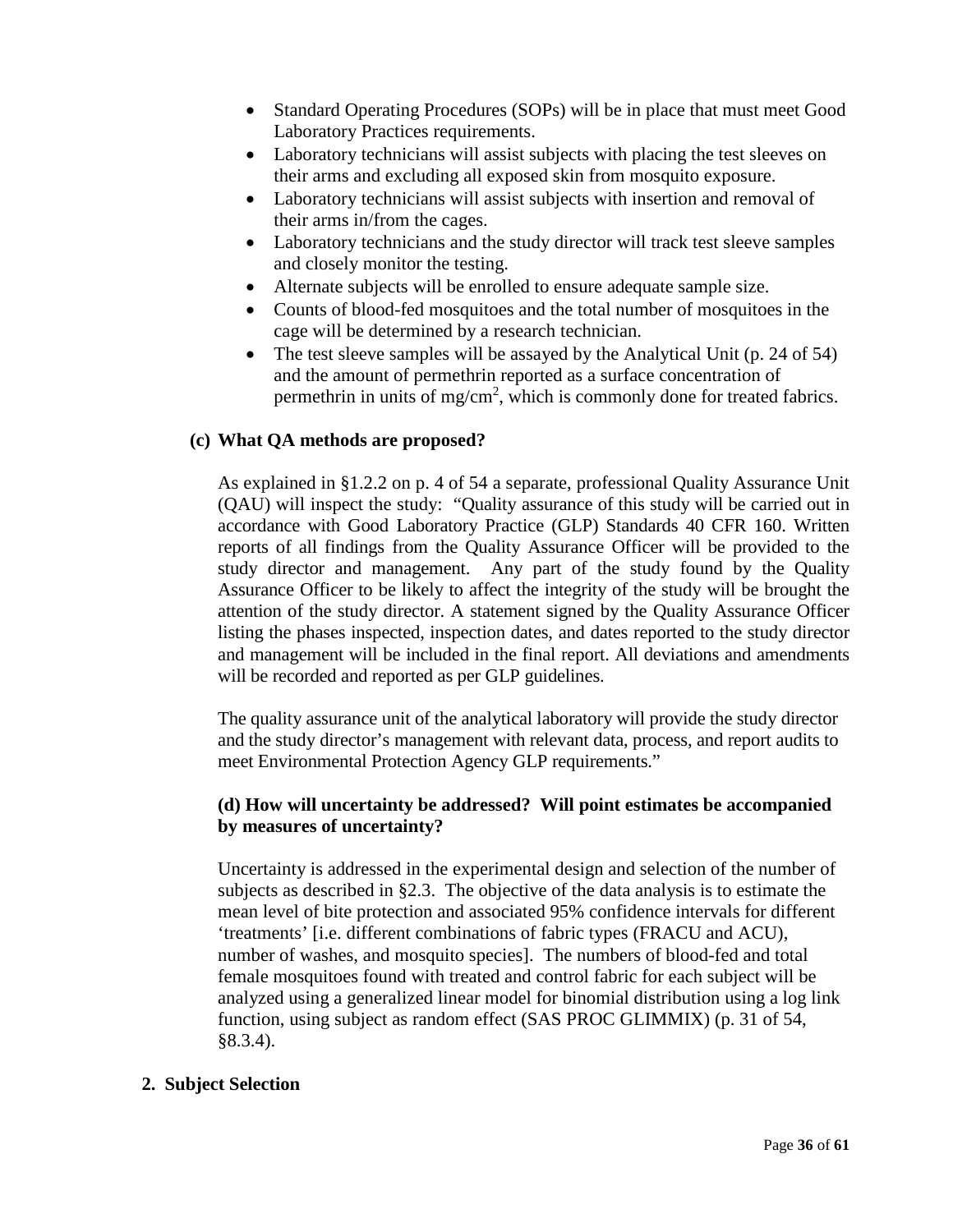#### **3.1 Representativeness of Sample**

#### **(a) What is the population of concern?**

The population of concern is U.S. military personnel who would wear ACUs and FRACUs treated with permethrin.

#### **(b) From what populations will subjects be recruited?**

Subjects will be recruited from the Baltimore, Maryland area, via advertising through digital and social media. Advertisements will be posted in digital and social media mediums, such as Facebook, Yahoo/Bing, Google and Craigslist. A Spanish language advertisement will also be posted online using the same media, plus an online Spanish language newspaper that advertises within the recruitment area. The advertisement will contain a link to a study-specific secure website where interested respondents can learn more about the study as well as complete a pre-screening qualification form. The forms that are filled out on the website will be automatically uploaded into a secure and encrypted portal, to which i2L employees will have access. The results of testing the permethrin-treated fabric should be as generalizable as possible to the target population of permethrin-treated fabric users. Researchers will try to ensure that the ethnic groups represented in the demographics of the members of the military who are the intended users of the treated clothing have the opportunity to volunteer for the study. Every effort will be made to achieve the appropriate demographic composition, via a stratified random sample of the pool of recruited subjects. The final study will specify the demographics of subjects who participated in the study, based on gender, age, and ethnic background, due to availability of test subjects on each test day.

## **(c) Are expected participants representative of the population of concern? If not, why not?**

The researchers will research and identify the demographics of the members of the military who are the intended users of the treated clothing and will try to ensure that recruitment pool is representative of the associated demographics.

## **(d) Can the findings from the proposed study be generalized beyond the study sample?**

Yes.

## **3.2 Equitable Selection of Subjects**

**(a) What are the inclusion/exclusion criteria? Are they complete and appropriate?**

The inclusion/exclusion criteria are complete and appropriate assuming EPA's comments, identified in red below, are incorporated.

Individual Inclusion/Exclusion Criteria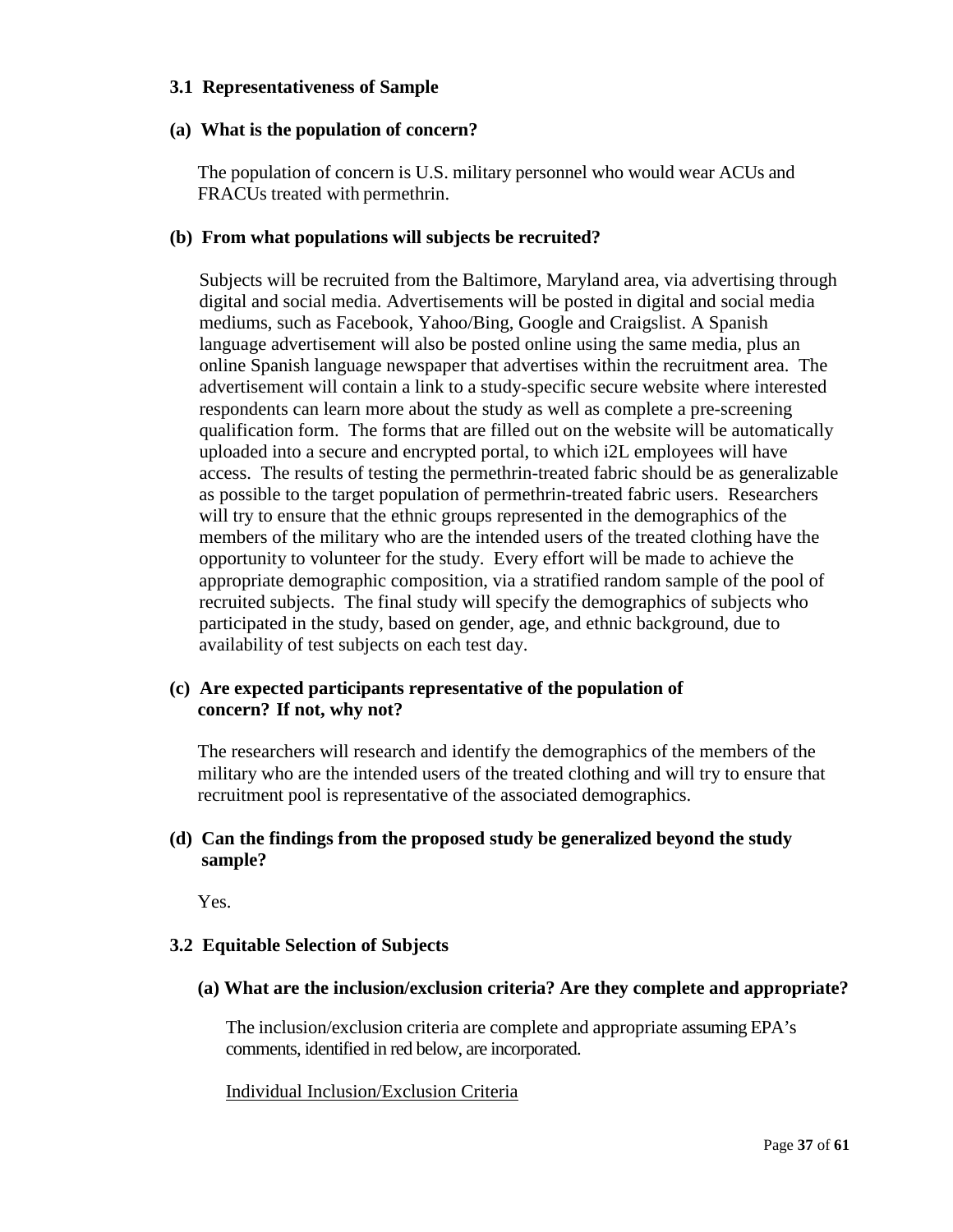The subject must be between 18-55 years old and provide proof of age with a driver's license, passport or other valid identification.

The subject must be able to read and speak English fluently.

The subject must not be an immediate employee of LaunchBay or of i2L, or be immediately related to employees or owners of either company. "Immediately related" includes spouses or the parent of spouses, their adult children, siblings, cousins, nephews, and aunts.

The subjects must have a reliable form of transportation to get to and from the i2L laboratory.

Subjects must feel they are healthy enough to participate in the study and do not have any health conditions that may affect the study or be worsened by the wearing of insecticide-treated fabrics.

The subjects must be willing to be exposed to and bitten by mosquitoes and cannot be phobic of mosquito bites.

The subjects must have no known allergies or sensitivities to mosquito bites, insect repellents or insecticide-treated fabrics.

Subject must be a user of treated fabrics, insect repellent products and/or other products used to repel biting mosquitoes.

The subjects must not be hypersensitive or allergic to latex or skin care products. The subjects must be free from open cuts, scrapes, skin disease, and skin problems such as eczema, psoriasis or atopic dermatitis.

The subjects must be willing to wear short sleeves on their scheduled test day(s) (other clothing choices will be optional).

The subjects must agree to inform the Study Director or other staff if they have violated any study-related restrictions in the previous 12 hours (see 'Restrictions', below) as soon as possible, so a decision can be made whether to continue inclusion of the subject in that day's testing.

The subjects must be able to sit in a chair for at least 15-minute mosquito exposure durations (with breaks for limb stretching and movement given at reasonable intervals).

Confirmation will be needed that the mosquitoes in the study are attracted to the subjects' untreated skin (this confirmation will occur in two parts: first an attractiveness test will be conducted on each subject and second during the test, when each subject acts as their own negative control.)

The subjects must be willing to follow the study procedures as explained and be willing to sign an ICD.

The subjects must not be pregnant or be breast-feeding. To confirm that participating test subjects are not pregnant, at the beginning of each test day, female subjects will be required to perform an over–the-counter pregnancy test that will be supplied by i2L.

#### **(b) What, if any, is the relationship between the investigator and the subjects?**

None. People with a relationship to the study sponsor or testing facility are excluded from becoming subjects. The subject must not be an immediate employee of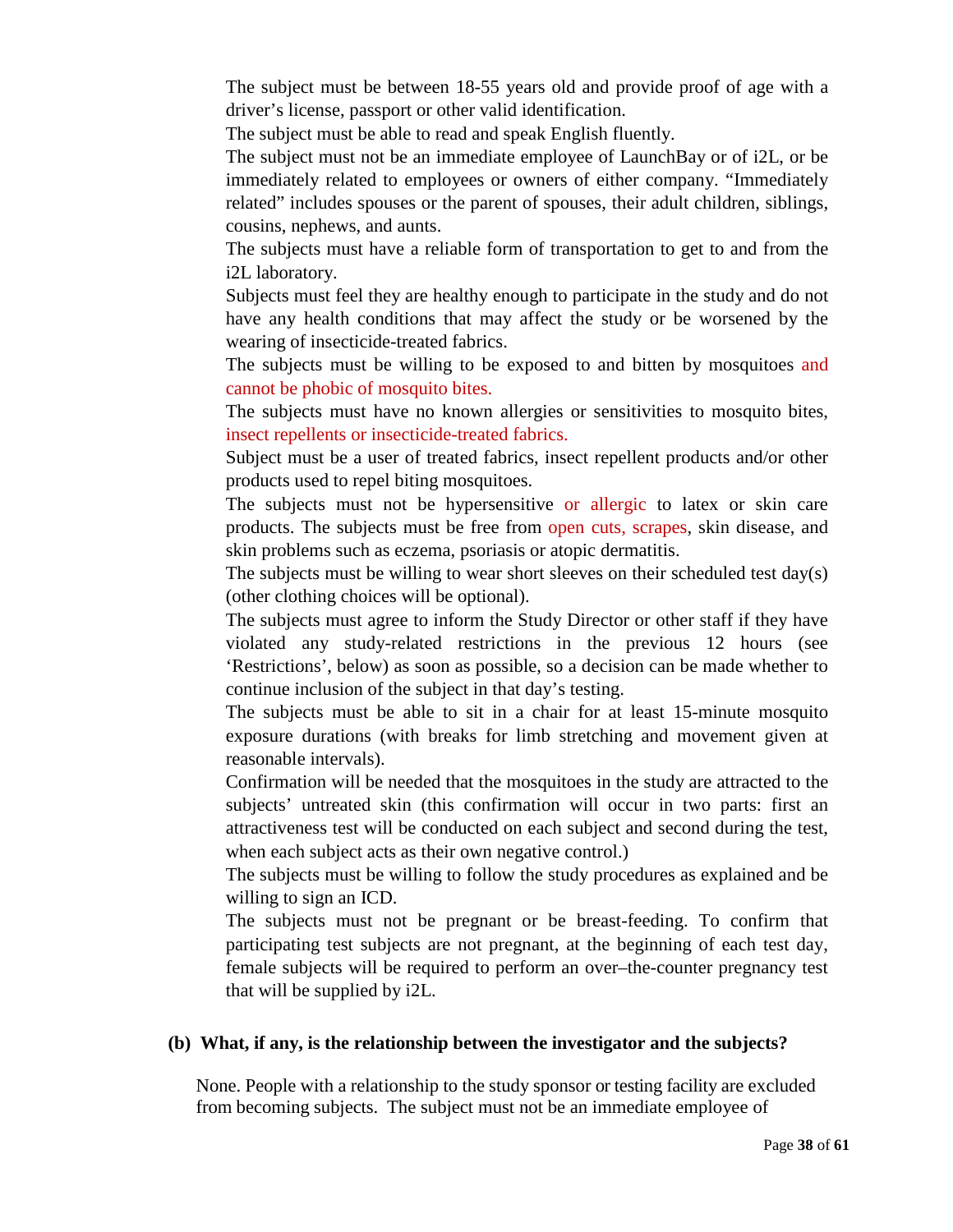LaunchBay or of i2LResearch, or be immediately related to employees or owners of either company. "Immediately related" includes spouses or the parent of spouses, their adult children, siblings, cousins, nephews, and aunts.

# **(c) Are any potential subjects from a vulnerable population?**

No.

# **(d) What process is proposed for recruiting and informing potential subjects?**

#### Recruiting Subjects:

Subjects will be recruited from the Baltimore, Maryland area, via advertising through digital and social media. Advertisements will be posted in digital and social media mediums, such as Facebook, Yahoo/Bing, Google and Craigslist. A Spanish language advertisement will also be posted online using the same media, plus an online Spanish language newspaper that advertises within the recruitment area. The advertisement will contain a link to a study-specific secure website where interested respondents can learn more about the study as well as complete a pre-screening qualification form. The forms that are filled out on the website will be automatically uploaded into a secure and encrypted portal, to which i2L employees will have access. The results of testing the permethrin-treated fabric should be as generalizable as possible to the target population of treated-fabric users. Researchers will try to ensure that the ethnic groups represented in the demographics of the members of the military who are the intended users of the treated clothing, have the opportunity to volunteer for the study. Every effort will be made to achieve the appropriate demographic composition, via a stratified random sample of the pool of recruited subjects. The final study will specify the demographics of subjects who participated in the study, based on gender, age, and ethnic background, due to availability of test subjects on each test day.

## Informing Subjects:

Individuals from the pool will be contacted by telephone or e-mail (in which case a follow up telephone call will be made) to determine whether they meet the basic inclusion criteria. They will be given a brief outline of the study. If they are interested in enrolling in the study, they will be given a time, date and location to meet with i2L staff for a training session to learn more about the study and their potential role in it, go over the inclusion/exclusion criteria, listen to the other information to be provided by researchers during training as described the protocol, and receive answers to any questions the subjects may have. Contact information is included on the consent form for any individual who has additional questions or if further clarification is desired, after they have attended the training session.

Individuals will continue to be contacted until a pool of potential subjects exists that is at least two times that required for the study, in which all potential subjects fulfill the inclusion/exclusion criteria. These individuals will be given a time, date and location to meet with the Study Director (or other designated i2L staff member) for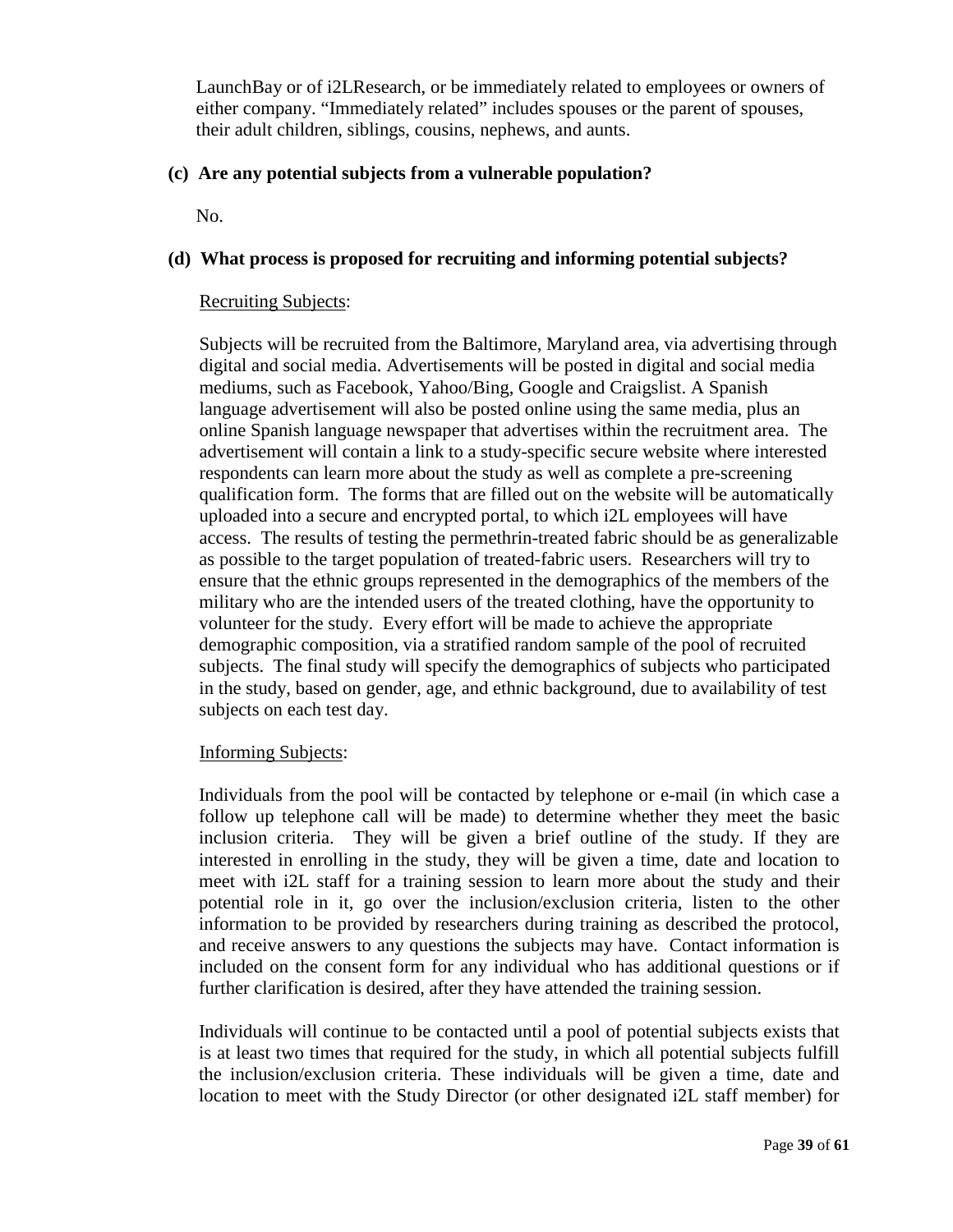the consenting process. If desired, interested individuals may provide an email or mailing address to which the informed consent form can be sent for advance review.

Prior to participating in any study-related procedure, each potential subject will meet in person with the Study Director, or another designated i2L staff member who is fully familiar with the protocol and the consenting procedure, for a training session. Logistics for the training session and details to be shared with subjects during the training are listed in the protocol. Test subjects will be asked to provide proof of age with a driver's license, passport, or other valid identification upon arrival to the training session. The potential subjects will be provided with copies of the Informed Consent Document (ICD) and will then be asked to read the entire document. After the potential subjects have completed reading this document, the staff member leading the discussion will ask the subjects if they have any questions regarding the information in the consent form, the study and their role in the study. Any questions will be answered. The trainer will let subjects know that if a private matter needs to be discussed regarding their role in the study, then time will be made for this discussion once the general training session is over. Each subject will be asked comprehension questions listed in the protocol to help ensure their understanding of the consent form. The potential subject will be given ample time to ask and have all questions answered.

If an individual still wishes to enroll in the study, he or she will be asked to sign the ICD, which will be witnessed by the staff member who led the consent discussion. The subject will then be given a photocopy of the signed ICD and testing schedule. All test subjects will attend a training session prior to participation in each test day. The only exception is if a test subject is participating in a second day of testing and their last training session occurred within two weeks prior to their second test day.

## **(e) If any subjects are potentially subject to coercion or undue influence, what specific safeguards are proposed to protect their rights and welfare?**

Subjects will be recruited from the Baltimore, Maryland area, via advertising through digital and social media. There will be no connection or communication between the researchers and the potential subjects' employers, which minimizes the potential for coercion or undue influence. In addition, employees of the study director or sponsor are excluded from participation; more specifically, subjects cannot be an immediate employee of study sponsor LaunchBay or of i2LResearch, and cannot be immediately related to employees or owners of either company. "Immediately related" includes spouses or the parent of spouses, their adult children, siblings, cousins, nephews, and aunts.

## **3.3 Remuneration of Subjects**

## **(a) What remuneration, if any, is proposed for the subjects?**

Each subject will be paid \$30 for taking part in each training session**.** Subjects who have participated in the training session, but then choose to withdraw or are asked to withdraw from or during the training session, will still be paid \$30.00 for attending all or part of this session.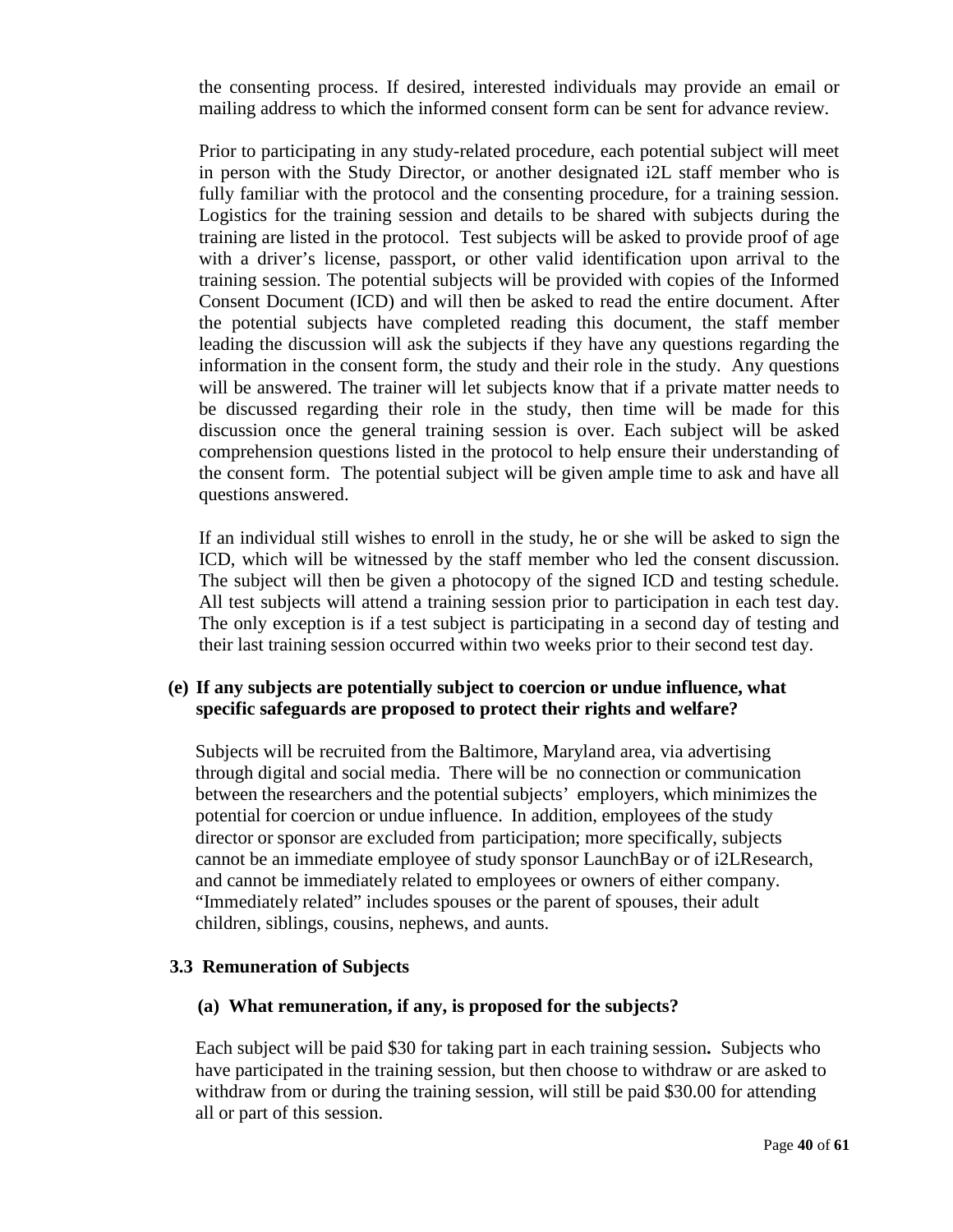For each test day, test subjects will be paid \$104.00 (\$13 per hour) for any length of participation up to 8 hours (with exceptions noted below). In the unlikely event that a test day exceeds 8 hours, subjects will be paid \$19.50 (time and a half) for each additional hour, rounded up to the nearest hour.

An alternate who is not needed to replace a test subject will be able to leave and will be paid \$50. The decision as to whether an alternate is needed will occur within the first 2 hours of the test, during the preparation time and after the control exposure, but before all the treatment exposures. If an alternate is asked to replace a subject, he or she will be paid at the same rate as other test subjects, as described above.

If the Study Director or other i2L USA staff ask a subject to withdraw from the test and they have complied with all of their requests, or if a test subject needs to withdraw early because of a health or emergency reason, full payment will still be made even if the test subject has participated for less than eight hours. This will not affect payment for any previous test days that had been completed.

The Study Director or other designated i2L USA staff may end a particular subject's participation in a training session or on a test day, at any time, for any reason. If a test subject is asked to withdraw from the test because they have refused to follow given directions or if they choose to withdraw from testing early on a test day for a non-health related or non-emergency reason, full payment will not be made if the test subject participates in less than eight hours. Instead, they will be paid for the number of hours worked (rounded to the nearest hour) at a rate of \$13.00 per hour. This will not affect payment for any previous test days that had been completed.

## **(b) Is proposed remuneration so high as to be an undue inducement?**

No.

**(c) Is proposed remuneration so low that it will only be attractive to economically disadvantaged subjects?**

No.

# **(d) How and when would subjects be paid?**

Subjects will be paid by checks sent in the mail, or hand delivered while they are on site at the i2L facility. i2L issues checks on the  $15<sup>th</sup>$  and on the last day of each month.

# **4. Risks to Subjects**

## **4.1 Risk characterization**

**(a) Have all appropriate prerequisite studies been performed? What do they show about the hazards of the test material?**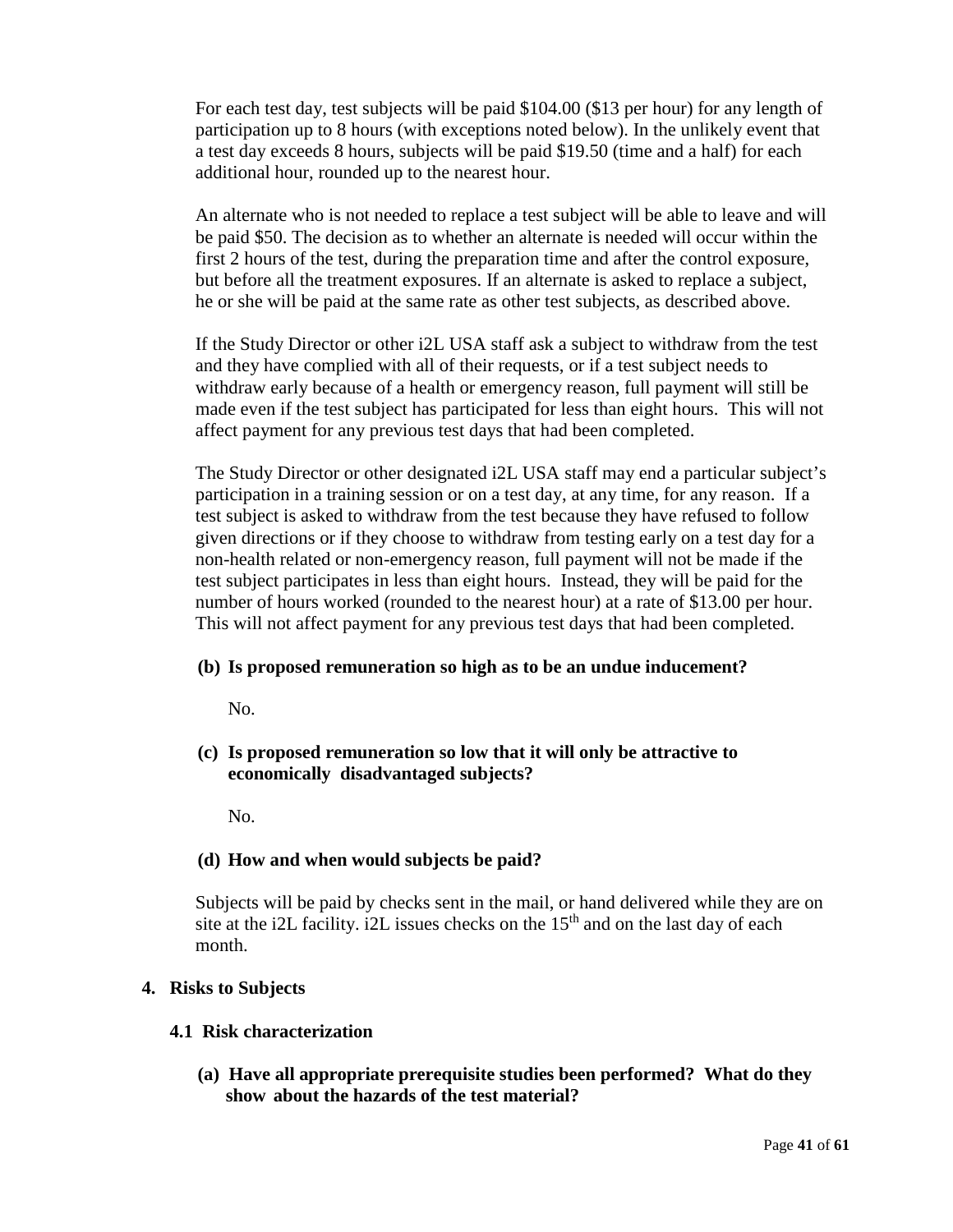Permethrin is an EPA-registered pesticide with an essentially complete supporting toxicity database. It has been tested extensively in animals and is of low toxicity by all routes of exposure. The acute dermal  $LD_{50}$  of permethrin is greater than 2,000 mg/kg body weight. Permethrin is not a skin sensitizer.

All non-cancer post-application exposure scenarios for permethrin-impregnated clothing do not exceed the Agency's level of concern. The MOEs are 6,700 and 26,000 for military personnel and garment workers, respectively. Further, all of the post-application cancer risk estimates for both populations are in the 10-6 range. The cancer risk estimates are 1.2 x 10-6 and 3.6 x 10-6 for military personnel and garment workers, respectively.

Results from toxicity testing:

- A primary eye irritation study on rabbits showed that permethrin is a low irritant to the eyes. Irritation was observed for 24-48 hours but was all cleared by 72 hours.
- A dermal sensitization study in Guinea pigs showed that permethrin is not a contact sensitizer.
- A primary skin irritation study in rabbits study showed that permethrin is minimally irritating to the skin. All irritation was cleared by 48 hours.
- The single dose acute dermal  $LD_{50}$  of the permethrin is  $>2,000$  mg/kg in rabbits.

The acute oral  $LD_{50}$  of permethrin is 3,580 mg/kg and 2,280 mg/kg in male and female rats, respectively.

## **(b) What is the nature of the risks to subjects of the proposed research?**

The protocol discusses five potential hazards associated with these tests including adverse reaction to the test substances, exposure to mosquitoes and mosquito-borne diseases, physical discomfort of enduring multiple mosquito bites, unanticipated loss of confidential information, and psychological risks related to pregnancy testing.

Risks are minimized in the proposed research by excluding candidates known to be hypersensitive to or phobic of mosquito bites; using disease-free colony-raised mosquitoes; excluding candidates known to be sensitive to insect repellents or insecticide-treated fabrics and subjects with open cuts, scrapes, skin disease and skin problems; including medical monitoring procedures; incorporating procedures to keep the subjects' identities and results of pregnancy testing private, and to permit discrete withdrawal. Practical steps to minimize subject risks have been described in the protocol, and the remaining risks have a low probability of occurrence.

To eliminate the risk of contracting any mosquito-borne diseases, the study will be conducted only with laboratory-reared mosquitoes, which are not known to harbor any pathogens. In order to ensure the mosquitoes used in the study are not carrying any diseases, a subset of the colony will be screened for pathogens. *Ae aegypti* will be screened for all four serotypes of dengue. *An. quadrimaculatus* will be screened for malaria pathogens. These screens will be conducted using VecTOR test kits available from www.vectortest.com. Each test will consist of a pooled set of 10 mosquitoes removed from stock cages. Tests will be replicated two additional times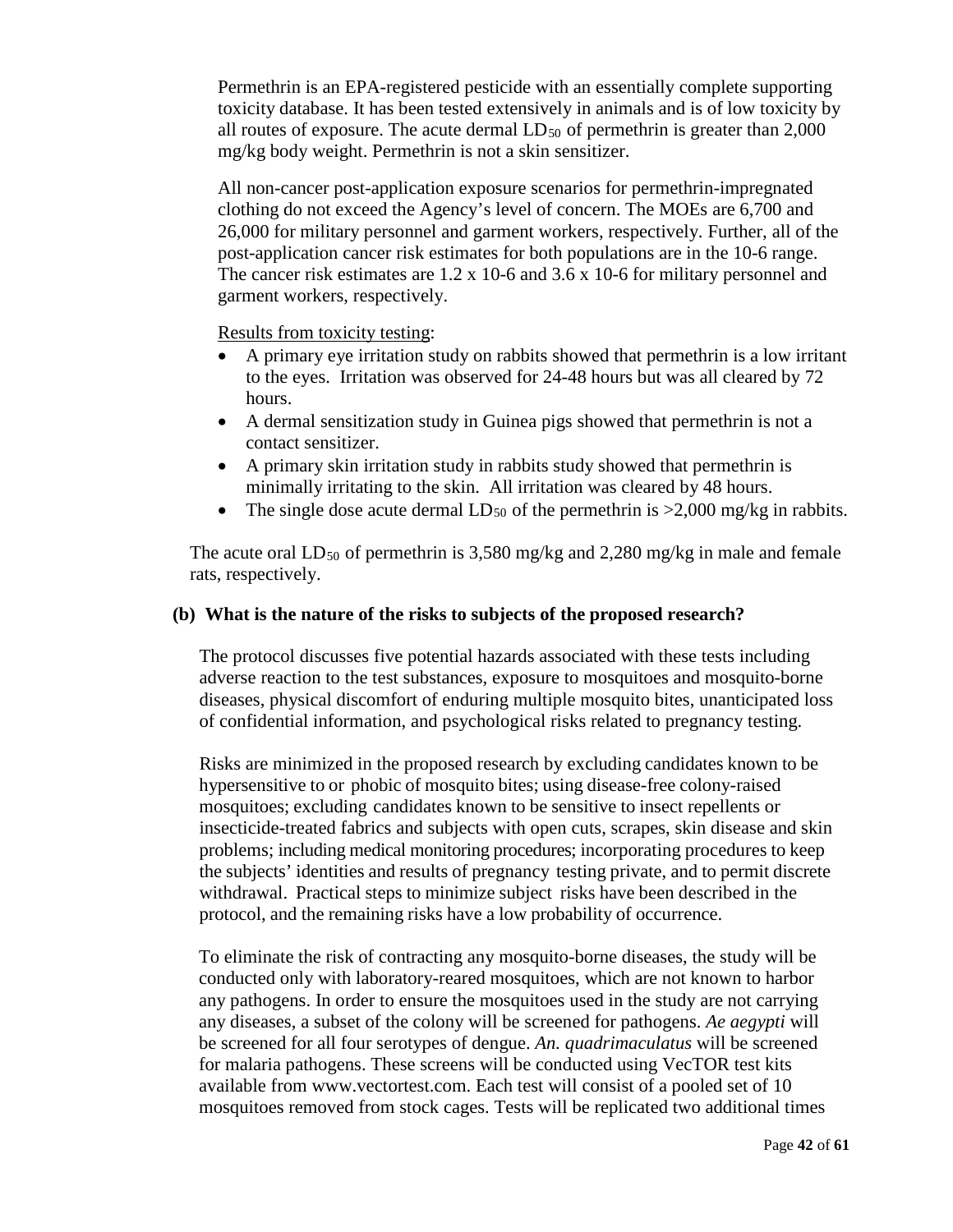(in triplicate) to verify that the colony mosquitoes are free of all four serotypes of dengue (*Aedes aegypti*) and malaria pathogens (*An. quadrimaculatus*). In addition, the supplier will document that these laboratory-reared mosquitoes are disease free, and that they have never received a blood meal.

# **(c) How do proposed dose/exposure levels compare to the established NOAELs for the test material?**

 A 2006 Occupational and Residential Exposure Risk Assessment for permethrin identified a dermal NOAEL of 500 mg/kg/day, based on a 21 day dermal toxicity study in rats. Dermal absorption of permethrin is estimated to be 15% or less. Given the size of the fabric samples proposed in this study design  $(144 \text{ in}^2)$  and the amount of permethrin applied during the impregnation process  $(0.125 \text{ mg/cm}^2)$ , the amount of permethrin per fabric sleeve is calculated as 116 mg/sleeve. Assuming an average subject weight of 70 kg, the maximum dose (assuming no loss of permethrin) is 1.69 mg/kg/subject. This maximum dose is more than 300x less than the dermal NOAEL observed in rats.

# **(d) What is the probability of each risk associated with the research? How was this probability estimated?**

No numerical probability is estimated, but risks have a low probability of occurrence. Practical steps to minimize subject risks have been described in the protocol; risks are minimized by excluding candidates known to be hypersensitive to or phobic of mosquito bites; using disease-free colony-raised mosquitoes; excluding candidates known to be sensitive to insect repellents or insecticide-treated fabrics; excluding subjects with open cuts, scrapes, skin disease and skin problems; including medical monitoring procedures; incorporating procedures to keep the subjects' identities and results of pregnancy testing private, and to permit discrete withdrawal.

## **4.2 Risk minimization**

## **(a) What specific steps are proposed to minimize risks to subjects?**

Physical discomfort of enduring multiple mosquito bites.

- Candidates who are allergic, hypersensitive to or phobic of mosquito bites are excluded.
- Subjects are alerted in the consent form to the possibility of experiencing a skin reaction to mosquito bites, and are advised to inform the study director or other staff member, if they believe they are having a reaction.
- Over-the-counter topical anti-itch gel or cream to relieve itching will be available for use by subjects after completion of the study.
- A nurse familiar with the protocol will be on-call to provide advice or assistance in case medical advice is needed during the test day.

#### Exposure to mosquitoes and mosquito-borne diseases.

To eliminate the risk of contracting any mosquito-borne diseases, the study will be conducted only with laboratory-reared mosquitoes, which are not known to harbor any pathogens. In order to ensure the mosquitoes used in the study are not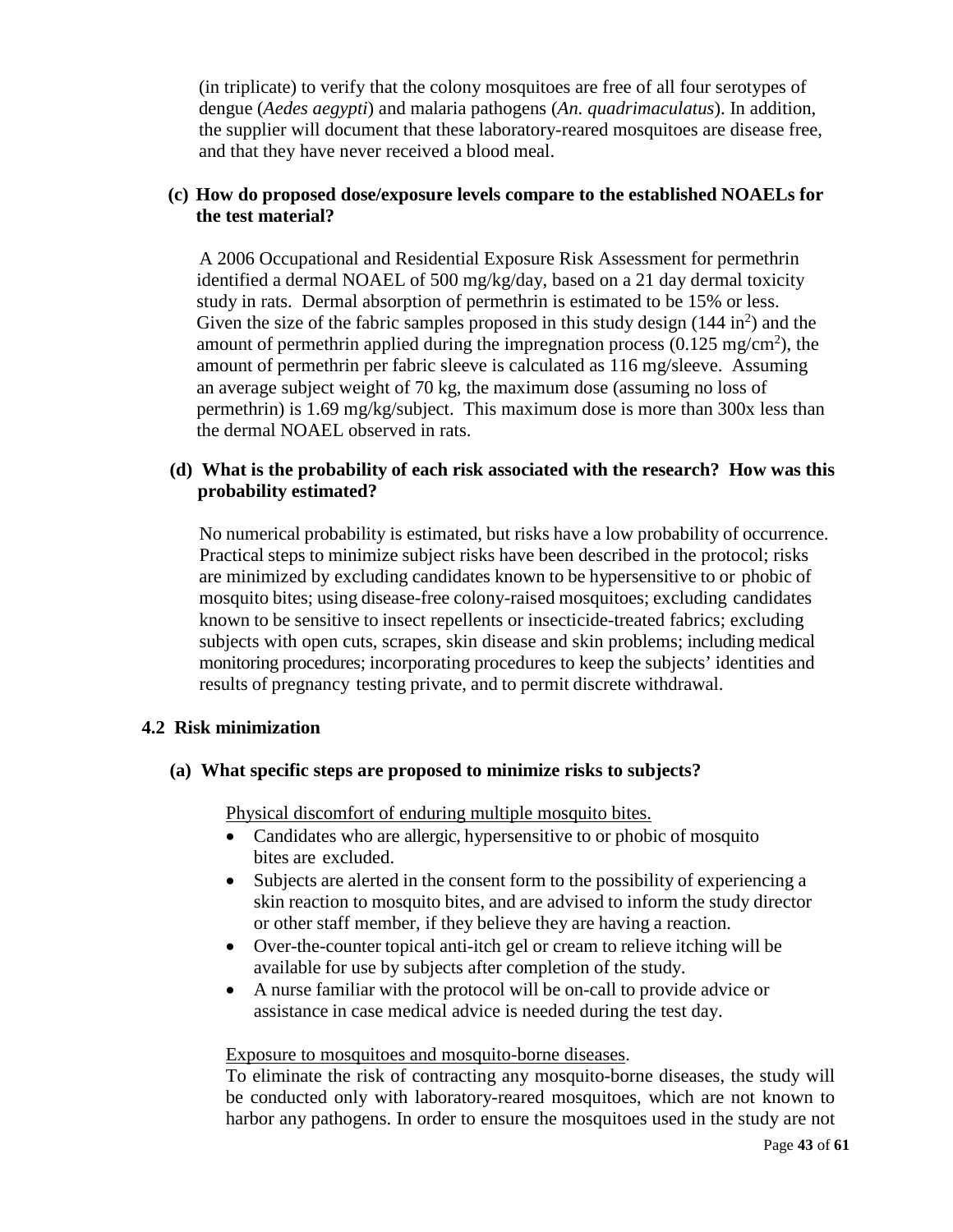carrying any diseases, a subset of the colony will be screened for pathogens. *Ae aegypti* will be screened for all four serotypes of dengue. *An. quadrimaculatus* will be screened for malaria pathogens. These screens will be conducted using VecTOR test kits available from www.vectortest.com. Each test will consist of a pooled set of 10 mosquitoes removed from stock cages. Tests will be replicated two additional times (in triplicate) to verify that the colony mosquitoes are free of all four serotypes of dengue (*Aedes aegypti*) and malaria pathogens (*An. quadrimaculatus*). In addition, the supplier will document that these laboratoryreared mosquitoes are disease free, and that they have never received a blood meal.

Adverse reaction to test substances.

- Candidates who are known to be sensitive to insecticide-treated fabrics or insect repellents are excluded.
- It is recommended that the protocol exclude subjects with cuts, scrapes, skin diseases or skin conditions such as psoriasis, atopic dermatitis or eczema. These conditions could increase the possibility of a reaction to test material.
- Subjects will be told that if anyone experiences any skin reaction, experiences an injury, or simply feels unwell, he or she should inform i2L staff right away. Such subjects will immediately be given appropriate care, may be withdrawn from testing, and may be transported to a local hospital if necessary. The closest hospital to the laboratory test site and directions will be identified prior to the test date.

Psychological risks related to pregnancy testing.

- The protocol provides for discrete handling of the pregnancy testing that is required of female subjects on each test day.
- Female subjects self-administer the pregnancy test in a private bathroom.
- After completing the test, each female subject is asked if she would like to continue in the study. If her answer is no, then no further questions are asked; she will not be asked to share the result with anyone. If her answer is yes, the result of the pregnancy test will be verified by only one member of the research team who will be female.
- For females who proceed with the testing, the result of the pregnancy test is not recorded and kept confidential.

Unanticipated Loss of Confidential Information

- As noted above, all efforts will be taken to maintain the confidentiality of the pregnancy test results. The test results will not be recorded, and will not be disclosed to anyone other than the test subject, the verifying employee, and/or the Study Director.
- In addition, the subjects' identities and participation in the study will be protected as follows: each subject will be assigned a code number, and only subjects' code numbers will appear on data sheets. The subjects' names will not appear anywhere on the data sheet, or in the reports. The study records will be maintained at the testing facility in locked cabinets and electronic files kept on a password-protected computer server.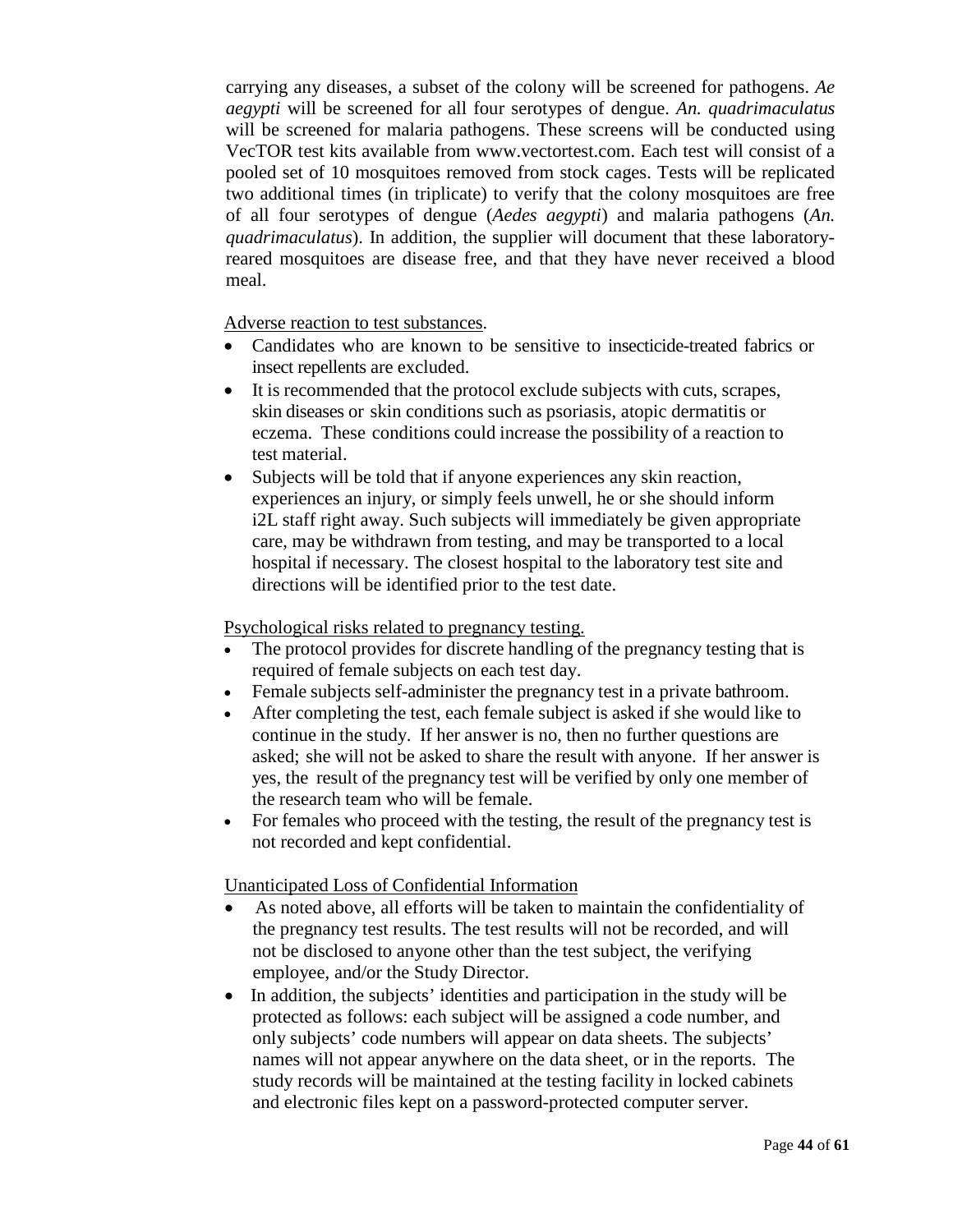## **(b) What stopping rules are proposed in the protocol?**

The study may be terminated early if adverse events occur among the subjects, by LaunchBay's decision, or for other reasons. The decision to terminate will be made by LaunchBay in conjunction with the Study Director.

If a test subject decides to withdraw because of any adverse reactions or sensitivity, such as redness, edema or itching, or if pain from the test substance is observed or reported, and/or medical management is needed, the test subjects will be removed from the test immediately. This is discussed in protocol section 2.10.10.

If a subject is unattractive to target mosquito species during the control exposure, they will not continue in the study.

In addition, the consent form states that:

*"The Study Director or the Study Sponsor can stop your participation at any time without your consent for the following reasons:*

- *If any condition or circumstance may jeopardize your welfare, such as your experiencing increased risks or adverse reactions;*
- *If you fail to follow directions for participating in the study;*
- *If it is discovered that you do not meet the study requirements;*
- *If the test day or study is cancelled."*

# **(c) How does the protocol provide for medical management of potential illness or injury to subjects?**

The protocol discusses the following:

- Prior to the first test day, i2L will ensure that at least 2 staff members (one male, one female) will renew CPR/AED and First Aid Training certification.
- The i2L staff will watch for unanticipated problems or adverse effects to the subjects. Subjects will be told that if anyone experiences any skin reaction, experiences an injury, or simply feels unwell, he or she should inform i2L staff right away. Such subjects will immediately be given appropriate care, may be withdrawn from testing, and may be transported to a local hospital if necessary. If a subject is injured as a result of wearing the study's insecticide-treated fabrics or from procedures used during the study, the study sponsor will directly pay for those medical expenses necessary to treat the subject's injury that are not covered by medical insurance or other third-party coverage.
- The on-call nurse will be familiar with the study and available for any nonemergency related queries or questions that subjects may have. The nurse's telephone number is included on the consent form which the subject will receive.
- Any problems or adverse effects will be promptly reported to LaunchBay and the IRB consistent with IRB reporting procedures.
- Subjects will be informed in a timely manner both orally and in writing of any significant new findings discovered during the course of this study which may influence their continued participation. The Study Director and recruitment firm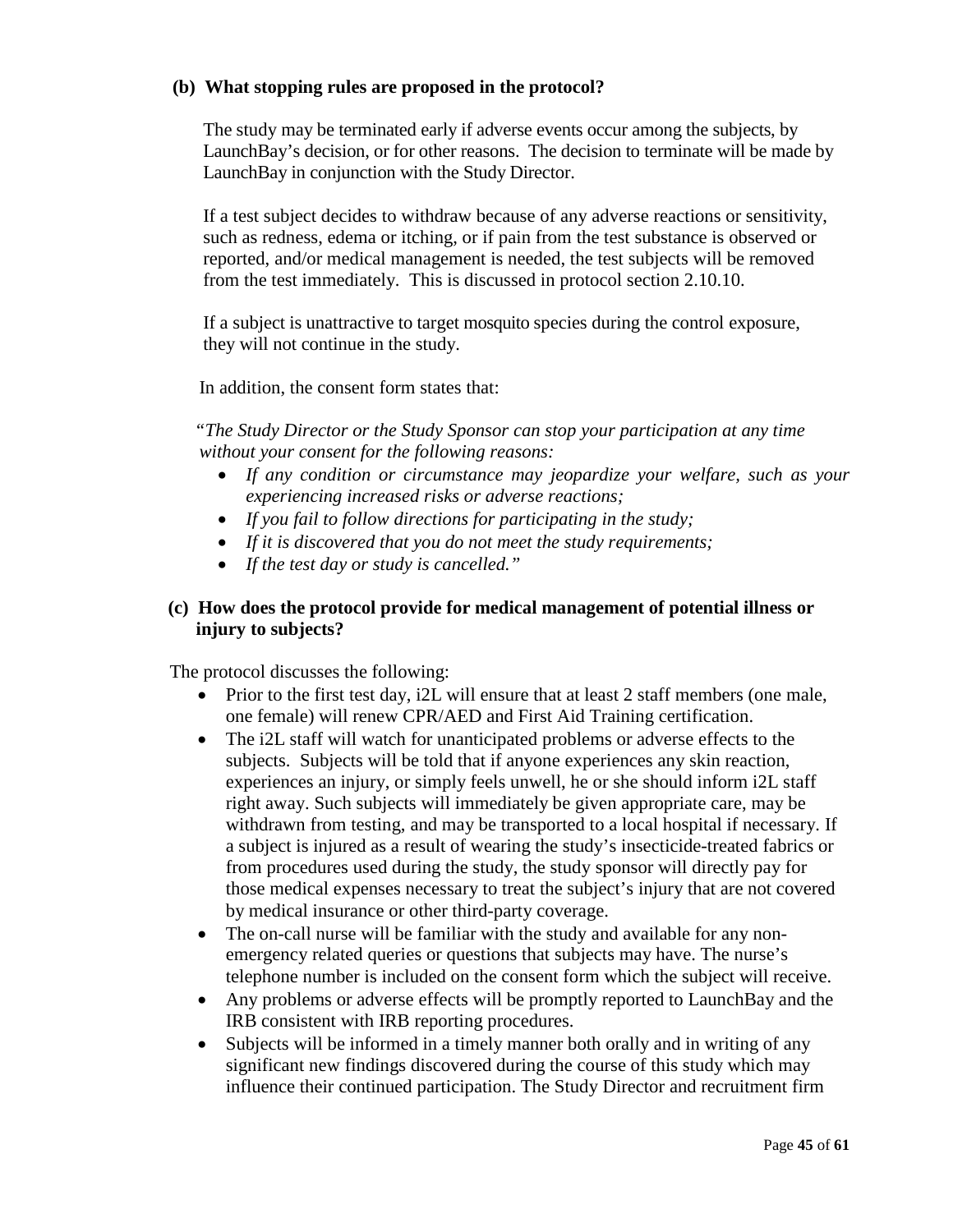will keep on file the phone numbers, email addresses, and street addresses for each study participant as a means to contact them if needed.

- New findings will also be reported, in writing, to LaunchBay and the IRB in a timely manner consistent with IRB reporting procedures.
- The nearest local hospital to i2L's laboratory will be located and directions identified prior to any study-related procedures taking place.
- Should a Type 1 allergic reaction (i.e. anaphylaxis) occur on the test day or if any other serious injury or medical issue occurs, the i2L staff will call 911 and follow the instructions given by the emergency dispatchers. If instructed to transport the subject to a hospital, one study staff member and one other i2L staff member (one to drive and one to observe and take care of subject) will perform this task. If there are not sufficient Study staff present to both carry on the study and transport the affected subject(s), the Study Director or Principle Investigator will abort the test day.
- Subjects will be instructed that if they experience continued swelling or other severe irritation on their forearms after 48 hours following the end of the most recent test day, they should inform i2L staff and seek medical advice. All adverse effects will be reported to LaunchBay and the IRB within five business days of their being noted, or within the same day in the case of serious adverse effects. LaunchBay will also comply with FIFRA section  $6(a)(2)$  adverse effects reporting requirements as applicable.
- If i2L or LaunchBay learns of new findings or new information relating to the safety or hazard of any of the test substances, i2L will contact the subjects and advise them accordingly both orally and in writing in a timely manner. The IRB will also be advised consistent with IRB reporting procedures.

# **(d) How does the protocol provide for safety monitoring?**

Subjects are clearly and repeatedly informed that they may remove themselves for any reason from the study at any time. All subjects are asked to immediately tell the study director or study staff if they believe they are experiencing a reaction or feel ill during the study. The consent form also states that if, after participating in the study, a subject believes he or she has become ill as a result of their participation in the study, they should contact i2LResearch, with two different numbers provided (for during and after office hours) or contact the on-call nurse anytime, 24-hours a day. The nurse's telephone numbers is provided.

On the day of testing, a nurse who has read the protocol and discussed the research with the study staff will be on call for medical advice and/or assistance as necessary.

# **(e) How does the protocol provide for post-exposure monitoring or follow-up? Is it of long enough duration to discover adverse events which might occur?**

The protocol does not provide an end date for post-exposure monitoring or follow-up. So, the duration is long enough to discover adverse events which might occur. The consent form states:

## **"In Case of Injury**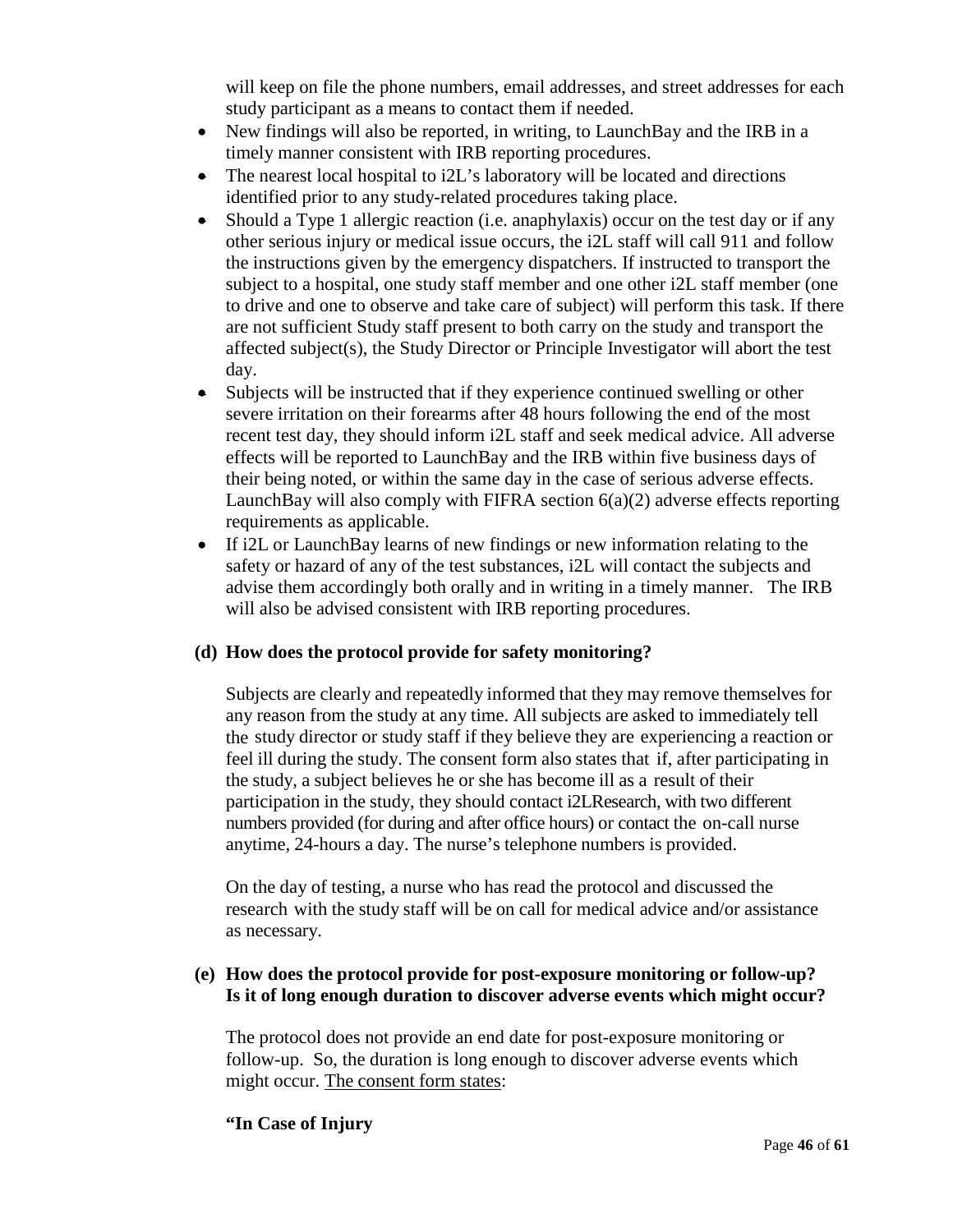If you are injured as a result of wearing the permethrin-treated fabric or from procedures done for the purpose of this study, the Study Sponsor will pay for those medical expenses necessary to treat your injury that are not covered by your medical insurance or any other third party coverage. There are no plans to provide other compensation beyond that which is listed in this informed consent document. You will not lose any of your legal rights or release the Sponsor, the study staff, or study site from liability for mistakes or intentional misconduct by signing this consent document.

#### **Ouestions**

If you have any questions about this study or suffer a research-related reaction, call i2L USA at 410-747-4500, or call 202-905-1401 after office hours. There will also be an on-call nurse for non-emergency related queries related to your participation in the study (410-598-7436).

If you have any questions about your rights as a research subject, and/or concerns or complaints regarding this research study, you should write to Schulman IRB 4445 Lake Forest Drive – Suite 300, Cincinnati, Ohio 45242, or call toll-free 1- 888-557-2472 during business hours Monday – Friday 8:00 a.m. to 6:00 p.m. EST.

If you have a serious reaction to the test material, the study director will tell you what ingredient(s) it contains.

You do not waive (give up) any of your legal rights by signing this consent form." *-End of excerpt from consent form -*

#### Regarding the protocol, section 9.2.9 states:

"Subjects will be instructed that if they experience continued swelling or other severe irritation on their forearms after 48 hours following the end of the most recent test day, they should inform i2L staff and seek medical advice. All adverse effects will be reported to LaunchBay and the IRB within five business days of their being noted, or within the same day in the case of serious adverse effects. LaunchBay will also comply with FIFRA section 6(a)(2) adverse effects reporting requirements as applicable." *– End of excerpt -*

#### **(f) How and by whom will medical care for research-related injuries to subjects be paid for?**

The consent form states:

#### **"In Case of Injury**

If you are injured as a result of wearing the permethrin-treated fabric or from procedures done for the purpose of this study, the Study Sponsor will pay for those medical expenses necessary to treat your injury that are not covered by your medical insurance or any other third party coverage. There are no plans to provide other compensation beyond that which is listed in this informed consent document. You will not lose any of your legal rights or release the Sponsor, the study staff, or study site from liability for mistakes or intentional misconduct by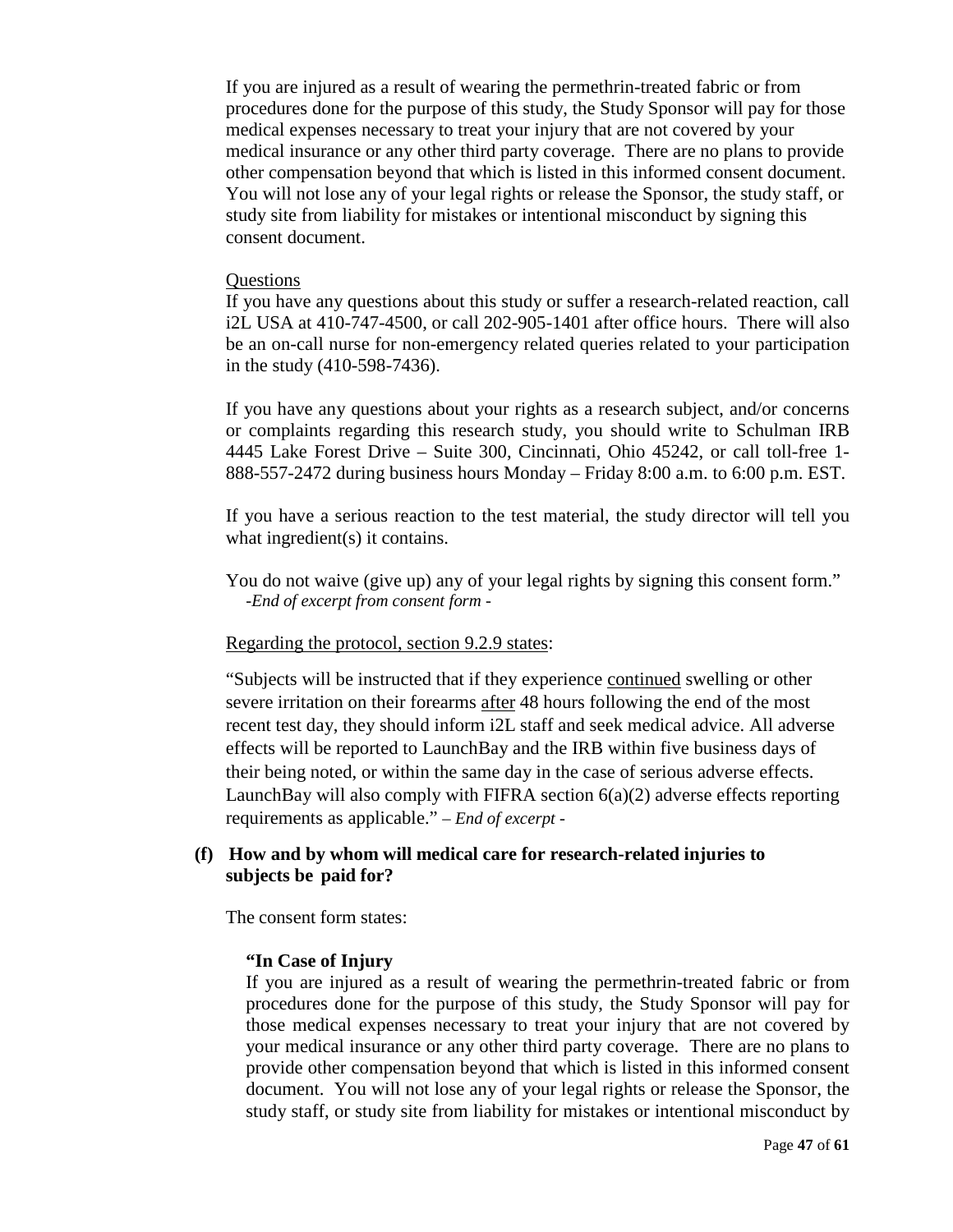signing this consent document."

The protocol states:

"The i2L staff will watch for unanticipated problems or adverse effects to the subjects. Subjects will be told that if anyone experiences any skin reaction, experiences an injury, or simply feels unwell, he or she should inform i2L staff right away. Such subjects will immediately be given appropriate care, may be withdrawn from testing, and may be transported to a local hospital if necessary. If a subject is injured as a result of wearing the study's insecticide-treated fabrics or from procedures used during the study, the study sponsor will directly pay for those medical expenses necessary to treat the subject's injury that are not covered by medical insurance or other third-party coverage."

# **5. Benefits**

# **(a) What benefits of the proposed research, if any, would accrue to individual subjects?**

There are no direct benefits to subjects.

# **(b) What benefits to society are anticipated from the information likely to be gained through the research?**

This study is designed to determine the bite protection level of up to two permethrintreated military uniforms, specifically U.S. ArmyCombat Uniforms (ACU) and U.S. Army Flame Resistant Army Combat Uniforms (FRACUs). The permethrin-treated materials will be tested unwashed, 20 times washed, and 50 times washed, for protection against bites by mosquitoes. The fabric is treated with permethrin via the Invexus<sup>TM</sup> process. The data collected in the study will be used to support product registration. Invexus™ Insecticide Treatment is a process by which the fabrics are treated with permethrin in a continuous, roll to roll treatment process in factory. The permethrin formulation is applied and adhered to fabric via a proprietary process that minimizes energy usage and process waste. The target levels of mean bite protection are ≥90% for the unwashed, 20 times washed, and 50 times washed permethrintreated fabrics. The research has societal value because U.S. military personnel serving domestically and abroad are at risk of contracting mosquito-borne diseases, but the data supporting currently registered military uniforms impregnated with permethrin do not show ≥90% efficacy through 50 washes in human studies. The rationale for this testing is to collect data to show that military uniforms impregnated with permethrin through the Invexus<sup>™</sup> process will provide ≥90% mean bite protection against mosquitoes for up to 50 washings. As intended, the data resulting from this proposed study will be used to support registration of either or both of LaunchBay's Invexus™ treated ACU and FRACU.

## **(c) How would societal benefits be distributed? Who would benefit from the proposed research?**

One beneficiary will likely be the sponsor who is seeking EPA-registration for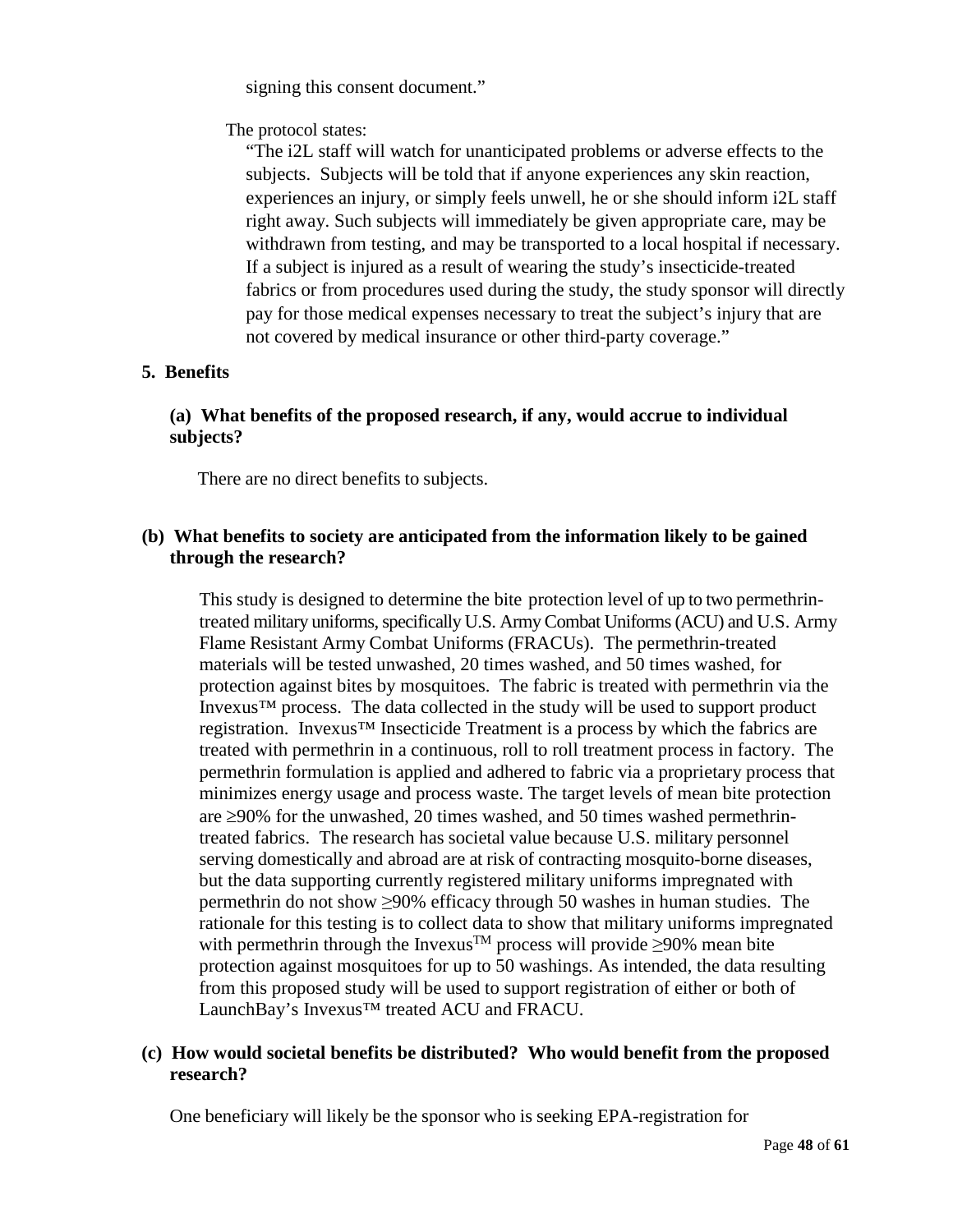permethrin-treated clothing. Indirect beneficiaries would include the U.S. military soldiers who would wear permethrin-treated uniforms and civilians who may benefit from wearing permethrin-treated clothing.

## **(d) What is the likelihood that each identified societal benefits would be realized?**

EPA cannot predict the outcome of the testing results; the testing could demonstrate that the formulation is effective at providing the target level of mosquito bite protection. The purpose of the study is to determine the level of mosquito bite protection.

## **6. Risk/Benefit Balance**

# **(a) How do the risks to subjects weigh against the anticipated benefits of the research, to subjects or to society?**

The risk mitigation measures proposed in the protocol reduce risks to subjects without reducing the robustness of the scientific design. No reasonable opportunities to further reduce subject risk have been overlooked. The resulting residual risk to subjects is very low. The potential benefits from availability of a wider variety of effective insecticide-treated clothing for the US military are likely to be realized, and make the residual risks to subjects in this proposed research reasonable.

## **7. Independent Ethics Review**

# **(a) What IRB reviewed the proposed research?**

Schulman Institutional Review Board

- **(b) Is this IRB independent of the investigators and sponsors of the research?** Yes
- **(c) Is this IRB registered with OHRP?** Yes

# **(d) Is this IRB accredited? If so, by whom?**

Schulman IRB has full AAHRPP accreditation.

# **(e) Does this IRB hold a Federal-Wide Assurance from OHRP?**

Yes.

# **(f) Are complete records of the IRB review as required by 40 CFR 26.1125 provided?**

Yes.

# **(e) What standard(s) of ethical conduct would govern the work?**

This is a protocol for third-party research involving what EPA has interpreted to be intentional exposure of human subjects to a pesticide. The study is being conducted with the intention of submitting the resulting data to EPA under the Federal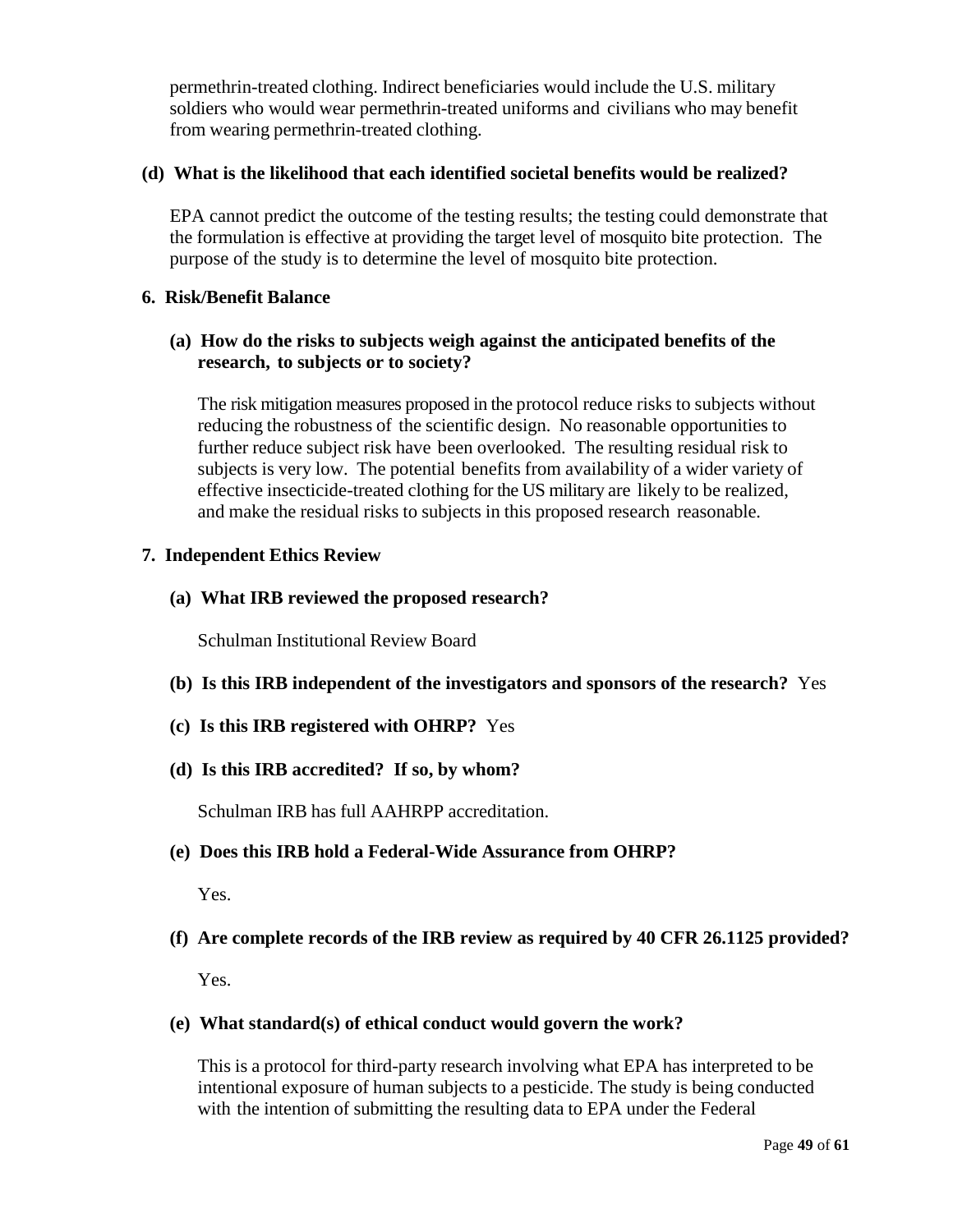Insecticide Fungicide and Rodenticide Act (FIFRA). Thus, the primary ethical standards applicable to this proposal are 40 CFR 26, Subparts K and L. In addition, the requirements of FIFRA  $\S 12(a)(2)(P)$  for fully informed, fully voluntary consent of subjects apply.

#### **8. Informed Consent**

**(a) Will informed consent be obtained from each prospective subject?**

Yes.

**(b) Will informed consent be appropriately documented, consistent with the requirements of 40 CFR 26.1117?**

Yes.

**(c) Do the informed consent materials meet the requirements of 40 CFR 26.1116, including adequate characterization of the risks and discomforts to subjects from participation in the research, the potential benefits to the subject or others, and the right to withdraw from the research?**

Yes.

**(d) What is the literacy rate in English or other languages among the intended research subjects?**

Ability to speak and read English is a requirement for participation.

**(e) What measures are proposed to overcome language differences, if any, between investigators and subjects?**

 $N/A$ 

## **(f) What measures are proposed to ensure subject comprehension of risks and discomforts?**

The training session will cover risks and discomforts. The consent form addresses risks and discomforts. In addition, there will be frequent opportunities to ask questions during the consent process.

## **(g) What specific procedure will be followed to inform prospective subjects and to seek and obtain their consent?**

#### Informing Subjects:

Individuals from the recruitment pool will be contacted by telephone or e-mail (in which case a follow up telephone call will be made) to determine whether they meet the basic inclusion criteria. They will be given a brief outline of the study. If they are interested in enrolling in the study, they will be given a time, date and location to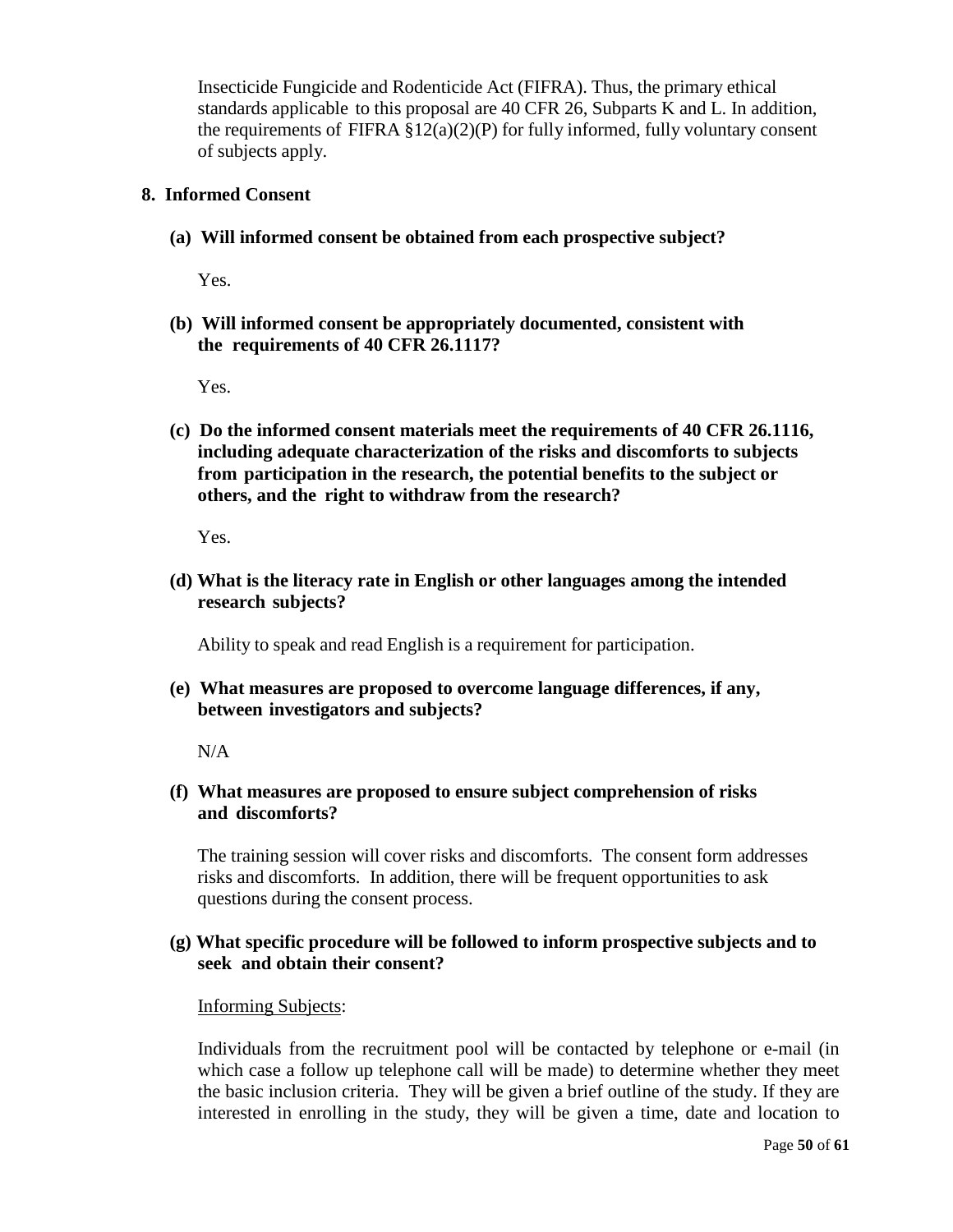meet with i2L staff for a training session to learn more about the study and their potential role in it, go over the inclusion/exclusion criteria, listen to the other information to be provided by researchers during training as described the protocol, and receive answers to any questions the subjects may have. Contact information is included on the consent form for any individual who has additional questions or if further clarification is desired, after they have attended the training session.

Individuals will continue to be contacted until a pool of potential subjects exists that is at least three times that required for a test day, in which all potential subjects fulfill the inclusion/exclusion criteria. These individuals will be given a time, date and location to meet with the Study Director (or other designated i2L staff member) for the consenting process. If desired, interested individuals may provide an email or mailing address to which the informed consent form can be sent for advance review.

#### Consent Meeting:

Prior to participating in any study-related procedure, each potential subject will meet in person with the Study Director, or another designated i2L staff member who is fully familiar with the protocol and the consenting procedure, for a training session. Logistics for the training session and details to be shared with subjects during the training are listed in the protocol. Test subjects will be asked to provide proof of age with a driver's license, passport, or other valid identification upon arrival to the training session. The potential subjects will be provided with copies of the Informed Consent Document (ICD) and will then be asked to read the entire document. After the potential subjects have completed reading this document, the staff member leading the discussion will ask the subjects if they have any questions regarding the information in the consent form, the study and their role in the study. Any questions will be answered. The trainer will let subjects know that if a private matter needs to be discussed regarding their role in the study, then time will be made for this discussion once the general training session is over. Each subject will be asked comprehension questions listed in the protocol to help ensure their understanding of the consent form. The potential subject will be given ample time to ask and have all questions answered.

If an individual still wishes to enroll in the study, he or she will be asked to sign the ICD, which will be witnessed by the staff member who led the consent discussion. The subject will then be given a photocopy of the signed ICD and testing schedule.

#### Training:

All test subjects will attend a training session prior to participation in each test day. The only exception is if a test subject is participating in a second day of testing and their last training session occurred within two weeks prior to their second test day.

## **(h) What measures are proposed to ensure fully voluntary participation and to avoid coercion or undue influence?**

Candidates are offered repeated opportunities to decide not to participate; participants are offered repeated opportunities to withdraw. Subjects will be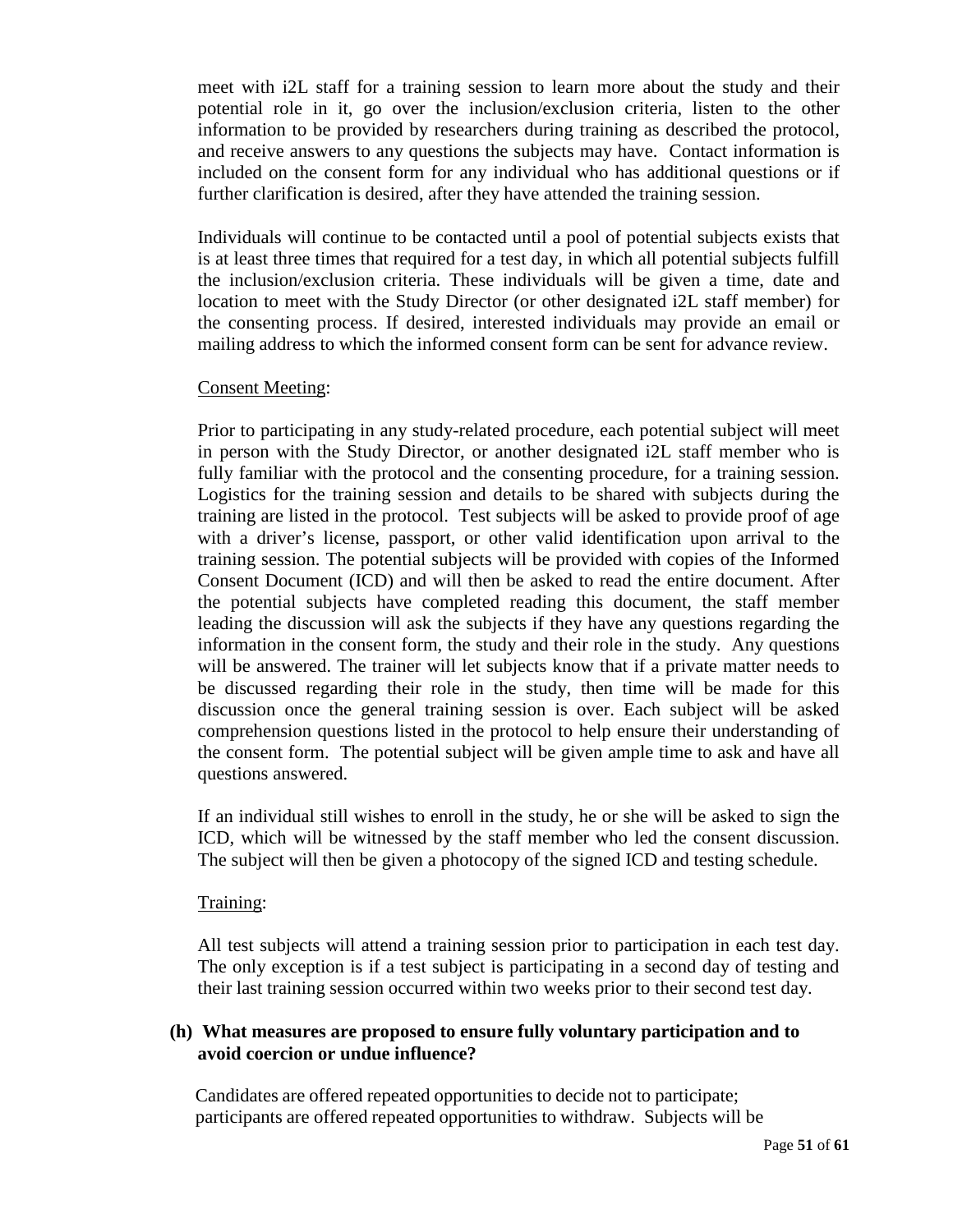recruited from the Baltimore, Maryland area, via advertising through digital and social media. There will be no connection or communication between the researchers and the potential subjects' employers, which minimizes the potential for coercion or undue influence. In addition, employees of the study director or sponsor are excluded from participation; more specifically, subjects cannot be an immediate employee of study sponsor LaunchBay or of i2LResearch, and cannot be immediately related to employees or owners of either company. "Immediately related" includes spouses or the parent of spouses, their adult children, siblings, cousins, nephews, and aunts. Recruitment of alternate subjects reduces the likelihood that subjects might be reluctant to withdraw.

#### **9. Respect for Subjects**

# **(a) How will information about prospective and enrolled subjects be managed to ensure their privacy?**

The subjects' identities will be protected as follows: each subject will be assigned a code number, and only subjects' code numbers will appear on data sheets. The subjects' names will not appear anywhere on the data sheet, or in the reports. The study records will be maintained at the testing facility in locked cabinets and electronic files kept on a password-protected computer server. Provision is made for discrete handling of the pregnancy testing that is required of female subjects on the day of testing. The test results will not be recorded, and will not be disclosed to anyone other than the test subject, the verifying female employee, and/or the Study Director.

## **(b) How will subjects be informed of their freedom to withdraw from the research at any time without penalty?**

Subjects will be informed about this during the training session and the informed consent meeting. In addition, the informed consent form states:

## **"Your Rights**

You have been given an opportunity to discuss with i2L USA personnel any aspects of this document which are not clear to you. You have been informed that your consent must be freely given after you are certain that you understand the nature of the test, its purpose, and the procedures to be used, together with the discomforts, risks or other adverse effects you may experience during or after the test. **Participation in this study is voluntary. You may refuse to take part in this study or quit at any time without penalty or loss of benefits to which you may be otherwise entitled.** You must contact the Study Director or any member of the study team if you wish to stop participating in this study. After you read, and sign to indicate your agreement to participate, you will receive a copy of the signed consent form for your files." – End of excerpt -

## **(c) How will subjects who decline to participate or who withdraw from the research be dealt with?**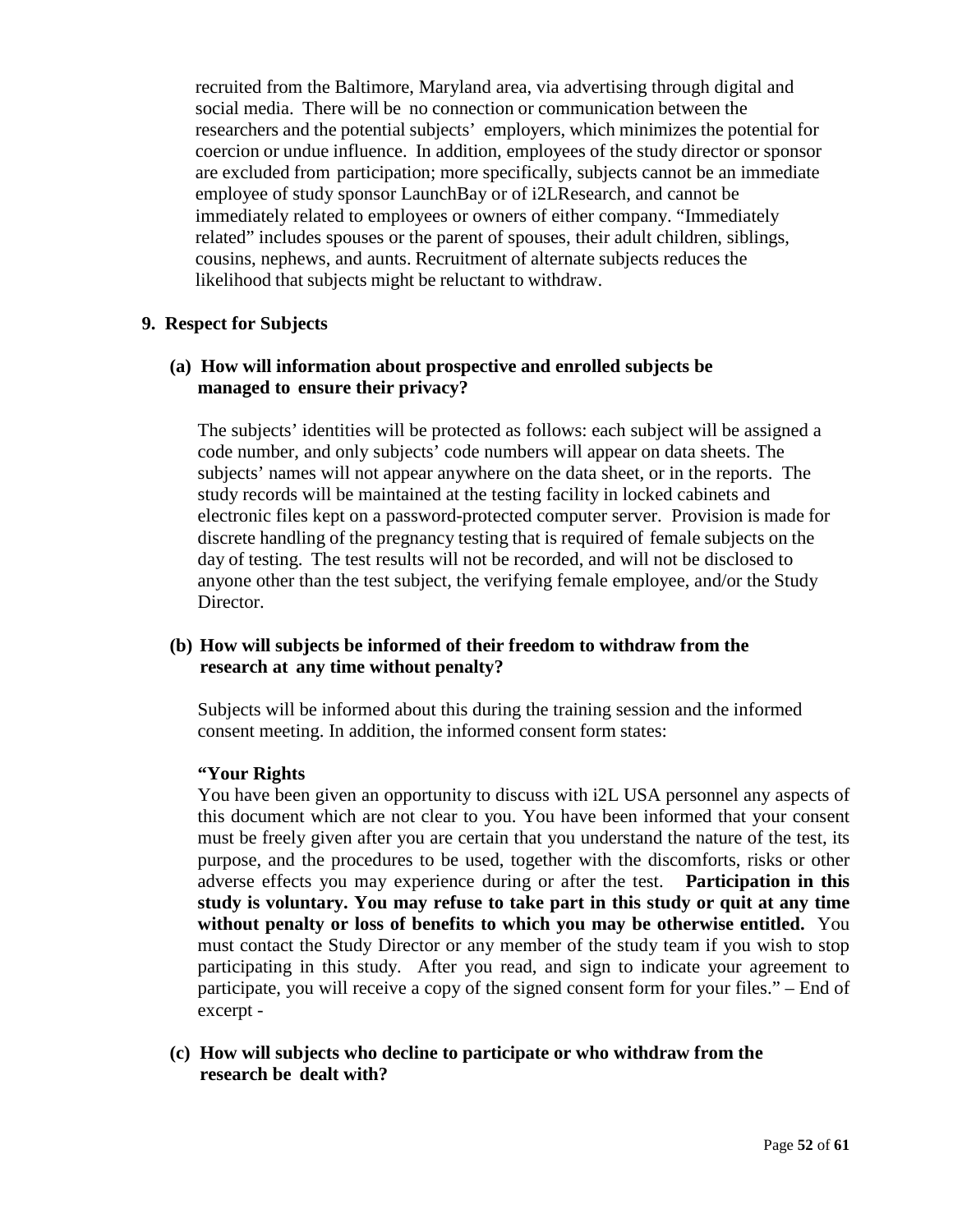Each subject will be paid \$30 for taking part in each training session**.** Subjects who have participated in the training session, but then choose to withdraw or are asked to withdraw from or during the training session, will still be paid \$30.00 for attending all or part of this session.

For each test day, test subjects will be paid \$104.00 (\$13 per hour) for any length of participation up to 8 hours (with exceptions noted below). In the unlikely event that a test day exceeds 8 hours, subjects will be paid \$19.50 (time and a half) for each additional hour, rounded up to the nearest hour.

An alternate who is not needed to replace a test subject will be able to leave and will be paid \$50. The decision as to whether an alternate is needed will occur within the first 2 hours of the test, during the preparation time and after the control exposure, but before all the treatment exposures. If an alternate is asked to replace a subject, he or she will be paid at the same rate as other test subjects, as described above.

If the Study Director or other i2L USA staff ask a subject to withdraw from the test and they have complied with all of their requests, or if a test subject needs to withdraw early because of a health or emergency reason, full payment will still be made even if the test subject has participated for less than eight hours. This will not affect payment for any previous test days that had been completed.

The Study Director or other designated i2L USA staff may end a particular subject's participation in a training session or on a test day, at any time, for any reason. If a test subject is asked to withdraw from the test because they have refused to follow given directions or if they choose to withdraw from testing early on a test day for a non-health related or non-emergency reason, full payment will not be made if the test subject participates in less than eight hours. Instead, they will be paid for the number of hours worked (rounded to the nearest hour) at a rate of \$13.00 per hour. This will not affect payment for any previous test days that had been completed.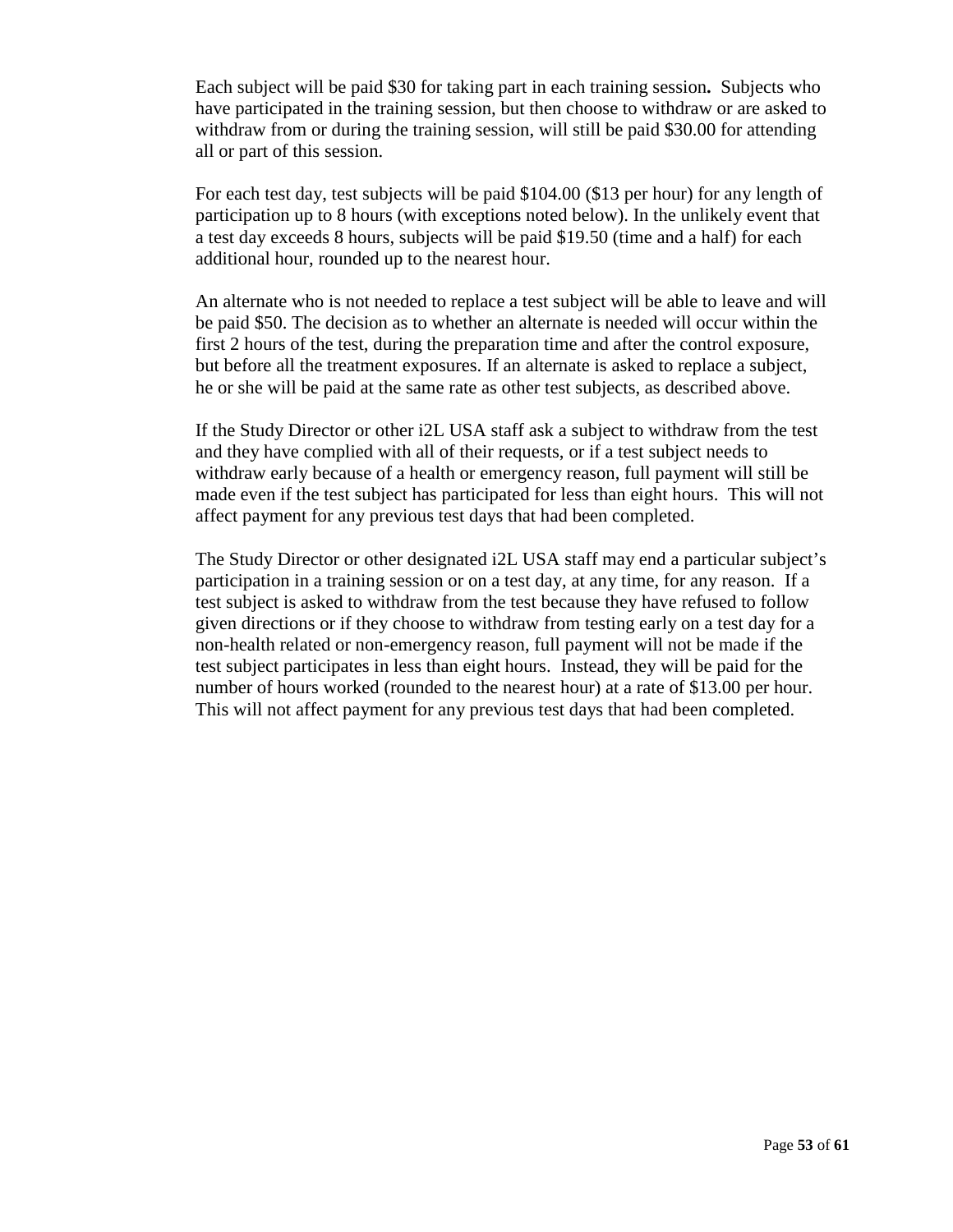# Attachment 2

Note to HSRB: Please see separate file entitled, "Attachment 2 to EPA Review Memo on Protocol - Sample Size Estimation for Design of Mosquito Laboratory Studies."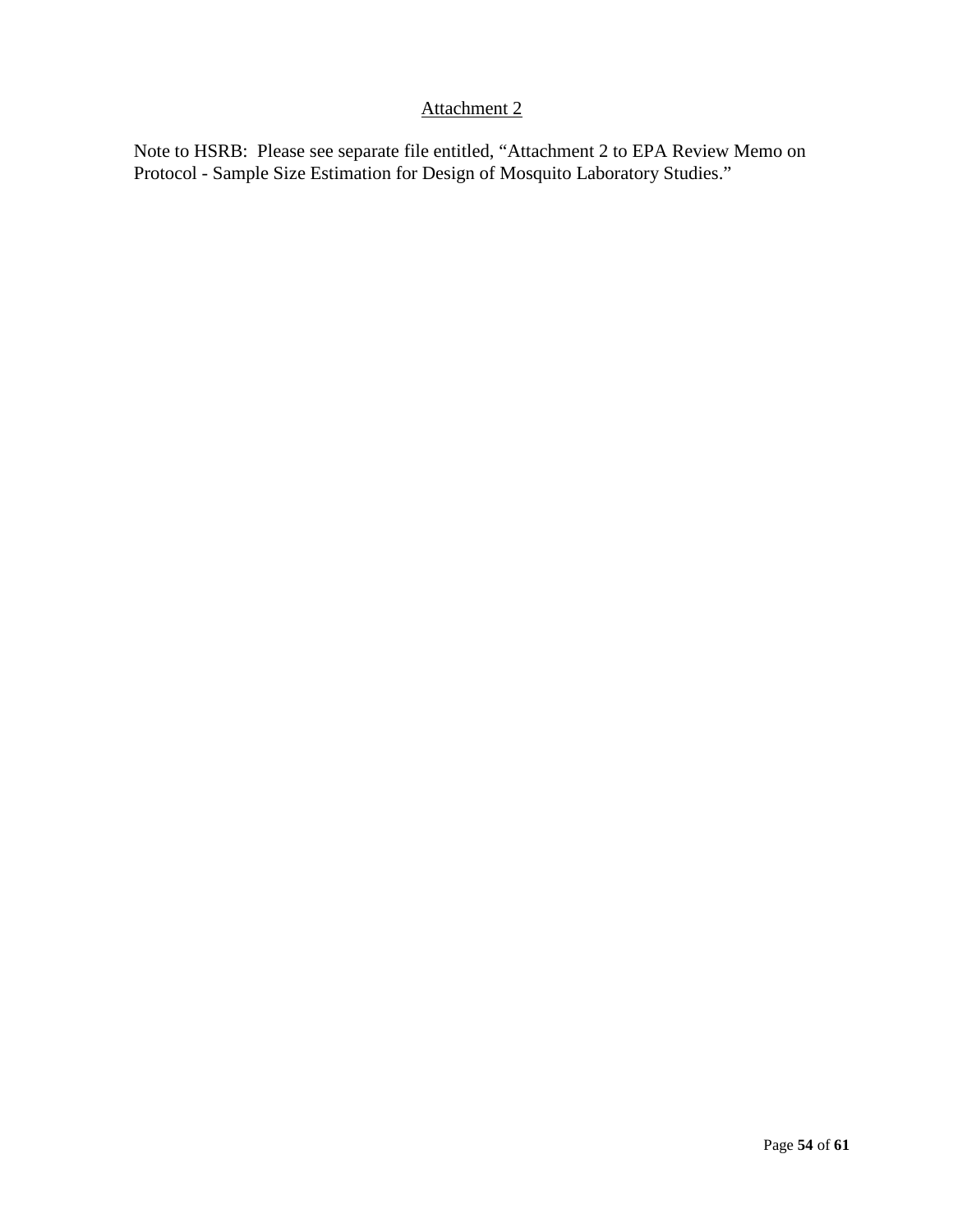## **Attachment 3 § 26.1111 Criteria for IRB approval of research Protocol for Mosquito Bite Protection from Permethrin-treated Fabric**

| <b>Criterion</b>                                                                                                                                                                                                                                                                                                                                                                                                                                                                                                                                                                                                                                                                                         | Y/N | <b>Comment/Page Reference</b> |
|----------------------------------------------------------------------------------------------------------------------------------------------------------------------------------------------------------------------------------------------------------------------------------------------------------------------------------------------------------------------------------------------------------------------------------------------------------------------------------------------------------------------------------------------------------------------------------------------------------------------------------------------------------------------------------------------------------|-----|-------------------------------|
| (a)(1)(i) Risks to subjects are minimized by using procedures which are consistent with<br>sound research design and which do not unnecessarily expose subjects to risk.                                                                                                                                                                                                                                                                                                                                                                                                                                                                                                                                 | Y   |                               |
| $\overline{a}$ )(1)(ii) Risks to subjects are minimized, whenever appropriate, by using procedures<br>already being performed on the subjects for diagnostic or treatment purposes.                                                                                                                                                                                                                                                                                                                                                                                                                                                                                                                      | N/A |                               |
| (a)(2) Risks to subjects are reasonable in relation to anticipated benefits, if any, to<br>subjects, and the importance of the knowledge that may reasonably be expected to<br>result. In evaluating risks and benefits, the IRB should consider only those risks and<br>benefits that may result from the research (as distinguished from risks and benefits<br>subjects would receive even if not participating in the research). The IRB should not<br>consider possible long-range effects of applying knowledge gained in the research (for<br>example, the possible effects of the research on public policy) as among those<br>research risks that fall within the purview of its responsibility. | Y   |                               |
| (a)(3) Selection of subjects is equitable, taking into account the purposes of the<br>research and the setting in which it will be conducted, and being particularly cognizant<br>of the special problems of research involving vulnerable populations, such as<br>prisoners, mentally disabled persons, or economically or educationally disadvantaged<br>persons.                                                                                                                                                                                                                                                                                                                                      | Υ   |                               |
| (a)(4) Informed consent will be sought from each prospective subject or the subject's<br>legally authorized representative, in accordance with, and to the extent required by<br>§26.1116.                                                                                                                                                                                                                                                                                                                                                                                                                                                                                                               | Y   |                               |
| (a)(5) Informed consent will be appropriately documented, in accordance with, and to<br>the extent required by §26.1117.                                                                                                                                                                                                                                                                                                                                                                                                                                                                                                                                                                                 | Y   |                               |
| (a)(6) When appropriate, the research plan makes adequate provision for monitoring<br>the data collected to ensure the safety of subjects.                                                                                                                                                                                                                                                                                                                                                                                                                                                                                                                                                               | Y   |                               |
| (a)(7) When appropriate, there are adequate provisions to protect the privacy of<br>subjects and to maintain the confidentiality of data.                                                                                                                                                                                                                                                                                                                                                                                                                                                                                                                                                                | Y   |                               |
| (b) When some or all of the subjects are likely to be vulnerable to coercion or undue<br>influence, additional safeguards have been included in the study to protect the rights<br>and welfare of these subjects.                                                                                                                                                                                                                                                                                                                                                                                                                                                                                        | N/A |                               |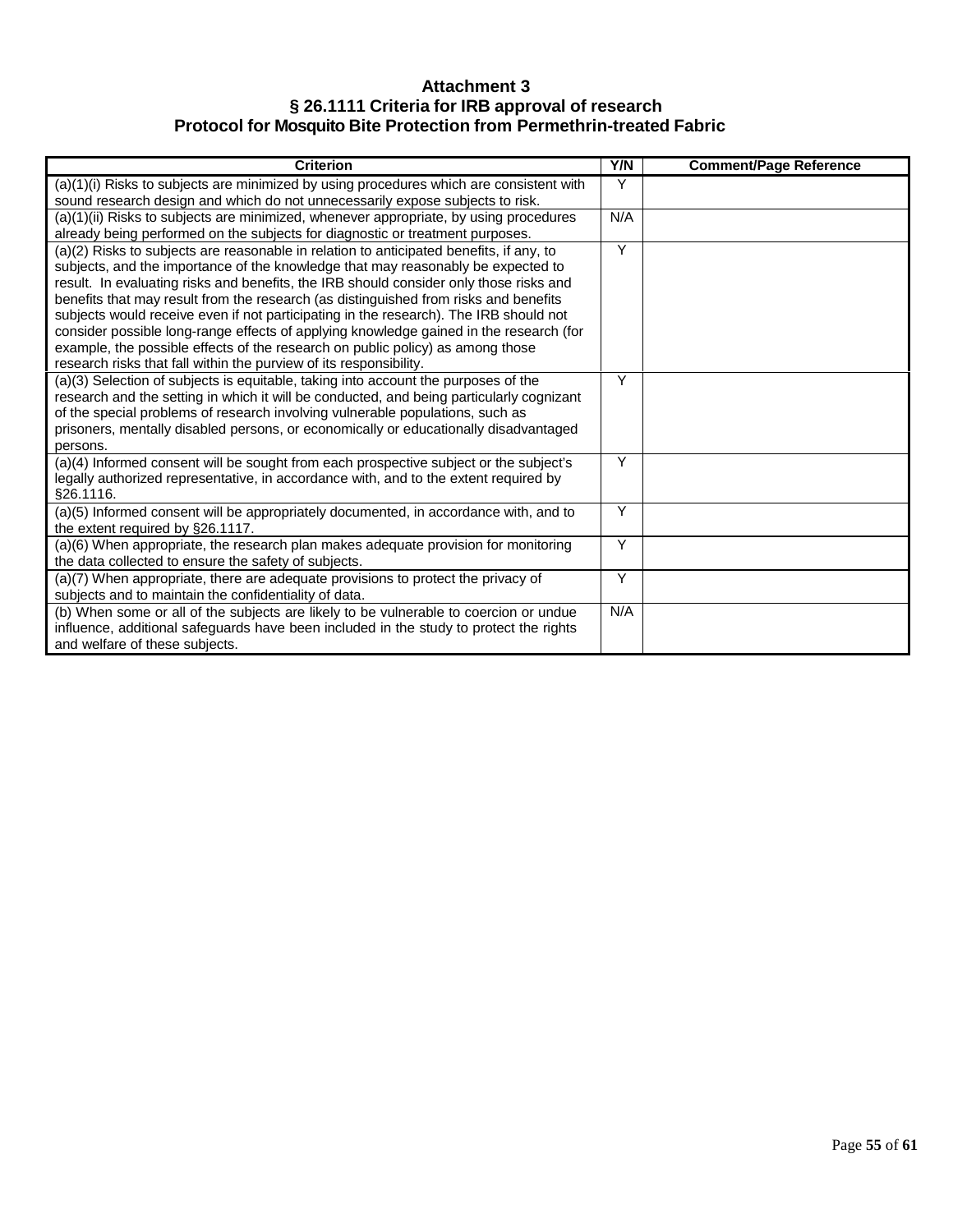#### **§26.1116 General requirements for informed consent Protocol for Bite Protection of Permethrin-treated Fabric**

|                                                                                                                 | <b>Criterion</b>                                                                                                                                                                                                                                                                                                                                | Y/N | <b>Comment/Page Reference</b> |
|-----------------------------------------------------------------------------------------------------------------|-------------------------------------------------------------------------------------------------------------------------------------------------------------------------------------------------------------------------------------------------------------------------------------------------------------------------------------------------|-----|-------------------------------|
|                                                                                                                 | No investigator may involve a human being as a subject in research covered by this<br>subpart unless the investigator has obtained the legally effective informed consent of<br>the subject or the subject's legally authorized representative                                                                                                  | Y   |                               |
|                                                                                                                 | An investigator shall seek such consent only under circumstances that provide the<br>prospective subject or the representative sufficient opportunity to consider whether or<br>not to participate and that minimize the possibility of coercion or undue influence                                                                             | Y   |                               |
|                                                                                                                 | The information that is given to the subject or the representative shall be in language<br>understandable to the subject or the representative                                                                                                                                                                                                  | Y   |                               |
|                                                                                                                 | No informed consent, whether oral or written, may include any exculpatory language<br>through which the subject or the representative is made to waive or appear to waive<br>any of the subject's legal rights, or releases or appears to release the investigator, the<br>sponsor, the institution or its agents from liability for negligence | Y   |                               |
|                                                                                                                 | (1) A statement that the study involves research, an explanation of the<br>purposes of the research and the expected duration of the subject's<br>participation, a description of the procedures to be followed, and<br>identification of any procedures which are experimental                                                                 | Y   |                               |
|                                                                                                                 | (2) A description of any reasonably foreseeable risks or discomforts to the<br>subject                                                                                                                                                                                                                                                          | Y   |                               |
|                                                                                                                 | (3) A description of any benefits to the subject or to others which may<br>reasonably be expected from the research                                                                                                                                                                                                                             | Υ   |                               |
|                                                                                                                 | (4) A disclosure of appropriate alternative procedures or courses of<br>treatment, if any, that might be advantageous to the subject                                                                                                                                                                                                            | Y   |                               |
|                                                                                                                 | (5) A statement describing the extent, if any, to which confidentiality of<br>records identifying the subject will be maintained                                                                                                                                                                                                                | Y   |                               |
| (a) In seeking informed consent the following information<br>shall be provided to each subject                  | (6) For research involving more than minimal risk, an explanation as to<br>whether any compensation and an explanation as to whether any medical<br>treatments are available if injury occurs and, if so, what they consist of, or<br>where further information may be obtained                                                                 | Y   |                               |
|                                                                                                                 | (7) An explanation of whom to contact for answers to pertinent questions<br>about the research and research subjects' rights, and whom to contact in<br>the event of a research-related injury to the subject                                                                                                                                   | Υ   |                               |
|                                                                                                                 | (8) A statement that participation is voluntary, refusal to participate will<br>involve no penalty or loss of benefits to which the subject is otherwise<br>entitled, and the subject may discontinue participation at any time without<br>penalty or loss of benefits to which the subject is otherwise entitled                               | Y   |                               |
| be provided<br>elements of                                                                                      | (1) A statement that the particular treatment or procedure may involve<br>risks to the subject (or to the embryo or fetus, if the subject may become<br>pregnant) which are currently unforeseeable                                                                                                                                             | Υ   |                               |
|                                                                                                                 | (2) Anticipated circumstances under which the subject's participation may<br>be terminated by the investigator without regard to the subject's consent                                                                                                                                                                                          | Y   |                               |
| $\Omega$<br>ais                                                                                                 | (3) Any additional costs to the subject that may result from participation in<br>the research                                                                                                                                                                                                                                                   | Υ   |                               |
| (b) When appropriate, one or<br>more of the following elemen<br>information shall<br>to each subject<br>subject | (4) The consequences of a subject's decision to withdraw from the<br>research and procedures for orderly termination of participation by the<br>subject                                                                                                                                                                                         | Y   |                               |
| each :                                                                                                          | (5) A statement that significant new findings developed during the course<br>of the research which may relate to the subject's willingness to continue<br>participation will be provided to the subject                                                                                                                                         | Υ   |                               |
|                                                                                                                 | (6) The approximate number of subjects involved in the study                                                                                                                                                                                                                                                                                    | Y   |                               |
| pesticidal function.                                                                                            | (e) If the research involves intentional exposure of subjects to a pesticide, the subjects<br>of the research must be informed of the identity of the pesticide and the nature of its                                                                                                                                                           | Y   |                               |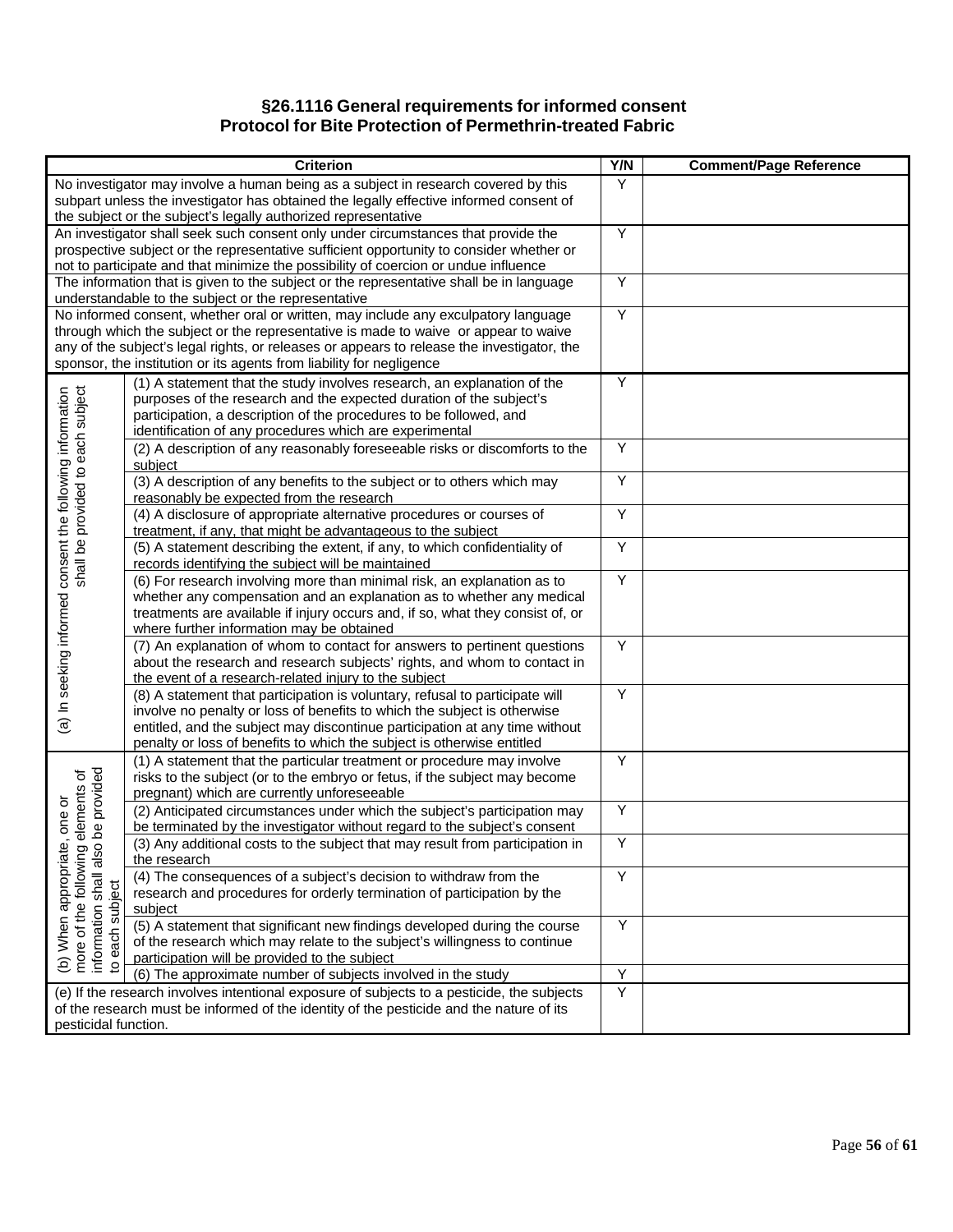## **§26.1117 Documentation of informed consent Protocol for Bite Protection from Permethrin-treated Fabric**

| <b>Criterion</b>                                                                         | Y/N | <b>Comment/Page Reference</b>      |
|------------------------------------------------------------------------------------------|-----|------------------------------------|
| (a) Informed consent shall be documented by the use of a written consent form            | Y   |                                    |
| approved by the IRB and signed by the subject or the subject's legally authorized        |     |                                    |
| representative. A copy shall be given to the person signing the form.                    |     |                                    |
| (b)(1) The consent form may be a written consent document that embodies the              | Y   | Consent form meets requirements of |
| elements of informed consent required by §26.1116. This form may be read to the          |     | §26.1116; procedure described in   |
| subject or the subject's legally authorized representative, but in any event, the        |     | protocol provides adequate         |
| investigator shall give either the subject or the representative adequate opportunity to |     | opportunity to read the consent    |
| read it before it is signed; or                                                          |     | form before it is signed.          |
| (b)(2) The consent form may be a short form written consent document stating that the    | N/A |                                    |
| elements of informed consent required by §26.1116 have been presented orally to the      |     |                                    |
| subject or the subject's legally authorized representative. When this method is used,    |     |                                    |
| there shall be a witness to the oral presentation. Also, the IRB shall approve a written |     |                                    |
| summary of what is to be said to the subject or the representative. Only the short form  |     |                                    |
| itself is to be signed by the subject or the representative. However, the witness shall  |     |                                    |
| sign both the short form and a copy of the summary, and the person actually obtaining    |     |                                    |
| consent shall sign a copy of the summary. A copy of the summary shall be given to the    |     |                                    |
| subject or the representative, in addition to a copy of the short form.                  |     |                                    |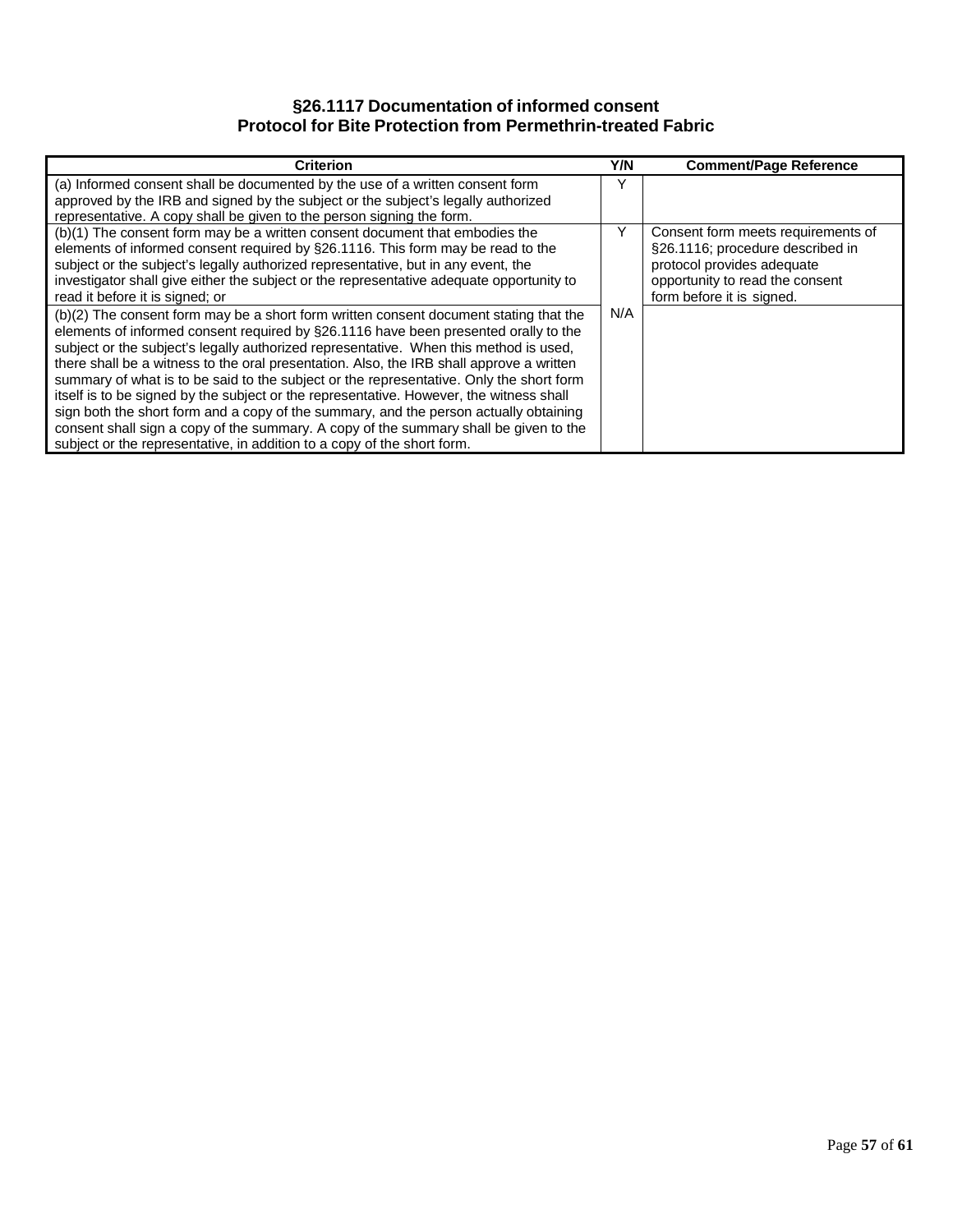#### **40 CFR 26.1125 Submission of proposed human research for EPA review Protocol for Bite Protection of Permethrin-treated Fabric**

Any person or institution who intends to conduct or sponsor human research covered by §26.1101(a) shall, after receiving approval from all appropriate IRBs, submit to EPA prior to initiating such research all information relevant to the proposed research specified by §26.1115(a), and the following additional information, to the extent not already included:

|                                                                   |                                         | <b>Requirement</b>                                                                                                                                                                  | Y/N      | <b>Comments/Page Refs</b>                                      |
|-------------------------------------------------------------------|-----------------------------------------|-------------------------------------------------------------------------------------------------------------------------------------------------------------------------------------|----------|----------------------------------------------------------------|
|                                                                   |                                         | (1) The potential risks to human subjects                                                                                                                                           | Y        |                                                                |
| The following Information, to the                                 |                                         | (2) The measures proposed to minimize risks to the human subjects;                                                                                                                  | Y        |                                                                |
|                                                                   | \$1125(a)<br>discussion of:             | (3) The nature and magnitude of all expected benefits of such<br>research, and to whom they would accrue                                                                            | Y        |                                                                |
|                                                                   | σ                                       | (4) Alternative means of obtaining information comparable to what<br>would be collected through the proposed research; and                                                          | Y        |                                                                |
|                                                                   |                                         | (5) The balance of risks and benefits of the proposed research.                                                                                                                     | Y        |                                                                |
|                                                                   |                                         | §1125(b): All information for subjects and written informed consent<br>agreements as originally provided to the IRB, and as approved by the IRB.                                    | Y        |                                                                |
|                                                                   |                                         | §1125(c): Information about how subjects will be recruited, including any<br>advertisements proposed to be used.                                                                    | Υ        | Please see note below.*                                        |
| Extent not already included:                                      |                                         | §1125(d): A description of the circumstances and methods proposed for<br>presenting information to potential human subjects for the purpose of<br>obtaining their informed consent. | Υ        |                                                                |
|                                                                   | sponsors.                               | §1125(e): All correspondence between the IRB and the investigators or                                                                                                               | Y        |                                                                |
|                                                                   |                                         | §1125(f): Official notification to the sponsor or investigator. that research<br>involving human subjects has been reviewed and approved by an IRB.                                 | Υ        |                                                                |
|                                                                   | (1) Copies of<br>$\bullet$<br>$\bullet$ | all research proposals reviewed by the IRB,<br>scientific evaluations, if any, that accompanied the proposals                                                                       | Y<br>n/a |                                                                |
|                                                                   |                                         | reviewed by the IRB,                                                                                                                                                                |          |                                                                |
|                                                                   | $\bullet$                               | approved sample consent documents,                                                                                                                                                  | Y<br>n/a |                                                                |
|                                                                   |                                         | progress reports submitted by investigators, and reports of injuries to<br>subjects.                                                                                                |          |                                                                |
|                                                                   |                                         | (2) Minutes of IRB meetings in sufficient detail to show                                                                                                                            |          |                                                                |
|                                                                   | $\bullet$<br>$\bullet$                  | attendance at the meetings;<br>actions taken by the IRB;                                                                                                                            | See      | I2LResearch has provided the                                   |
|                                                                   | $\bullet$                               | the vote on these actions including the number of members voting                                                                                                                    | note     | correspondence between i2L and                                 |
|                                                                   |                                         | for, against, and abstaining;                                                                                                                                                       |          | Schulman Associates. EPA expects                               |
|                                                                   | ٠                                       | the basis for requiring changes in or disapproving research;                                                                                                                        |          | to receive the corresponding minutes                           |
| all information relevant to the proposed research<br>\$26.1115(a) |                                         | a written summary of the discussion of controverted issues and their<br>resolution.                                                                                                 |          | on Sept 30, 2016 and will forward<br>that to the HSRB members. |
| specified by                                                      |                                         | (3) Records of continuing review activities.                                                                                                                                        | n/a      |                                                                |
|                                                                   |                                         | (4) Copies of all correspondence between the IRB and the investigators.                                                                                                             | Y        |                                                                |
|                                                                   | (5)                                     |                                                                                                                                                                                     |          |                                                                |
|                                                                   | $\bullet$                               | A list of IRB members identified by name; earned degrees;                                                                                                                           | Υ        | Previously provided to EPA.                                    |
|                                                                   |                                         | representative capacity; indications of experience such as board<br>certifications, licenses, etc., sufficient to describe each member's                                            |          |                                                                |
|                                                                   |                                         | chief anticipated contributions to IRB deliberations;                                                                                                                               |          |                                                                |
|                                                                   |                                         | any employment or other relationship between each member and                                                                                                                        | Y        |                                                                |
|                                                                   |                                         | the institution, for example, full-time employee, a member of                                                                                                                       |          |                                                                |
|                                                                   |                                         | governing panel or board, stockholder, paid or unpaid consultant.                                                                                                                   |          |                                                                |
|                                                                   |                                         | (6) Written procedures for the IRB in the same detail as described in<br>§26.1108(a) and §26.1108(b).                                                                               | N        | Previously provided to<br>EPA.                                 |
|                                                                   |                                         | (7) Statements of significant new findings provided to subjects, as required by                                                                                                     |          |                                                                |
|                                                                   | §26.1116(b)(5).                         |                                                                                                                                                                                     | n/a      | n/a for protocols                                              |

\*i2LResearch discusses the advertisement to be used but needs to submit it to EPA and the overseeing IRB for review and approval prior to implementation.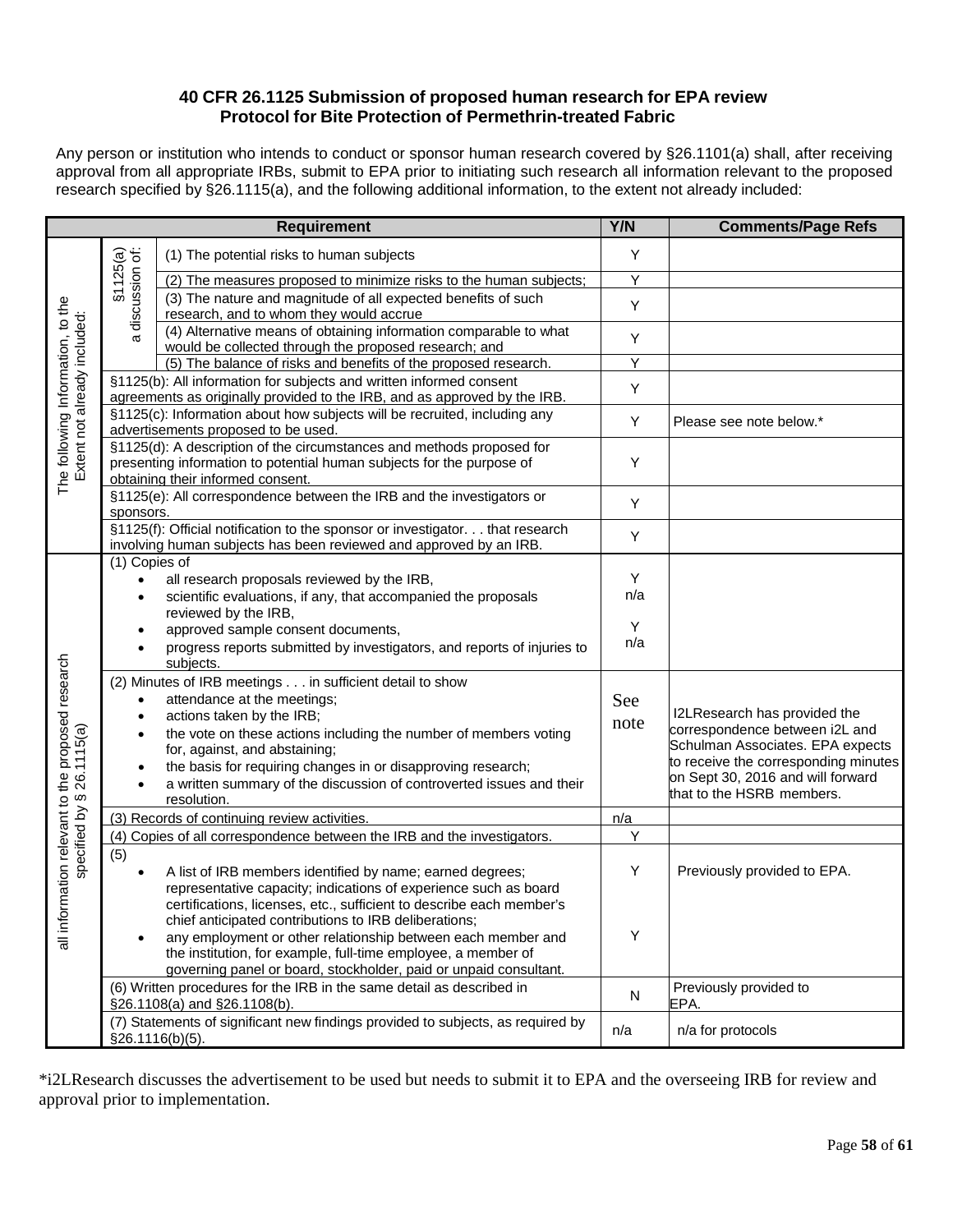| Attachment 4 - i2LResearch Chart Depicting 5 Test Days |
|--------------------------------------------------------|
|--------------------------------------------------------|

|         |             |               | <b>Test Day 1</b>                                         | <b>Test Day 2</b>                                                                                                                                                          |
|---------|-------------|---------------|-----------------------------------------------------------|----------------------------------------------------------------------------------------------------------------------------------------------------------------------------|
| Subject | Left arm    | Right arm     | Aedes aegypti required<br>per exposure to both<br>fabrics | Anopheles quadrimaculatus required<br>per exposure to both fabrics (200 are<br>required; however at least 400 mixed<br>sex adults need to be reared to<br>accomplish this) |
| 1       | control ACU | control FRACU | 400                                                       | 800                                                                                                                                                                        |
| 1       | 50x ACU     | 50x FRACU     | 400                                                       | 800                                                                                                                                                                        |
| 1       | 20x ACU     | 20x FRACU     | 400                                                       | 800                                                                                                                                                                        |
| 1       | 0x ACU      | 0x FRACU      | 400                                                       | 800                                                                                                                                                                        |
| 2       | control ACU | control FRACU | 400                                                       | 800                                                                                                                                                                        |
| 2       | 50x ACU     | 50x FRACU     | 400                                                       | 800                                                                                                                                                                        |
| 2       | 20x ACU     | 20x FRACU     | 400                                                       | 800                                                                                                                                                                        |
| 2       | 0x ACU      | 0x FRACU      | 400                                                       | 800                                                                                                                                                                        |
| 3       | control ACU | control FRACU | 400                                                       | 800                                                                                                                                                                        |
| 3       | 50x ACU     | 50x FRACU     | 400                                                       | 800                                                                                                                                                                        |
| 3       | 20x ACU     | 20x FRACU     | 400                                                       | 800                                                                                                                                                                        |
| 3       | 0x ACU      | 0x FRACU      | 400                                                       | 800                                                                                                                                                                        |
| 4       | control ACU | control FRACU | 400                                                       | 800                                                                                                                                                                        |
| 4       | 50x ACU     | 50x FRACU     | 400                                                       | 800                                                                                                                                                                        |
| 4       | 20x ACU     | 20x FRACU     | 400                                                       | 800                                                                                                                                                                        |
| 4       | 0x ACU      | 0x FRACU      | 400                                                       | 800                                                                                                                                                                        |
| 5       | control ACU | control FRACU | 400                                                       | 800                                                                                                                                                                        |
| 5       | 50x ACU     | 50x FRACU     | 400                                                       | 800                                                                                                                                                                        |
| 5       | 20x ACU     | 20x FRACU     | 400                                                       | 800                                                                                                                                                                        |
| 5       | 0x ACU      | 0x FRACU      | 400                                                       | 800                                                                                                                                                                        |
|         |             |               | 8000                                                      | 16000                                                                                                                                                                      |

There will be at least a 1 month break in between test days 1/2 and test days 3/4. This will be required in order to ensure the supply of required numbers of mosquitoes, especially *Anopheles quadrimaculatus*, as they will need a sufficient period of focused and uninterrupted rearing in order to maintain the fitness of the colony and to supply the necessary numbers for test day 4. Furthermore, we feel that keeping test days 1/2 and 3/4 closer together (e.g. *Aedes aegypti* tested one week, *Anopheles quadrimaculatus* tested the following week) will better suit test subjects' schedules in regards to their participation in the study assuming some subjects may choose to participate in up to two test days.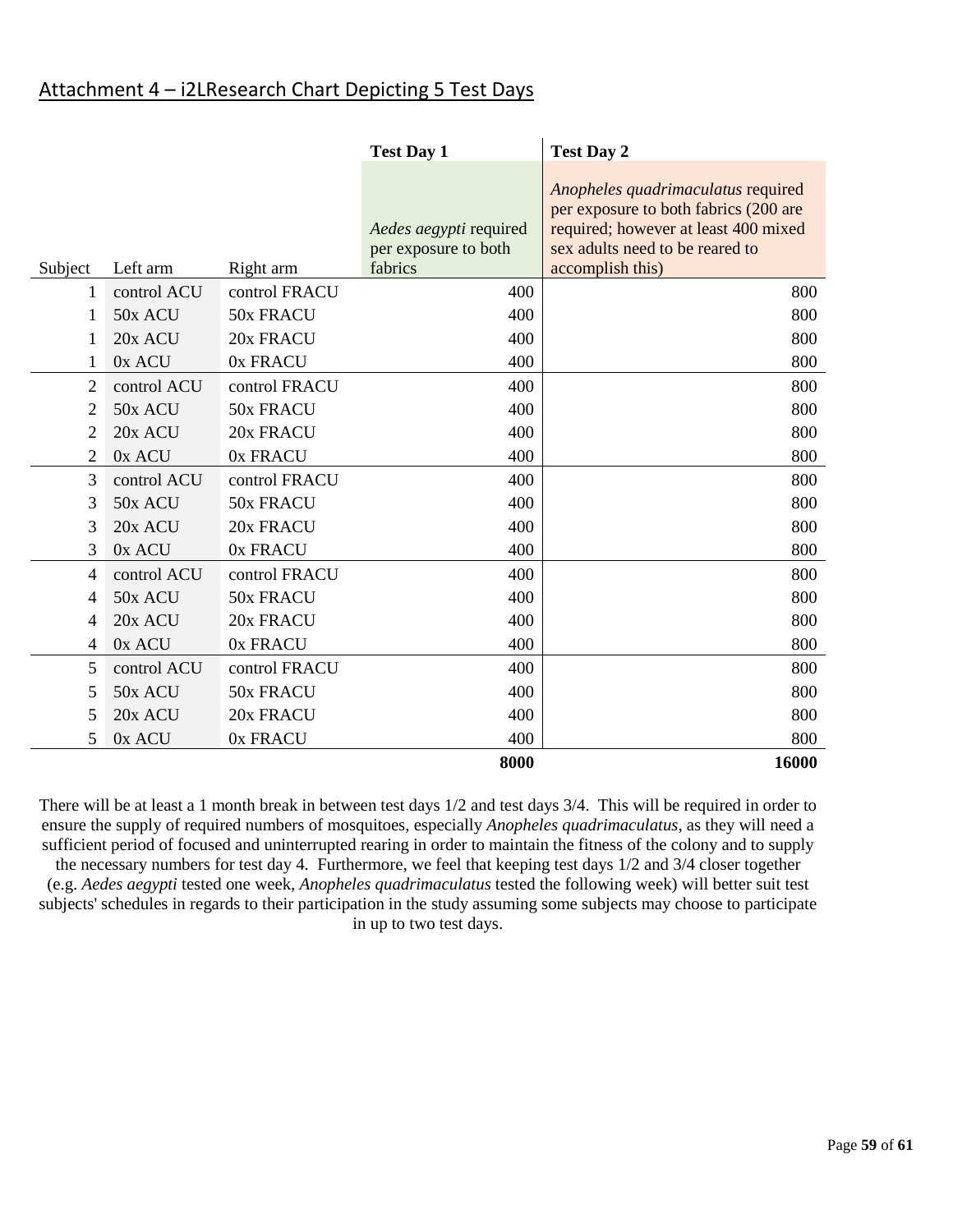|                |             |               | <b>Test Day 3</b>                              | <b>Test Day 4</b>                                                                                                                                      |
|----------------|-------------|---------------|------------------------------------------------|--------------------------------------------------------------------------------------------------------------------------------------------------------|
|                |             |               | Aedes aegypti required<br>per exposure to both | Anopheles quadrimaculatus required<br>per exposure to both fabrics (200 are<br>required; however at least 400 mixed<br>sex adults need to be reared to |
| Subject        | Left arm    | Right arm     | fabrics                                        | accomplish this)                                                                                                                                       |
| 6              | control ACU | control FRACU | 400                                            | 800                                                                                                                                                    |
| 6              | 50x ACU     | 50x FRACU     | 400                                            | 800                                                                                                                                                    |
| 6              | 20x ACU     | 20x FRACU     | 400                                            | 800                                                                                                                                                    |
| 6              | 0x ACU      | 0x FRACU      | 400                                            | 800                                                                                                                                                    |
| 7              | control ACU | control FRACU | 400                                            | 800                                                                                                                                                    |
| 7              | 50x ACU     | 50x FRACU     | 400                                            | 800                                                                                                                                                    |
| 7              | 20x ACU     | 20x FRACU     | 400                                            | 800                                                                                                                                                    |
| $\overline{7}$ | 0x ACU      | 0x FRACU      | 400                                            | 800                                                                                                                                                    |
| 8              | control ACU | control FRACU | 400                                            | 800                                                                                                                                                    |
| 8              | 50x ACU     | 50x FRACU     | 400                                            | 800                                                                                                                                                    |
| 8              | 20x ACU     | 20x FRACU     | 400                                            | 800                                                                                                                                                    |
| 8              | 0x ACU      | 0x FRACU      | 400                                            | 800                                                                                                                                                    |
| 9              | control ACU | control FRACU | 400                                            | 800                                                                                                                                                    |
| 9              | 50x ACU     | 50x FRACU     | 400                                            | 800                                                                                                                                                    |
| 9              | 20x ACU     | 20x FRACU     | 400                                            | 800                                                                                                                                                    |
| 9              | 0x ACU      | 0x FRACU      | 400                                            | 800                                                                                                                                                    |
| 10             | control ACU | control FRACU | 400                                            | 800                                                                                                                                                    |
| 10             | 50x ACU     | 50x FRACU     | 400                                            | 800                                                                                                                                                    |
| 10             | 20x ACU     | 20x FRACU     | 400                                            | 800                                                                                                                                                    |
| 10             | 0x ACU      | 0x FRACU      | 400                                            | 800                                                                                                                                                    |
|                |             |               | 8000                                           | 16000                                                                                                                                                  |

There will be another break of at least 1 month in between test days 3/4 and test day 5, for the same reasons as stated above.